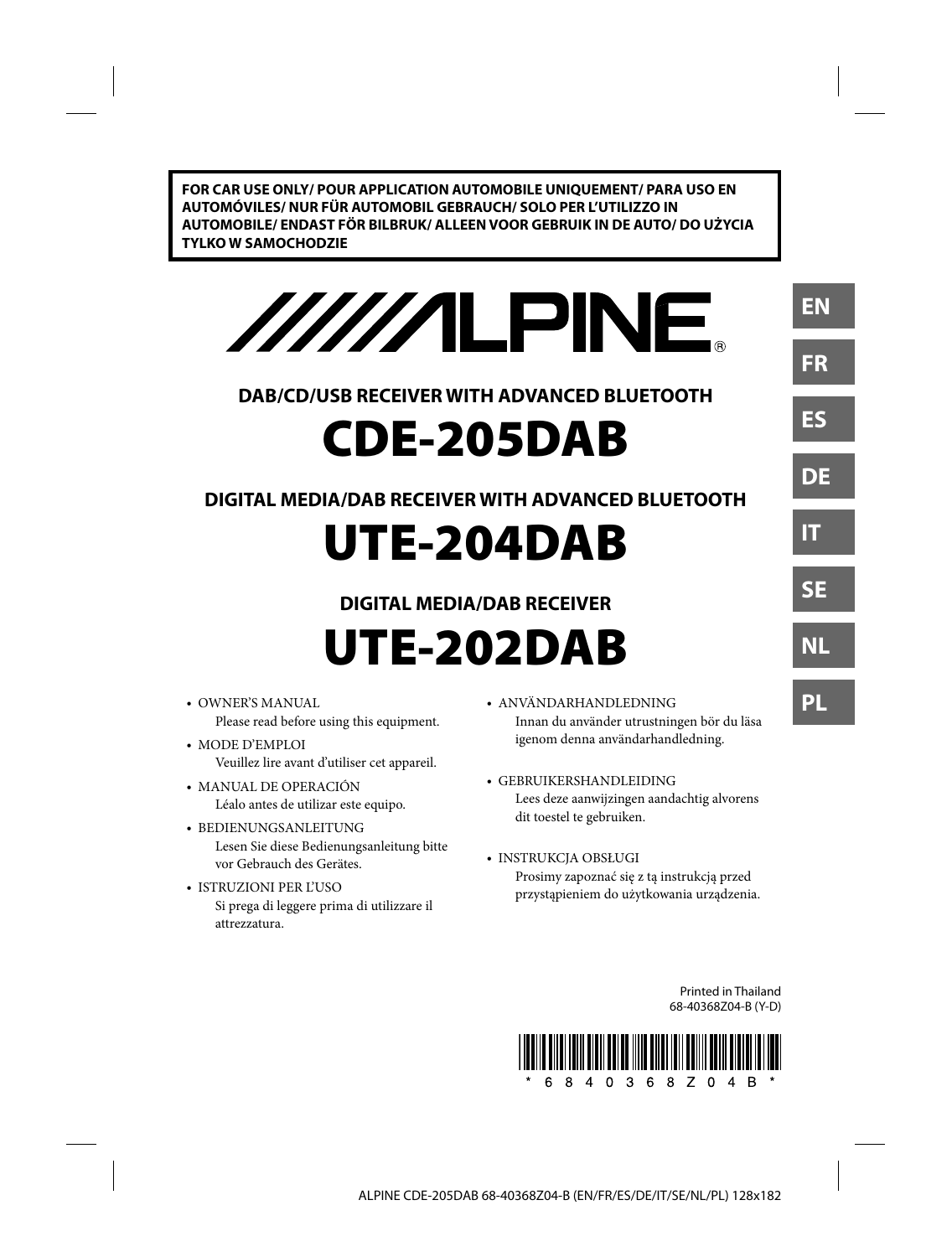For safety, be sure to install this unit in the dashboard of the car as the rear side of the unit becomes hot during use. For details, see "Connection/Installation" (page 35).

# ( F

Hereby, Alpine Electronics (Europe) declares that the radio equipment type CDE-205DAB, UTE-204DAB, UTE-202DAB is in compliance with Directive 2014/53/EU.

The full text of the EU declaration of conformity is available at the following internet address: http://www.alpine.com/e/research/doc/



#### **Information on Disposal of Old Electrical and Electronic Equipment and Battery (applicable for countries that have adopted separate waste collection systems)**

If you want to dispose this product, do not mix it with general household waste. There is a separate collection system for used electronic products in accordance with legislation that requires proper treatment, recovery and recycling. Contact your local authority for details in locating a recycle facility nearest to you. Proper recycling and waste disposal will help conserve resources whist preventing detrimental effects on our health and the environment.

### **Warning if your car's ignition has no ACC position**

Be sure to set the AUTO OFF function (page 22). The unit will shut off completely and automatically in the set time after the unit is turned off, which prevents battery drain. If you do not set the AUTO OFF function, press and hold  $\Phi$  (power) until the display disappears each time you turn the ignition off.

#### **Disclaimer regarding services offered by third parties**

Services offered by third parties may be changed, suspended, or terminated without prior notice. Alpine does not bear any responsibility in these sorts of situations.

# **Important notice**

#### **Caution**

IN NO EVENT SHALL ALPINE BE LIABLE FOR ANY INCIDENTAL, INDIRECT OR CONSEQUENTIAL DAMAGES OR OTHER DAMAGES INCLUDING, WITHOUT LIMITATION, LOSS OF PROFITS, LOSS OF REVENUE, LOSS OF DATA, LOSS OF USE OF THE PRODUCT OR ANY ASSOCIATED EQUIPMENT, DOWNTIME, AND PURCHASER'S TIME RELATED TO OR ARISING OUT OF THE USE OF THIS PRODUCT, ITS HARDWARE AND/OR ITS SOFTWARE.

Dear customer, this product includes a radio transmitter.

According to UNECE Regulation no. 10, a vehicle manufacturers may impose specific conditions for installation of radio transmitters into vehicles. Please check your vehicle operation manual or contact the manufacturer of your vehicle or your vehicle dealer, before you install this product into your vehicle.

#### **Emergency calls**

This BLUETOOTH car handsfree and the electronic device connected to the handsfree operate using radio signals, cellular, and landline networks as well as user-programmed function, which cannot guarantee connection under all conditions.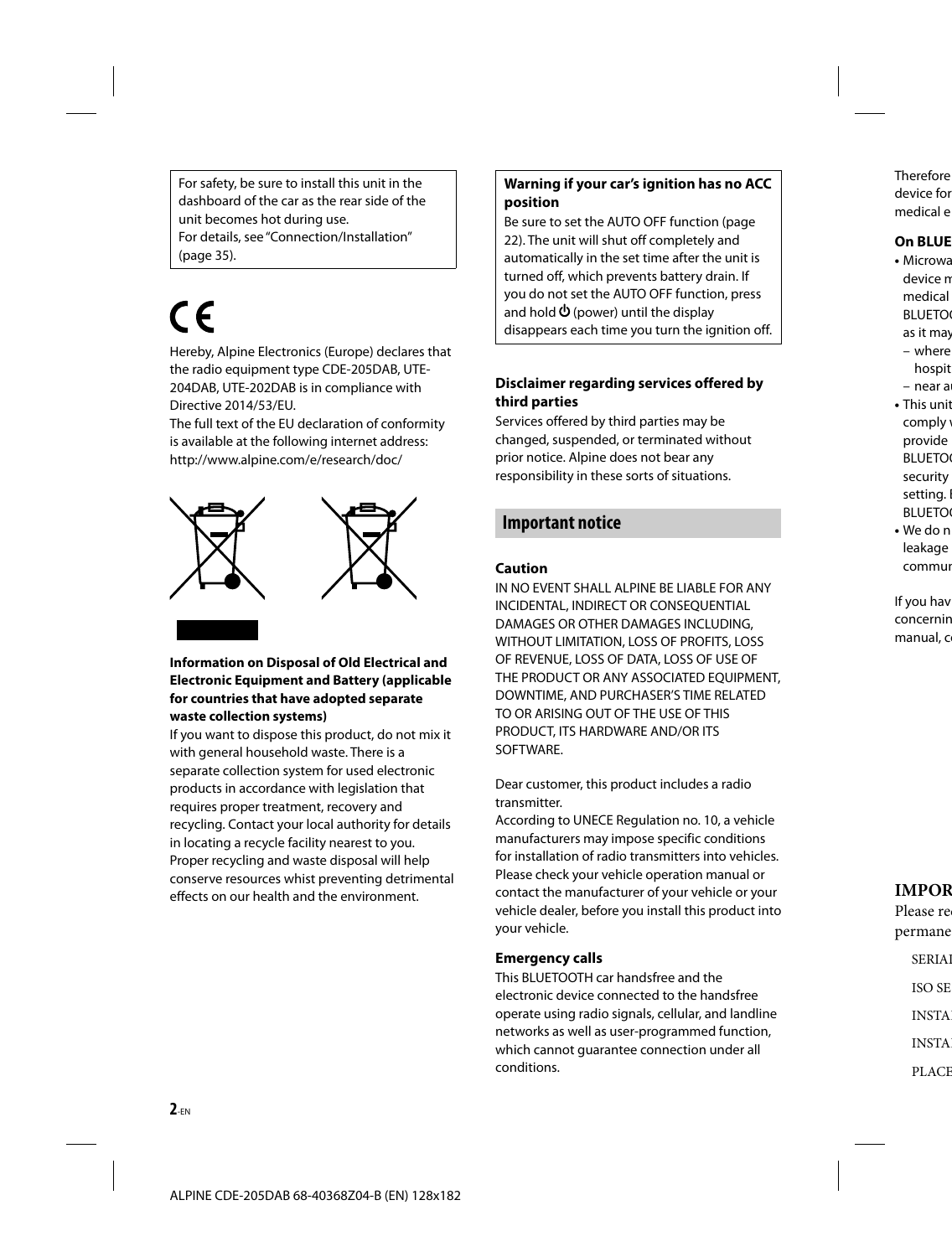Therefore do not rely solely upon any electronic device for essential communications (such as medical emergencies).

#### **On BLUETOOTH communication**

- Microwaves emitting from a BLUETOOTH device may affect the operation of electronic medical devices. Turn off this unit and other BLUETOOTH devices in the following locations, as it may cause an accident.
	- where inflammable gas is present, in a hospital, train, airplane, or petrol station
	- near automatic doors or a fire alarm
- This unit supports security capabilities that comply with the BLUETOOTH standard to provide a secure connection when the BLUETOOTH wireless technology is used, but security may not be enough depending on the setting. Be careful when communicating using BLUETOOTH wireless technology.
- We do not take any responsibility for the leakage of information during BLUETOOTH communication.

If you have any questions or problems concerning your unit that are not covered in this manual, consult your nearest Alpine dealer.

#### **IMPORTANT**

Please record the serial number of your unit in the space provided below and keep it as a permanent record.

| SERIAL NUMBER:           |
|--------------------------|
|                          |
| INSTALLATION DATE:       |
| INSTALLATION TECHNICIAN: |
| PLACE OF PURCHASE:       |
|                          |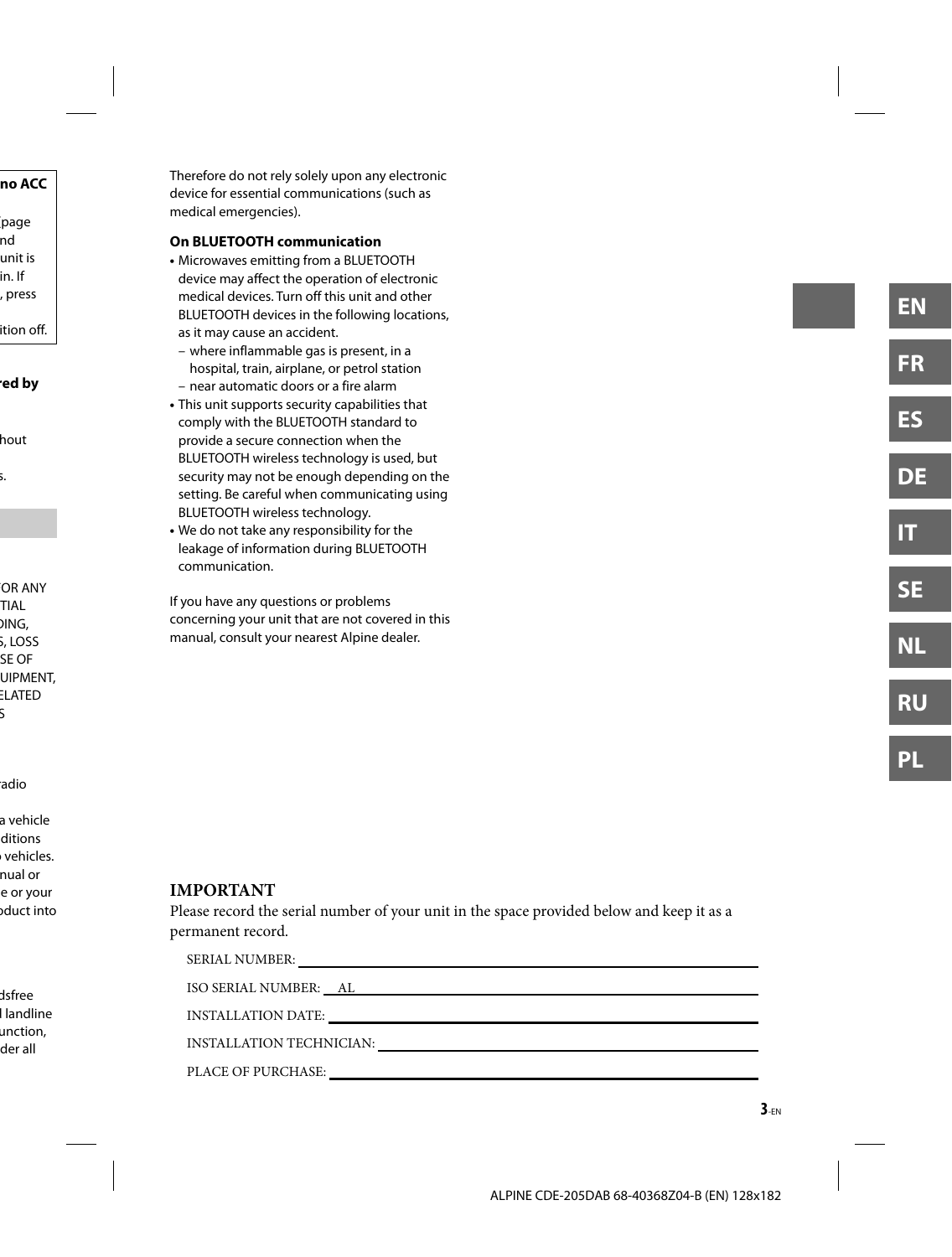# **WARNING**



**This symbol means important instructions. Failure to heed them can result in serious injury or death.**

#### **DO NOT OPERATE ANY FUNCTION THAT TAKES YOUR ATTENTION AWAY FROM SAFELY DRIVING YOUR VEHICLE.**

Any function that requires your prolonged attention should only be performed after coming to a complete stop. Always stop the vehicle in a safe location before performing these functions. Failure to do so may result in an accident.

#### **KEEP THE VOLUME AT A LEVEL WHERE YOU CAN STILL HEAR OUTSIDE NOISES WHILE DRIVING.**

Excessive volume levels that obscure sounds such as emergency vehicle sirens or road warning signals (train crossings, etc.) can be dangerous and may result in an accident. LISTENING AT LOUD VOLUME LEVELS IN A CAR MAY ALSO CAUSE HEARING DAMAGE.

#### **DO NOT DISASSEMBLE OR ALTER.**

Doing so may result in an accident, fire or electric shock.

#### **USE ONLY IN CARS WITH A 12 VOLT NEGATIVE GROUND.**

(Check with your dealer if you are not sure.) Failure to do so may result in fire, etc.

#### **KEEP SMALL OBJECTS SUCH AS BATTERIES OUT OF THE REACH OF CHILDREN.**

Swallowing them may result in serious injury. If swallowed, consult a physician immediately.

#### **USE THE CORRECT AMPERE RATING WHEN REPLACING FUSES.**

Failure to do so may result in fire or electric shock.

#### **DO NOT BLOCK VENTS OR RADIATOR PANELS.**

Doing so may cause heat to build up inside and may result in fire.

#### **USE THIS PRODUCT FOR MOBILE 12V APPLICATIONS.**

Use for other than its designed application may result in fire, electric shock or other injury.

#### **DO NOT PLACE HANDS, FINGERS OR FOREIGN OBJECTS IN INSERTION SLOTS OR GAPS.**

Doing so may result in personal injury or damage to the product.

#### **MAKE THE CORRECT CONNECTIONS.**

Failure to make the proper connections may result in fire or product damage.

#### **BEFORE WIRING, DISCONNECT THE CABLE FROM THE NEGATIVE BATTERY TERMINAL.**

Failure to do so may result in electric shock or injury due to electrical shorts.

#### **DO NOT SPLICE INTO ELECTRICAL CABLES.**

Never cut away cable insulation to supply power to other equipment. Doing so will exceed the current carrying capacity of the wire and result in fire or electric shock.

#### **DO NOT DAMAGE PIPE OR WIRING WHEN DRILLING HOLES.**

When drilling holes in the chassis for installation, take precautions so as not to contact, damage or obstruct pipes, fuel lines, tanks or electrical wiring. Failure to take such precautions may result in fire.

#### **DO NOT USE BOLTS OR NUTS IN THE BRAKE OR STEERING SYSTEMS TO MAKE GROUND CONNECTIONS.**

Bolts or nuts used for the brake or steering systems (or any other safety-related system), or tanks should NEVER be used for installations or ground connections. Using such parts could disable control of the vehicle and cause fire etc.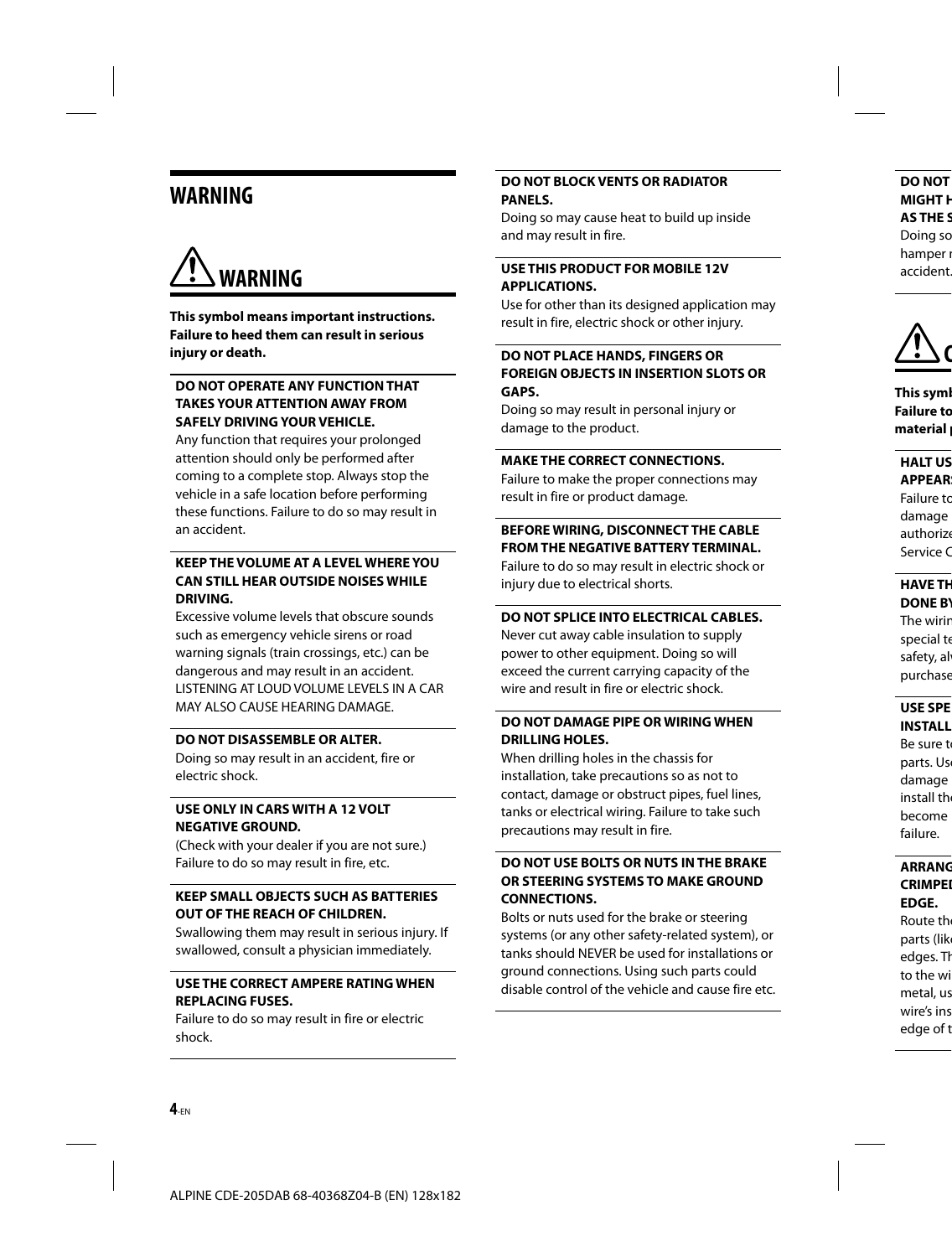#### **DO NOT INSTALL IN LOCATIONS WHICH MIGHT HINDER VEHICLE OPERATION, SUCH AS THE STEERING WHEEL OR SHIFT LEVER.**

Doing so may obstruct forward vision or hamper movement etc. and results in serious accident.

#### **DO NOT INSTALL IN LOCATIONS WITH HIGH MOISTURE OR DUST.**

Avoid installing the unit in locations with high incidence of moisture or dust. Moisture or dust that penetrates into this unit may result in product failure.



**This symbol means important instructions. Failure to heed them can result in injury or material property damage.**

#### **HALT USE IMMEDIATELY IF A PROBLEM APPEARS.**

Failure to do so may cause personal injury or damage to the product. Return it to your authorized Alpine dealer or the nearest Alpine Service Centre for repairing.

#### **HAVE THE WIRING AND INSTALLATION DONE BY EXPERTS.**

The wiring and installation of this unit requires special technical skill and experience. To ensure safety, always contact the dealer where you purchased this product to have the work done.

#### **USE SPECIFIED ACCESSORY PARTS AND INSTALL THEM SECURELY.**

Be sure to use only the specified accessory parts. Use of other than designated parts may damage this unit internally or may not securely install the unit in place. This may cause parts to become loose resulting in hazards or product failure.

#### **ARRANGE THE WIRING SO IT IS NOT CRIMPED OR PINCHED BY A SHARP METAL EDGE.**

Route the cables and wiring away from moving parts (like the seat rails) or sharp or pointed edges. This will prevent crimping and damage to the wiring. If wiring passes through a hole in metal, use a rubber grommet to prevent the wire's insulation from being cut by the metal edge of the hole.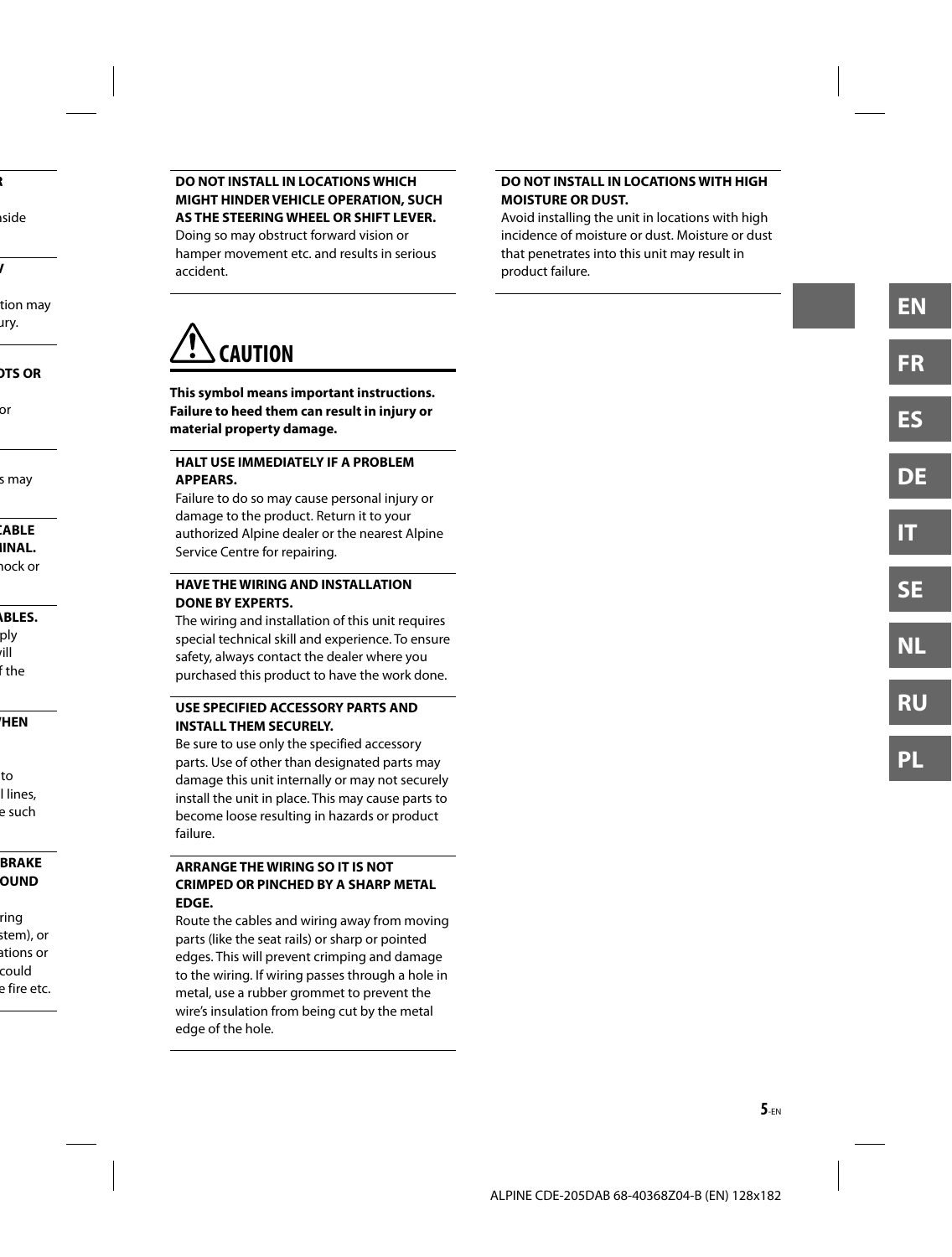# **Table of Contents**

# **Getting Started**

| Detaching the Front Panel 9               |  |
|-------------------------------------------|--|
|                                           |  |
|                                           |  |
| Preparing a BLUETOOTH Device (CDE-205DAB/ |  |
|                                           |  |
| Connecting a USB Device12                 |  |
| Connecting Other Portable Audio Device 12 |  |

# **Listening to the Radio**

| Listening to the Radio 12        |  |
|----------------------------------|--|
|                                  |  |
| Using FM/MW/LW 14                |  |
| Using Radio Data System (RDS) 14 |  |

# **Playback**

| Playing a Disc (CDE-205DAB only)16      |  |
|-----------------------------------------|--|
| Playing a USB Device 16                 |  |
| Playing a BLUETOOTH Device (CDE-205DAB/ |  |
| UTE-204DAB only) 16                     |  |
| Searching and Playing Tracks 17         |  |

# **Handsfree Calling (via BLUETOOTH only) (CDE-205DAB/ UTE-204DAB only)**

| Available Operations during Call 19 |  |
|-------------------------------------|--|

# **Useful Functions**

| Adjusting Bass Level/ Mid Level/ Treble Level/ |
|------------------------------------------------|
| Subwoofer Level/ Balance (Between Left and     |
| Right)/ Fader (Between Front and Rear)20       |
| Setting the BASS ENGINE SQ20                   |
| Using Siri Eyes Free (CDE-205DAB/ UTE-204DAB   |
|                                                |

# **Settings**

| Canceling the DEMO Mode 22               |  |
|------------------------------------------|--|
| Basic Setting Operation22                |  |
| General Setup (GENERAL)22                |  |
| Audio Setup (AUDIO) 23                   |  |
| Display Setup (DISPLAY) 23               |  |
| BLUETOOTH Setup (BLUETOOTH) (CDE-205DAB/ |  |
|                                          |  |
|                                          |  |

# **Additional Information**

| Updating the Firmware 25 |
|--------------------------|
| Precautions 25           |
| Maintenance26            |
| Specifications 27        |
| Troubleshooting 29       |
|                          |
|                          |

# **Connection/Installation**

| Parts List for Installation 35 |  |
|--------------------------------|--|
| Connection 36                  |  |
|                                |  |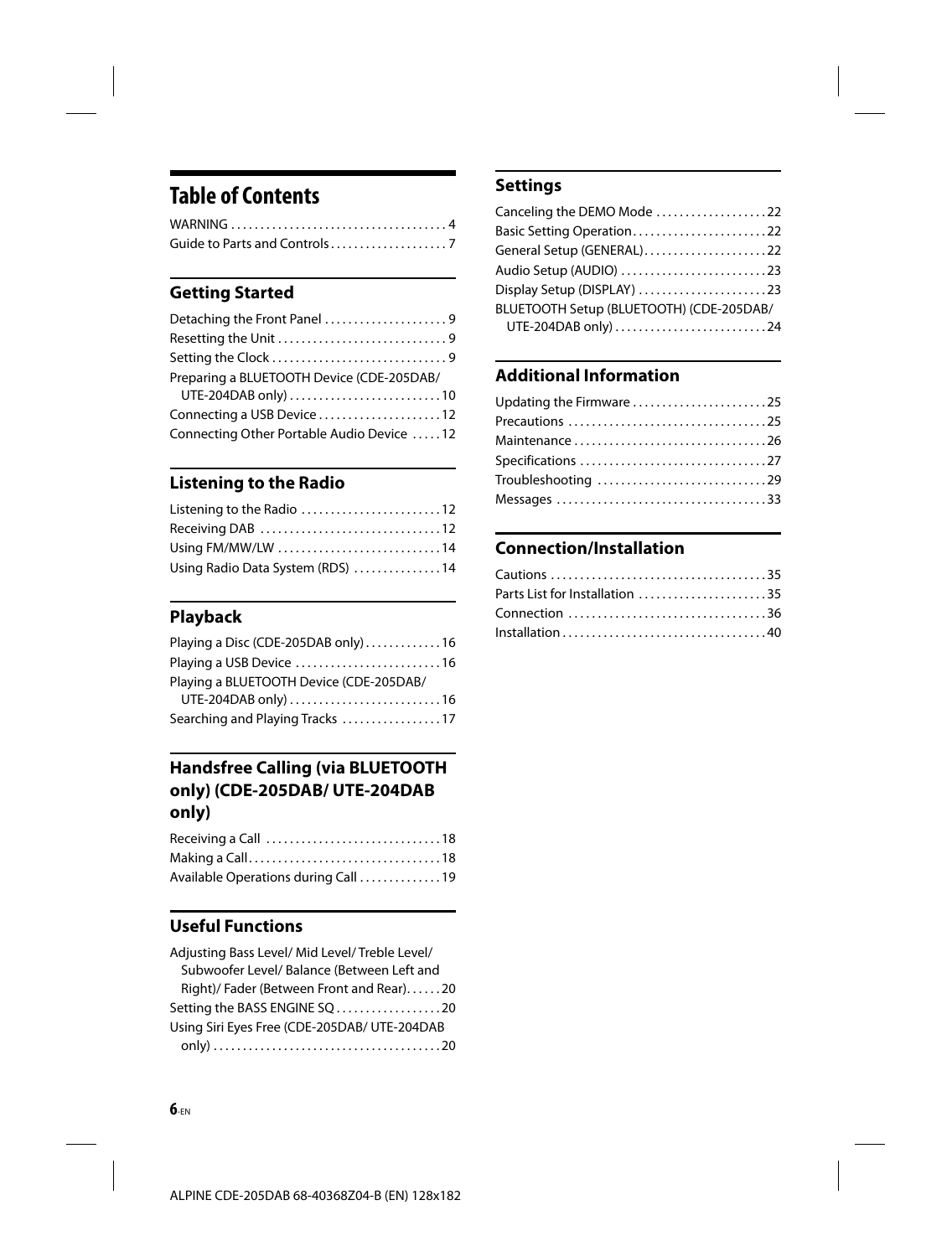# **Guide to Parts and Controls**

### **Main unit**



UTE-202DAB



#### **Front panel release button**

#### $\boxed{2}$   $\cancel{)}$

Enter the call menu. Receive/end a call. Press and hold for more than 2 seconds to switch the BLUETOOTH signal.

### **Control dial**

Rotate to adjust the volume.

#### **ENTER**

Enter the selected item.

#### **(browse) (pages 13, 15, 17)**

Enter the browse mode during playback. (Not available when a USB device in Android mode or iPod is connected.) During DAB reception: Select service. During FM reception: Select PTY in RDS.

#### **4 144 PM**

#### **Radio mode:**

Tune in radio stations automatically. Press and hold to tune manually.

#### **Disc/USB Device mode:**

Switch between previous/next song. Press and hold for 2 seconds to fast-reverse/ fast-forward.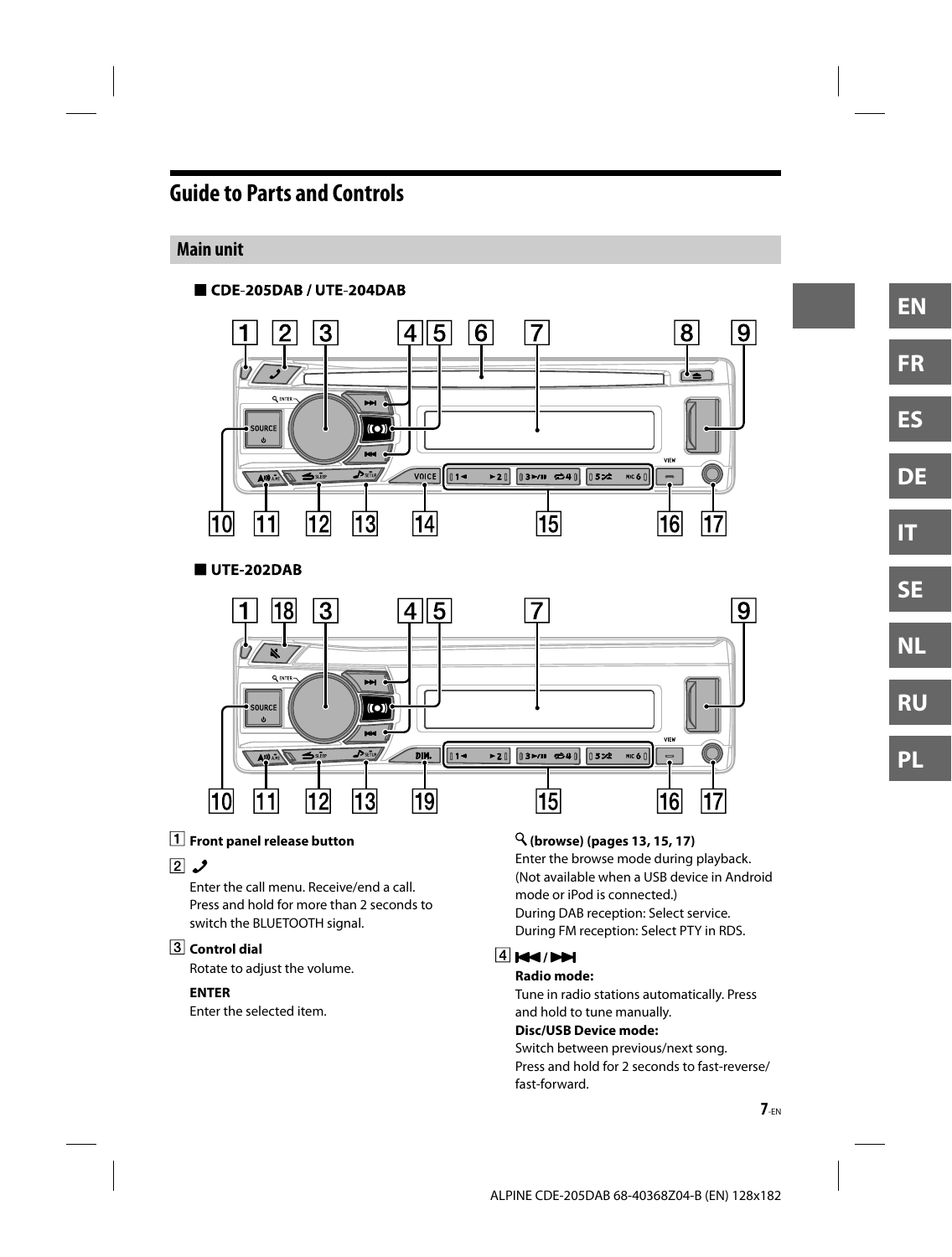- **(page 20)**
- **Disc slot (CDE-205DAB only)**
- **Display window**
- **(disc eject) (CDE-205DAB only)**
- **USB port**
- **10 SOURCE**

Change the source.

#### **(power)**

Turn on the power.

Press and hold for more than 2 seconds to turn off the power and the display.

#### $\overline{11}$  (1)

Press in the Radio mode to change the radio band.

#### **A.ME**

Press and hold for more than 2 seconds in the Radio mode to store stations automatically.

### $\boxed{12}$  (back)

Return to the previous display.

#### **SLEEP**

Press and hold for 2 seconds to turn the source off and display the clock.

#### **(page 20)**

Open audio setup mode directly.

#### **SETUP**

Press and hold to open the setup menu.

#### **VOICE (pages 19, 20)**

Press to activate voice dial, voice recognition (Android™ smartphone only), or the Siri function (iPhone only).

### **Number buttons (1 to 6)**

Receive stored radio stations. Press and hold to store stations.

### $\blacktriangleleft$  /  $\blacktriangleright$

Skip an album for audio device. Press and hold to skip albums continuously. (Not available when a USB device in Android mode or iPod is connected.)

#### **(play/pause)**

#### **(repeat)**

(Not available when a USB device in Android mode is connected.)

### **(shuffle)**

(Not available when a USB device in Android mode is connected.)

#### **MIC (CDE-205DAB/ UTE-204DAB only) (page 19)**

#### **16 VIEW**

Change display items.

#### **(scroll)**

Press and hold to scroll a display item.

### **AUX input jack**

#### **(MUTE)**

Set the mute mode to on/off.

#### $\overline{19}$  DIM.

Press to change the Dimmer function.

#### **Controllable with Remote Control**

This unit can be controlled with an optional Alpine remote control. For details, consult your Alpine dealer.

Point the optional remote control transmitter at the remote control sensor.



#### **Connectable to Remote Control Interface Box**

With an optional Alpine Steering Wheel Remote Control Interface Box (not included), this unit is controllable from the vehicles steering wheel controls. For details, contact your Alpine dealer.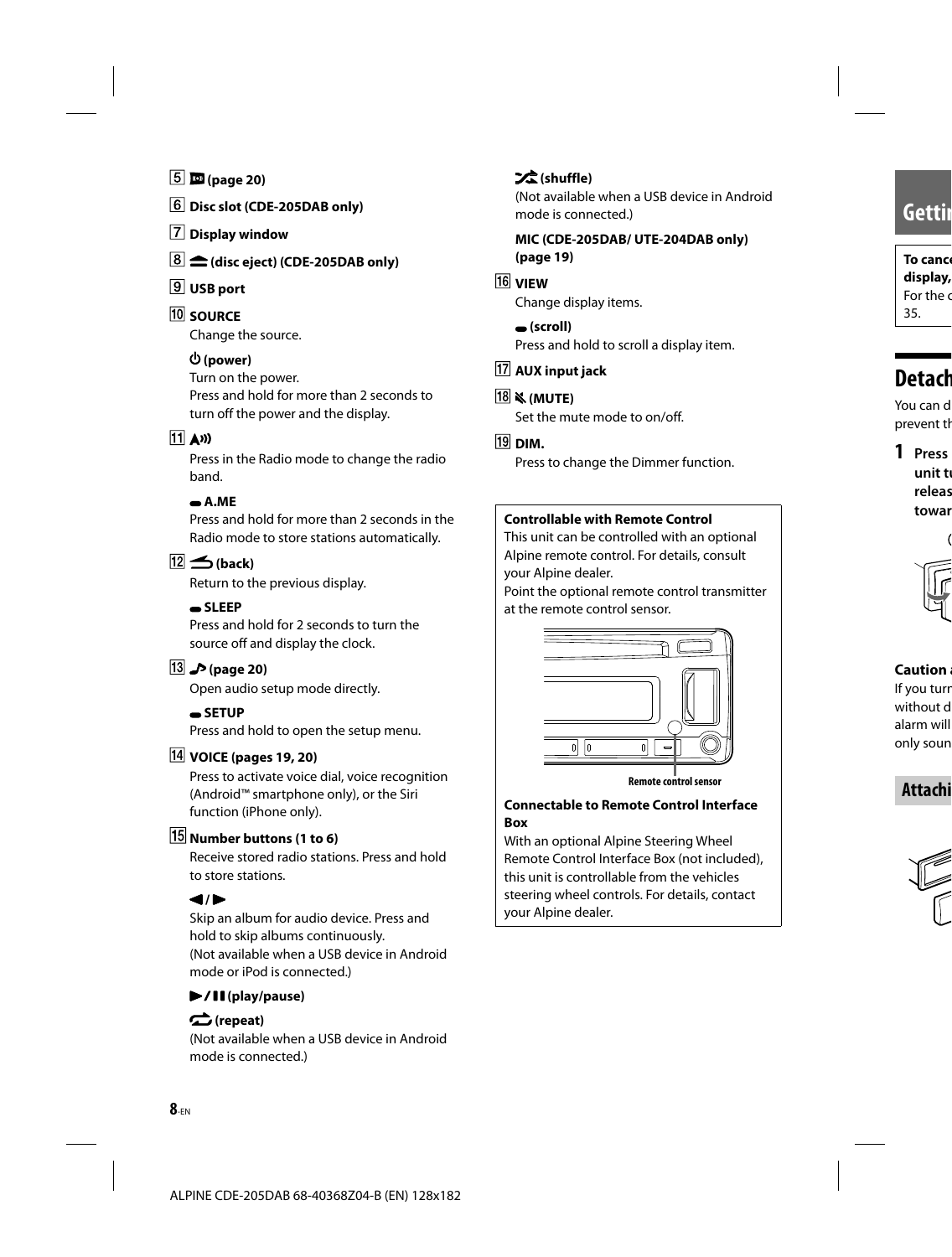# **Getting Started**

#### **To cancel the demonstration (DEMO) display, see page 22.**

For the connection/installation, see page 35.

# **Detaching the Front Panel**

You can detach the front panel of this unit to prevent theft.

**1** Press and hold  $\Phi$  (power)  $\Theta$  until the **unit turns off, press the front panel**  release button <sup>2</sup> then pull the panel **towards you to remove.**



#### **Caution alarm**

If you turn the ignition switch to the OFF position without detaching the front panel, the caution alarm will sound for a few seconds. The alarm will only sound if the built-in amplifier is used.

### **Attaching the front panel**



# **Resetting the Unit**

Before operating the unit for the first time, or after replacing the car battery or changing connections, you must reset the unit.

#### **1 Press and Number button 6 for more than 2 seconds.**

#### **Note**

Resetting the unit will erase the clock setting and some stored contents.

# **Setting the Clock**

- **1 Press and hold /SETUP for at least 2 seconds, rotate the control dial to select [GENERAL], then press it.**
- **2 Rotate the control dial to select [CLOCK ADJ], then press it.** The hour indication flashes.
- **3 Rotate the control dial to adjust the hour and minute.** To move the digital indication, press **144/PPI.**
- **4 Press ENTER to set the hour and minute.**
- **5 Press (back) twice.** The setup is complete.

**To display the clock** Press VIEW.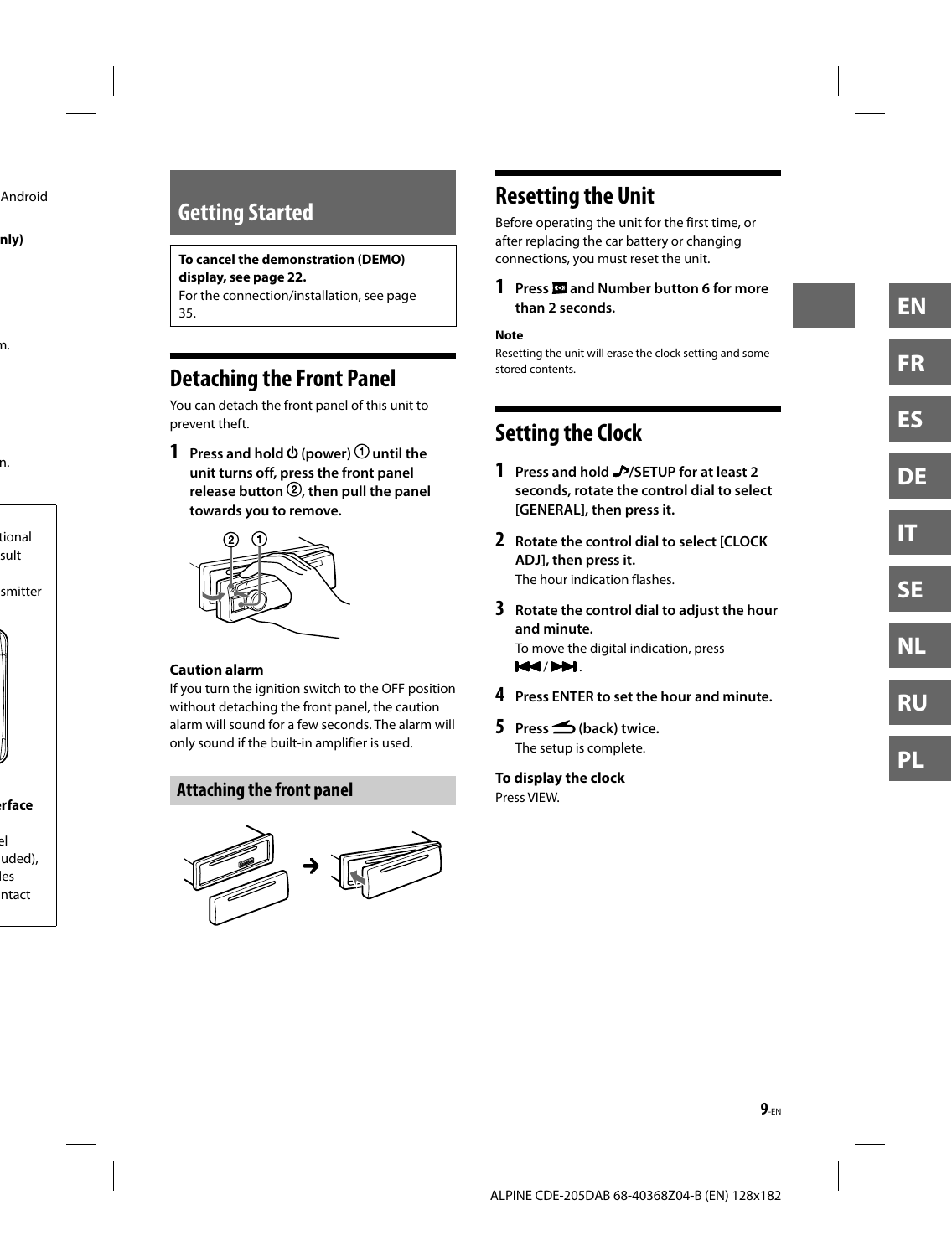# **Preparing a BLUETOOTH Device (CDE-205DAB/ UTE-204DAB only)**

You can enjoy music, or perform handsfree calling depending on the BLUETOOTH compatible device such as a smartphone, cellular phone and audio device (hereafter "BLUETOOTH device" if not otherwise specified). For details on connecting, refer to the operating instructions supplied with the device.

Before connecting the device, turn down the volume of this unit; otherwise, loud sound may result.

# **Pairing and connecting with a BLUETOOTH device**

When connecting a BLUETOOTH device for the first time, mutual registration (called "pairing") is required. Pairing enables this unit and other devices to recognize each other. This unit can connect two BLUETOOTH devices (two cellular phones, or a cellular phone and an audio device).



- **1 Place the BLUETOOTH device within 1 m (3 ft) of this unit.**
- **2 Press and hold /SETUP for at least 2 seconds, rotate the control dial to select [BLUETOOTH], then press it.**
- **3 Rotate the control dial to select [PAIRING], then press it.**
- **4 Rotate the control dial to select [SET DEVICE 1]\* or [SET DEVICE 2]\*, then press it.**

**O** flashes while the unit is in pairing standby mode.

- \* [SET DEVICE 1] or [SET DEVICE 2] will be changed to the paired device name after pairing is complete.
- **5 Perform pairing on the BLUETOOTH device so it detects this unit.**

**6 Select [CDE-205DAB] [UTE-204DAB] (your model name) shown in the display of the BLUETOOTH device.**

If your model name does not appear, repeat from step 2.



#### **7 If passkey\* input is required on the BLUETOOTH device, input [0000].**

\* Passkey may be called "Passcode," "PIN code," "PIN number" or "Password," etc., depending on the device.



When pairing is made,  $\mathbf{\mathcal{D}}$  stays lit.

**8 Select this unit on the BLUETOOTH device to establish the BLUETOOTH connection.**

or **n**<sup>o</sup> lights up when the connection is made.

#### **Note**

While connecting to a BLUETOOTH device, this unit cannot be detected from another device. To enable detection, enter the pairing mode and search for this unit from another device.

### **To start playback**

For details, see "Playing a BLUETOOTH Device (CDE-205DAB/ UTE-204DAB only)" (page 16).

### **To disconnect the paired device**

Perform steps 2 to 4 to disconnect after this unit and the BLUETOOTH device are paired.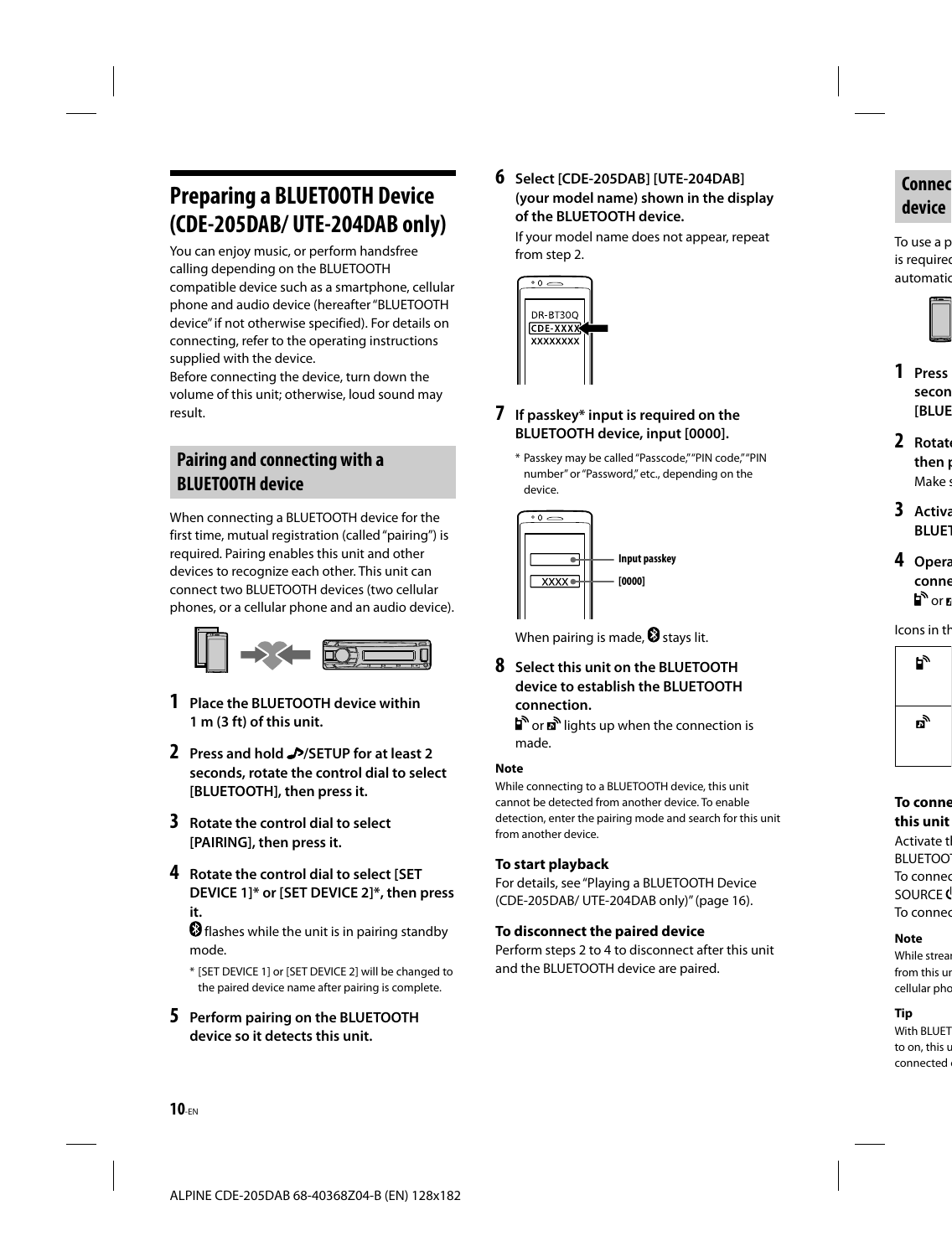# **Connecting with a paired BLUETOOTH device**

To use a paired device, connection with this unit is required. Some paired devices will connect automatically.



- **1 Press and hold /SETUP for at least 2 seconds, rotate the control dial to select [BLUETOOTH], then press it.**
- **2 Rotate the control dial to select [BT IN], then press it.** Make sure that  $\mathbf{\Omega}$  lights up.
- **3 Activate the BLUETOOTH function on the BLUETOOTH device.**
- **4 Operate the BLUETOOTH device to connect to this unit.** or n<sup>o</sup> lights up.

Icons in the display:

|     | Lights up when handsfree calling is<br>available by enabling the HFP<br>(Handsfree Profile).                  |  |  |  |
|-----|---------------------------------------------------------------------------------------------------------------|--|--|--|
| гì, | Lights up when the audio device is<br>playable by enabling the A2DP<br>(Advanced Audio Distribution Profile). |  |  |  |

#### **To connect the last-connected device from this unit**

Activate the BLUETOOTH function on the BLUETOOTH device. To connect with the audio device, press

SOURCE  $\Phi$  to select [BT AUDIO]. To connect with the cellular phone, press  $\mathcal{S}$ .

#### **Note**

While streaming BLUETOOTH audio, you cannot connect from this unit to the cellular phone. Connect from the cellular phone to this unit instead.

#### **Tip**

With BLUETOOTH signal on: when the ignition is turned to on, this unit reconnects automatically to the lastconnected cellular phone.

### **To install the microphone**

For details, see "Installing the microphone (CDE-205DAB/ UTE-204DAB only)" (page 39).

### **Connecting with an iPhone/iPod (BLUETOOTH Auto Pairing)**

When an iPhone/iPod with iOS5 or later installed is connected to the USB port, the unit is paired and connected with the iPhone/iPod automatically.

To enable BLUETOOTH Auto Pairing, make sure [AUTO PAIR] in [BLUETOOTH] is set to [ON] (page 24).

- **1 Activate the BLUETOOTH function on the iPhone/iPod.**
- **2 Connect an iPhone/iPod to the USB port.**



Make sure that  $\bm{\Theta}$  lights up on the display of the unit.

#### **Notes**

- BLUETOOTH Auto Pairing is not possible if the unit is already connected to two BLUETOOTH devices. In this case, disconnect either device, then connect the iPhone/iPod again.
- If BLUETOOTH Auto Pairing is not established, see "Preparing a BLUETOOTH Device (CDE-205DAB/ UTE-204DAB only)" (page 10).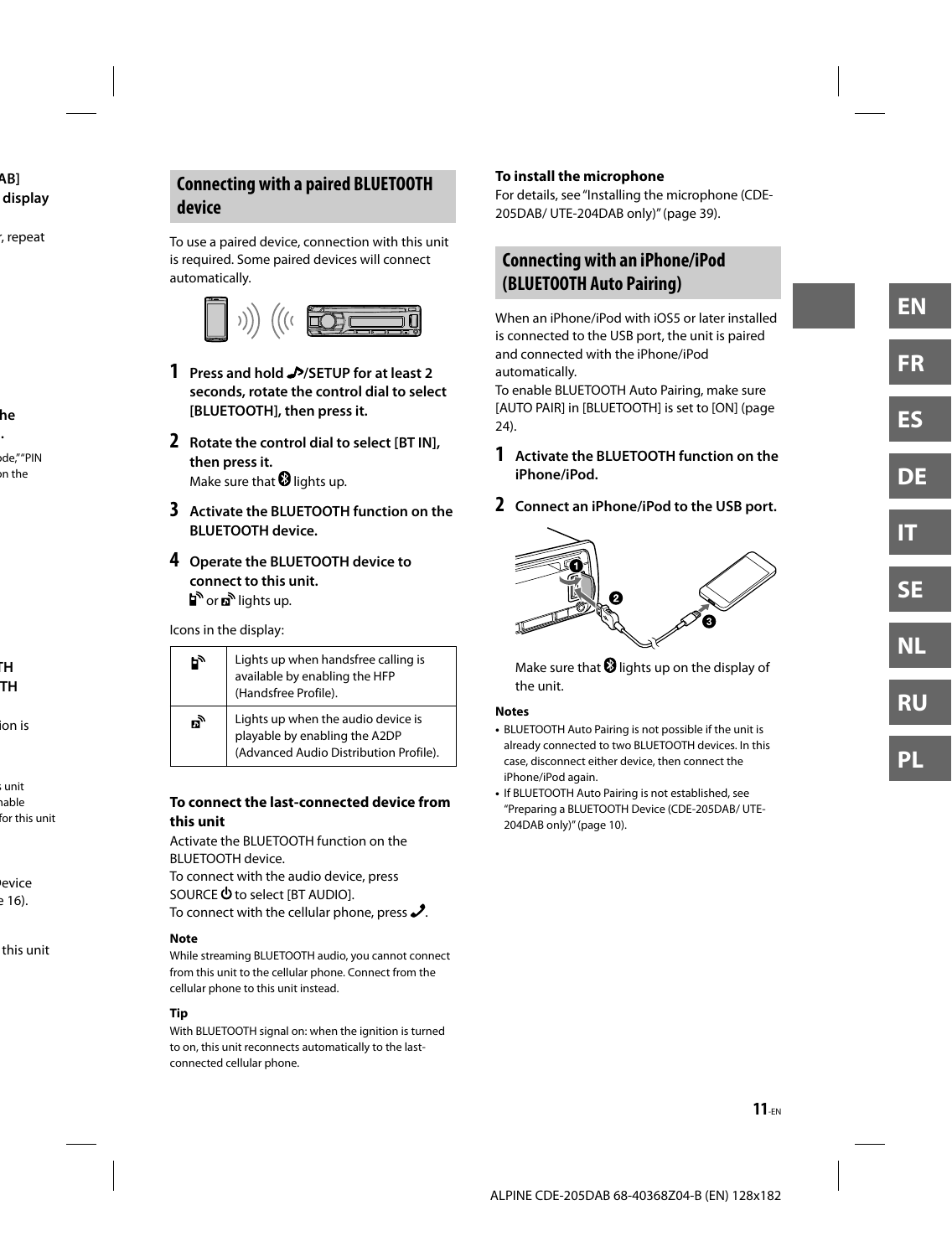# **Connecting a USB Device**

- **1 Turn down the volume on the unit.**
- **2 Connect the USB device to the unit.** To connect an iPod/iPhone, use the USB connection cable for iPod (not supplied).



# **Connecting Other Portable Audio Device**

- **1 Turn off the portable audio device.**
- **2 Turn down the volume on the unit.**
- **3 Connect the portable audio device to the AUX input jack (stereo mini jack) on the unit with a connecting cord (not supplied)\*.**

\* Be sure to use a straight type plug.



**4** Press SOURCE **the select [AUX]**.

#### **To match the volume level of the connected device to other sources**

Start playback of the portable audio device at a moderate volume, and set your usual listening volume on the unit.

Press and hold MSETUP for at least 2 seconds, then select [AUDIO]  $\rightarrow$  [AUX VOL] (page 23).

# **Listening to the Radio**

# **Listening to the Radio**

To listen to the radio, press SOURCE  $\Phi$  to select [TUNER].

When the DAB band is selected for the first time after replacing the car battery or changing the connections, the initial scan starts automatically. Allow the initial scan to finish. (If interrupted, the initial scan will start again the next time you select the DAB band.) If no DAB station is stored by the initial scan, perform an auto scan (page 13).

#### **Tip**

Set [DAB ANT-PWR] to [ON] (default) or [OFF] depending on the type of DAB antenna (aerial) (page 22).

# **Receiving DAB**

DAB (Digital Audio Broadcasting) is a transmission system on terrestrial networks. DAB stations bundle radio programs ("services") into an ensemble, and each service contains one or more components. The same service can sometimes be received on different frequencies.

## **Searching for a service manually**

- **1 Press /A.ME to select [DB1], [DB2] or [DB3].**
- **2** Press  $\blacktriangleleft$  /  $\blacktriangleright$  to search within an **ensemble for a service; press and hold**   $\blacktriangleright\blacktriangleright\blacktriangleright\blacktriangleright\blacktriangleright$  **to search for different ensembles.**

Scanning stops when the unit receives a service/ensemble. Search until the desired service is received.

### **Storing a service manually**

**1 While receiving the service that you want to store, press and hold a number button (1 to 6) until [MEM] appears.**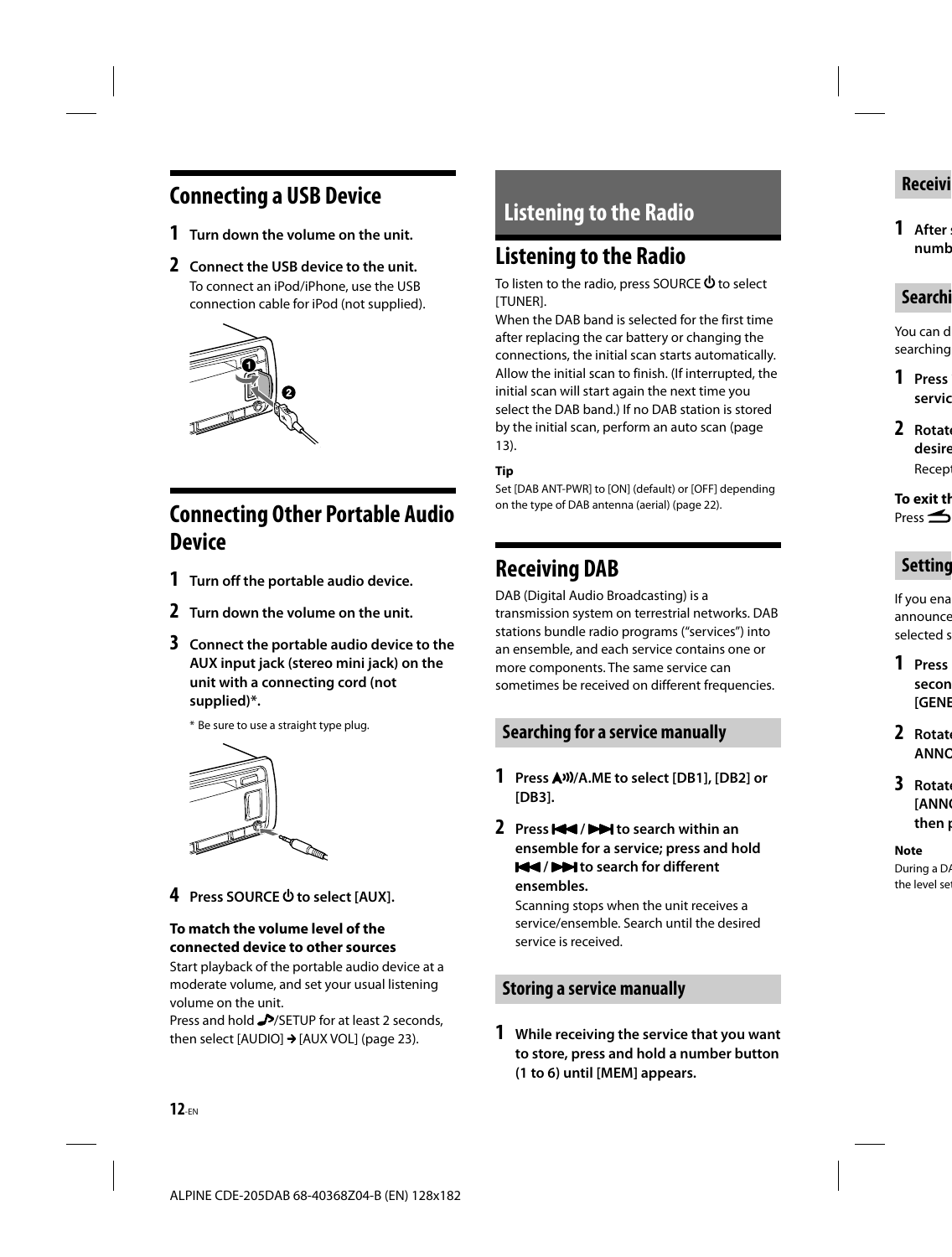### **Receiving stored services**

**1 After selecting the desired band, press a number button (1 to 6).**

### **Searching for a service by name**

You can display a list of services for easy searching.

- **1 Press (browse) to display the list of services, then press it.**
- **2 Rotate the control dial to select the desired service, then press it.** Reception starts.

### **To exit the browse mode**

 $Pres \nightharpoonup$  (back).

### **Setting DAB announcements**

If you enable DAB announcements, DAB announcements can interrupt the currently selected source.

- **1 Press and hold /SETUP for at least 2 seconds, rotate the control dial to select [GENERAL], then press it.**
- **2 Rotate the control dial to select [DAB ANNOUNCE], then press it.**
- **3 Rotate the control dial to select [ANNOUNCE ON] or [ANNOUNCE OFF], then press it.**

#### **Note**

During a DAB announcement, the volume is adjusted to the level set for TA in RDS (page 14).

#### **To listen to the same or similar program even during weak reception**

Set [DAB SOFTLINK] to [ON] (page 22).

 $\langle \mathbf{D} \rangle$   $\rightarrow$  FM | lights up when the corresponding FM program is being received.

"Hard Link" follows the same program, and "Soft Link" follows a similar program.

| <b>SOFT</b> | <b>DAB</b> |      | <b>FM</b> |      |
|-------------|------------|------|-----------|------|
| <b>LINK</b> | Hard       | Soft | Hard      | Soft |
|             | Link       | Link | Link      | Link |
| <b>OFF</b>  | - 1        |      | Ö         |      |
| ON          |            |      |           |      |

# **Updating the service list automatically (Auto scan)**

- **1 Press SOURCE to select [DB1], [DB2] or [DB3].**
- **2 Press and hold /SETUP for at least 2 seconds, rotate the control dial to select [GENERAL], then press it.**
- **3 Rotate the control dial to select [AUTO SCAN], then press it.**

The unit updates the list of services in browse mode.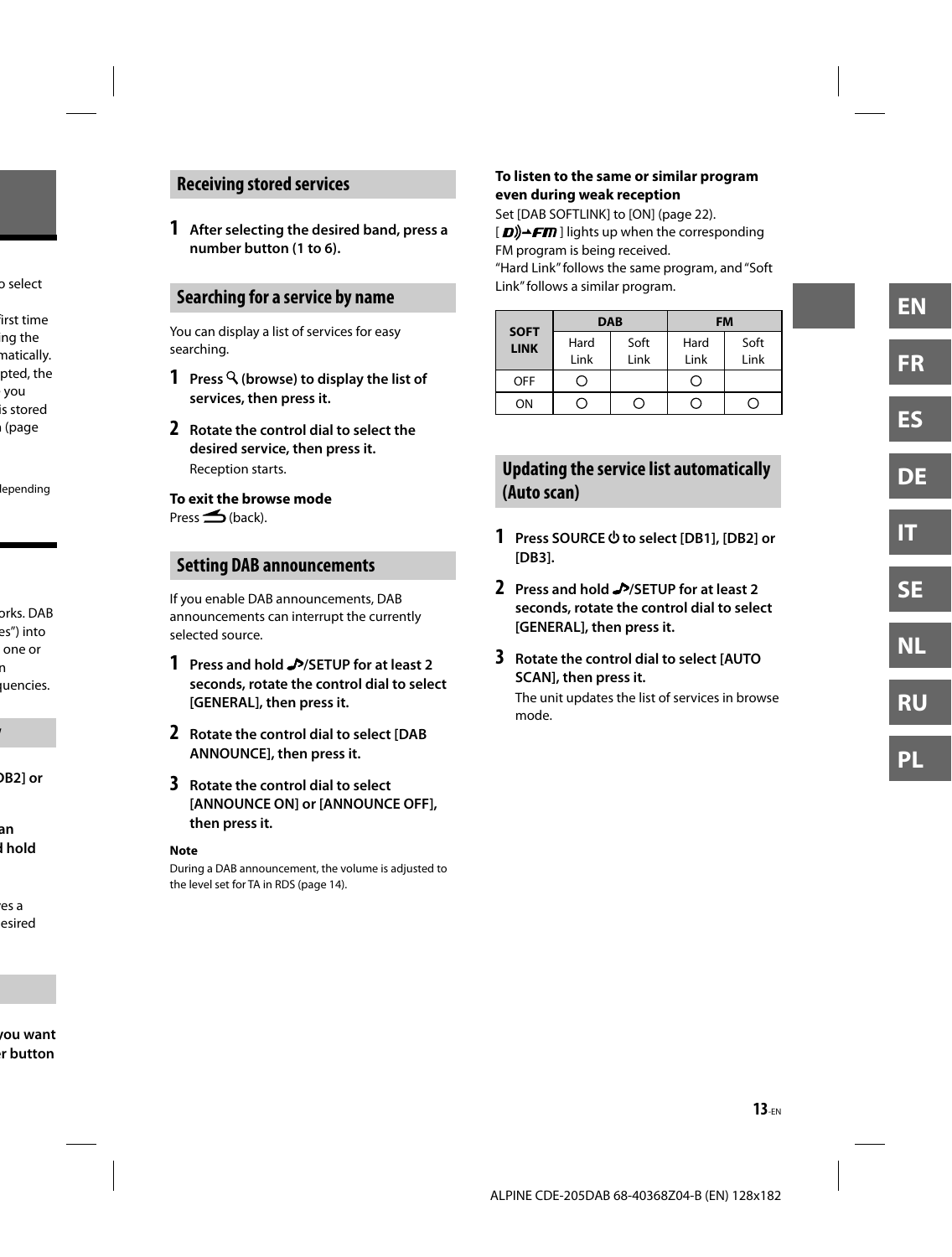# **Using FM/MW/LW**

### **Storing automatically**

- **1 Press /A.ME to change the band (FM1, FM2, FM3, MW or LW).**
- **2 Press and hold /A.ME for at least 2 seconds.**

The unit stores stations in order of frequency on the number buttons.

#### **Tuning**

- **1 Press /A.ME to change the band (FM1, FM2, MW or LW).**
- **2 Perform tuning.**

#### **To tune manually**

Press and hold  $\blacktriangleleft$  /  $\blacktriangleright$  to locate the approximate frequency, then press  $\blacktriangleleft$  /  $\blacktriangleright$ repeatedly to fine adjust to the desired frequency.

# **To tune automatically**

Press **H**<sup>4</sup>/PH.

Scanning stops when the unit receives a station.

### **Storing manually**

**1 While receiving the station that you want to store, press and hold a number button (1 to 6) until [MEM] appears.**

### **Receiving the stored stations**

**1 Select the band, then press a number button (1 to 6).**

# **Using Radio Data System (RDS)**

## **Setting alternative frequencies (AF) and traffic announcement (TA)**

AF continuously retunes the station to the strongest signal in a network, and TA provides current traffic information or traffic programs (TP) if received.

- **1 Press and hold /SETUP for at least 2 seconds, rotate the control dial to select [GENERAL], then press it.**
- **2 Rotate the control dial to select [AF/TA], then press it.**
- **3 Rotate the control dial to select [AF ON], [TA ON], [AF/TA ON] or [AF/TA OFF], then press it.**

#### **To store RDS stations with the AF and TA setting**

You can preset RDS stations along with an AF/TA setting. Set AF/TA, then store the station automatically or manually. If you preset manually, you can also preset non-RDS stations.

#### **To receive emergency announcements**

With AF or TA on, emergency announcements will automatically interrupt the currently selected source.

#### **To adjust the volume level during a traffic announcement**

Level will be stored into memory for subsequent traffic announcements, independently from the regular volume level.

#### **To stay with one regional program (REGIONAL)**

When the AF and REGIONAL functions are on, you will not be switched to another regional station with a stronger frequency. If you leave this regional program's reception area, set [REGIONAL OFF] in [GENERAL] during FM reception (page 22).

This function does not work in the UK and some other areas.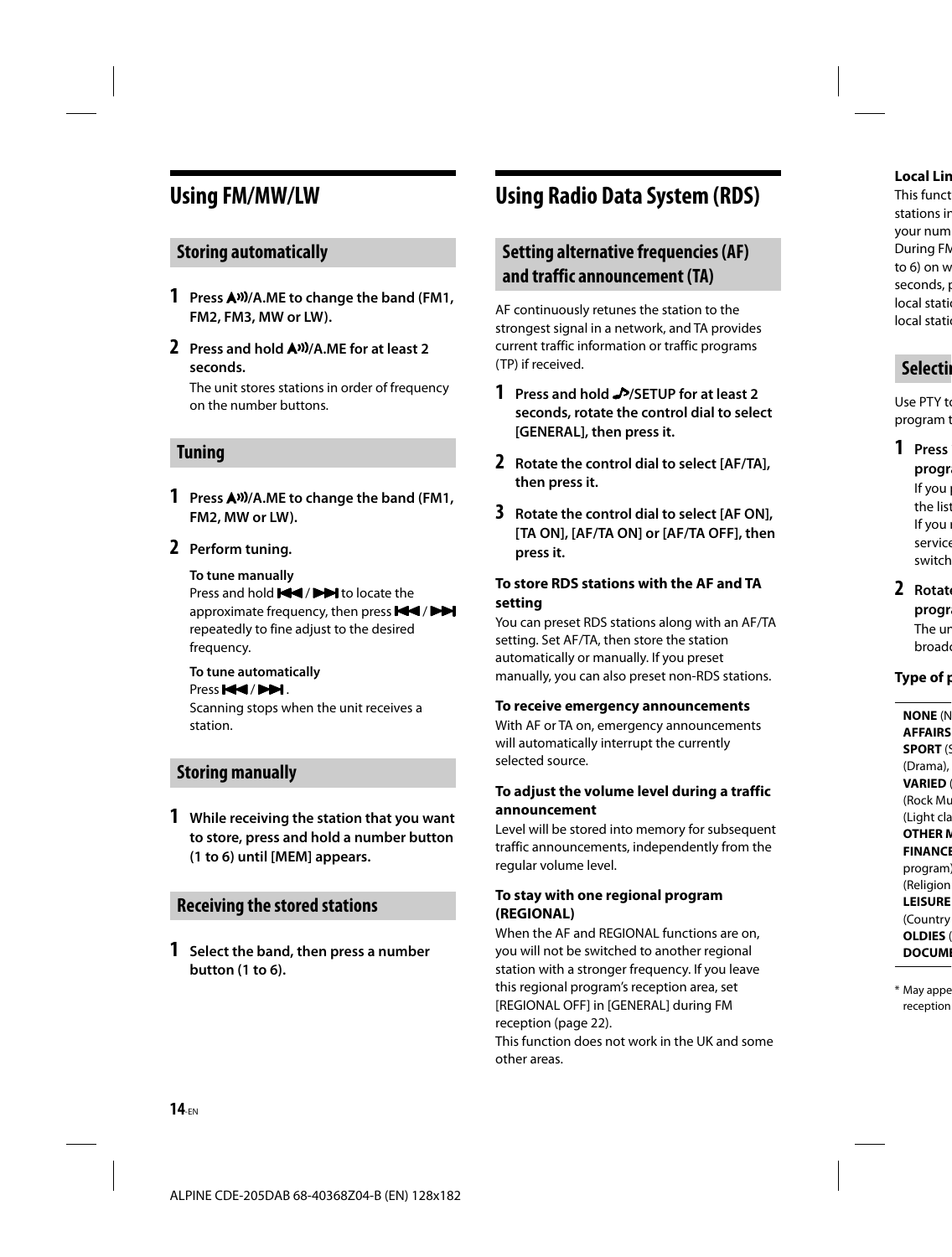#### **Local Link function (UK only)**

This function enables you to select other local stations in the area, even if they are not stored on your number buttons.

During FM reception, press a number button (1 to 6) on which a local station is stored. Within 5 seconds, press again a number button of the local station. Repeat this procedure until the local station is received.

### **Selecting program types (PTY)**

Use PTY to display or search for a desired program type.

**1 Press (browse) to display the list of program types.** 

If you press  $\mathsf Q$  (browse) during DAB reception, the list of services is displayed. If you rotate the control dial while the list of services is being displayed, the display is switched to the list of program types.

**2 Rotate the control dial until the desired program type appears, then press it.** The unit starts to search for a station broadcasting the selected program type.

#### **Type of programs**

**NONE** (No Program Type)\*, **NEWS** (News), **AFFAIRS** (Current Affairs), **INFO** (Information), **SPORT** (Sports), **EDUCATE** (Education), **DRAMA**  (Drama), **CULTURE** (Culture), **SCIENCE** (Science), **VARIED** (Varied), **POP M** (Pop Music), **ROCK M** (Rock Music), **EASY M** (M.O.R. Music), **LIGHT M** (Light classical), **CLASSICS** (Serious classical), **OTHER M** (Other Music), **WEATHER** (Weather), **FINANCE** (Finance), **CHILDREN** (Children's program), **SOCIAL A** (Social Affairs), **RELIGION** (Religion), **PHONE IN** (Phone In), **TRAVEL** (Travel), **LEISURE** (Leisure), **JAZZ** (Jazz Music), **COUNTRY** (Country Music), **NATION M** (National Music), **OLDIES** (Oldies Music), **FOLK M** (Folk Music), **DOCUMENT** (Documentary)

\* May appear depending on the service during DAB reception.

# **Setting clock time (RDS CT)**

The CT data from the RDS transmission sets the clock.

**1 Set [RDS CT ON] in [GENERAL] (page 22).**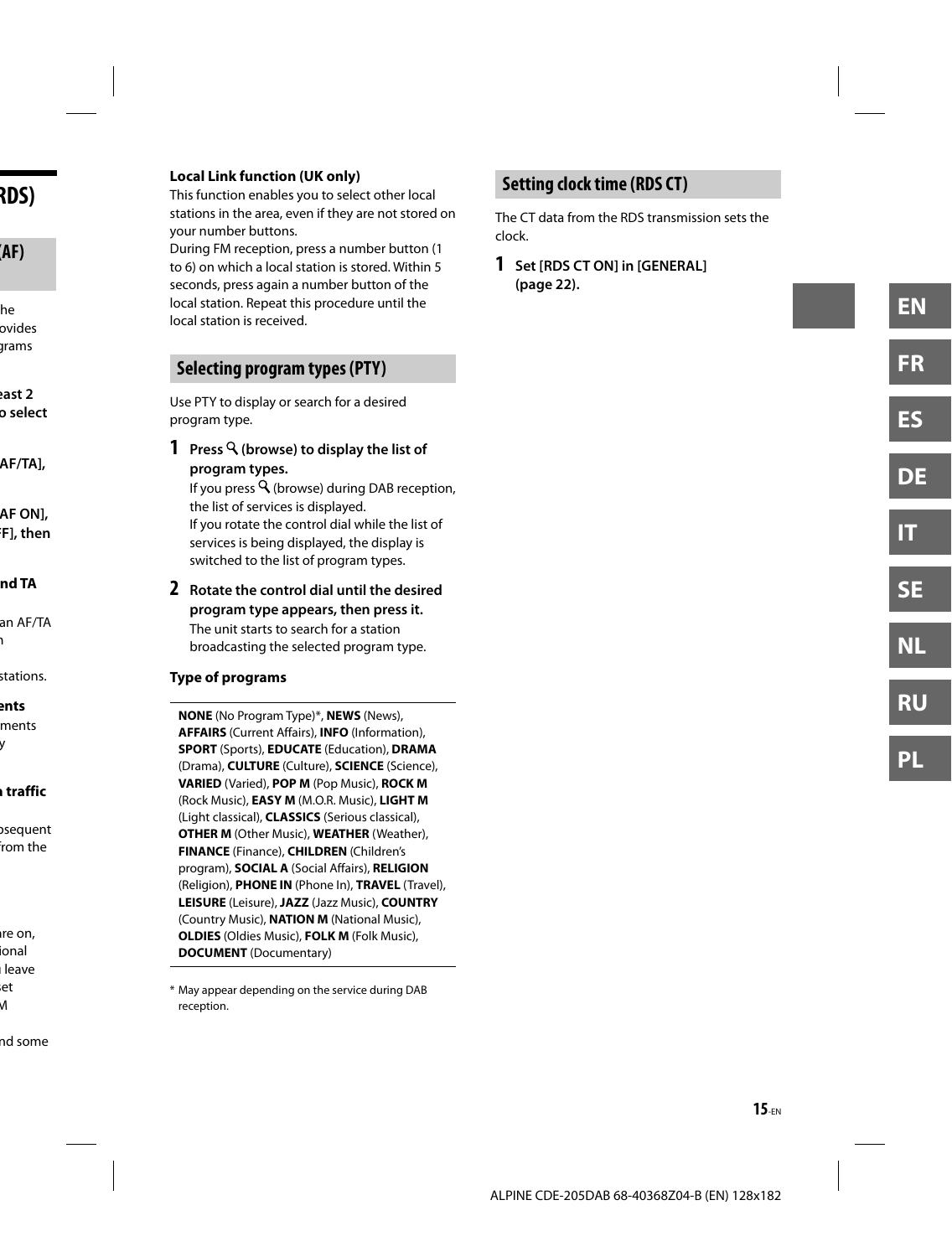# **Playback**

# **Playing a Disc (CDE-205DAB only)**

**1 Insert the disc (label side up).**



Playback starts automatically.

# **Playing a USB Device**

In these Operating Instructions, "iPod" is used as a general reference for the iPod functions on an iPod and iPhone, unless otherwise specified by the text or illustrations.

For details on the compatibility of your iPod, see "About iPod" (page 26).

AOA (Android Open Accessory) 2.0, MSC (Mass Storage Class) and MTP (Media Transfer Protocol) type USB devices\* compliant with the USB standard can be used. Depending on the USB device, the Android mode or MSC/MTP mode can be selected on the unit. Some digital media players or Android smartphones may require setting to MTP mode.

\* e.g., a USB flash drive, digital media player, Android smartphone

#### **Notes**

- For details on the compatibility of your USB device, consult your nearest Alpine dealer.
- Smartphones with Android OS 4.1 or higher installed support Android Open Accessory 2.0 (AOA 2.0). However, some smartphones may not fully support AOA 2.0 even if Android OS 4.1 or higher is installed. For details on the compatibility of your Android smartphone, consult your nearest Alpine dealer.
- Playback of the following files is not supported. MP3/WMA/FLAC/AAC:
	- copyright-protected files
	- DRM (Digital Rights Management) files
	- Multi-channel audio files
	- MP3/WMA/AAC:
	- lossless compression files

Before making a connection, select the USB mode (Android mode or MSC/MTP mode) depending on the USB device (page 22).

**1 Connect a USB device to the USB port (page 12).**

Playback starts.

If a device is already connected, to start playback, press SOURCE  $\Phi$  to select [USB] ([IPD] appears in the display when the iPod is recognized).

#### **2 Adjust the volume on this unit.**

#### **To stop playback**

Press and hold SLEEP for 2 seconds.

#### **To remove the device**

Stop playback, then remove the device.

#### **Caution for iPhone**

When you connect an iPhone via USB, phone call volume is controlled by the iPhone, not the unit. Do not inadvertently increase the volume on the unit during a call, as a sudden loud sound may result when the call ends.

# **Playing a BLUETOOTH Device (CDE-205DAB/ UTE-204DAB only)**

You can play contents on a connected device that supports BLUETOOTH A2DP (Advanced Audio Distribution Profile).



**1 Make BLUETOOTH connection with the audio device (page 10).**

To select the audio device, press and hold  $\rightarrow$ SETUP for at least 2 seconds, then select [BLUETOOTH] → [AUDIO DEVICE] (page 24).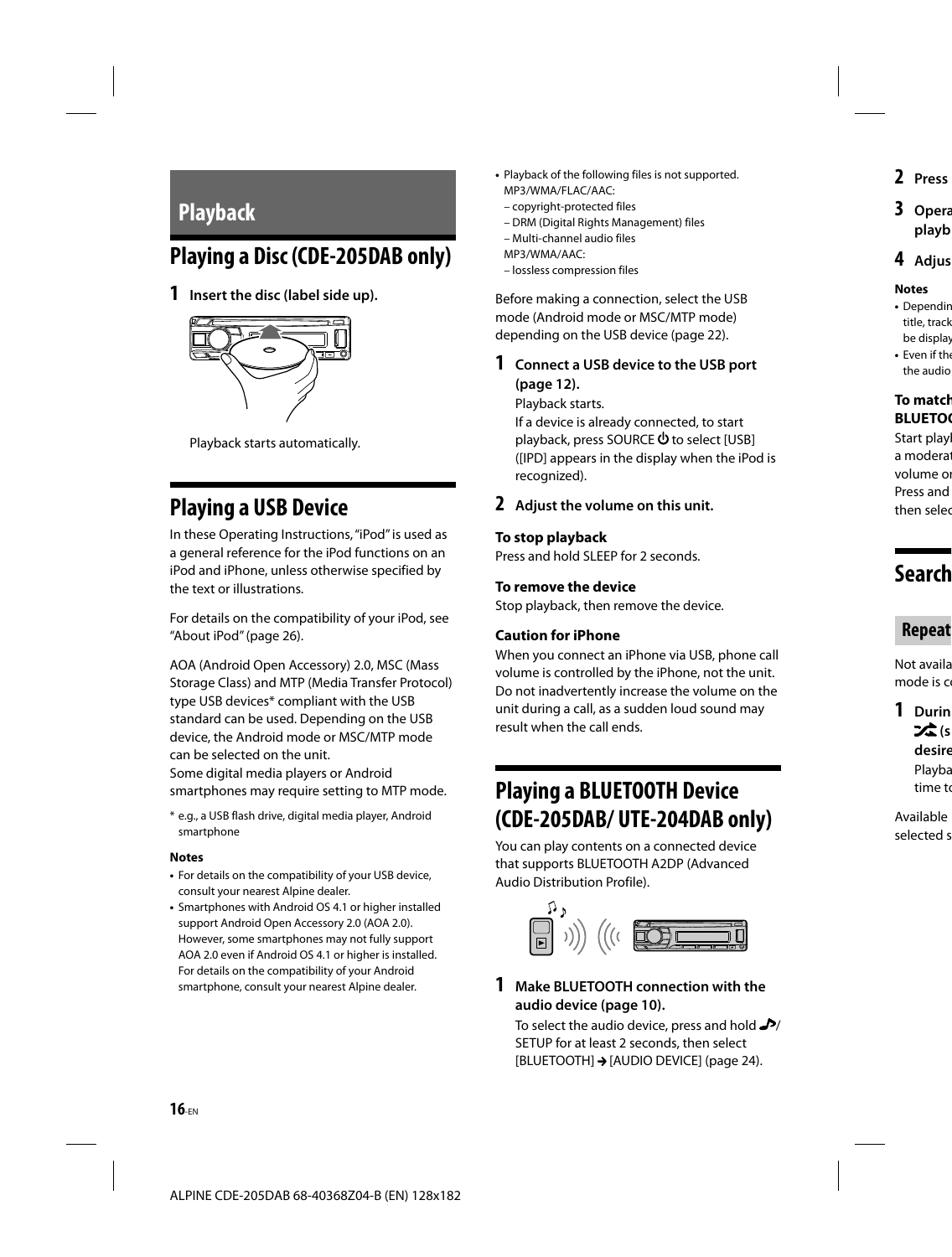- **2 Press SOURCE to select [BT AUDIO].**
- **3 Operate the audio device to start playback.**
- **4 Adjust the volume on this unit.**

#### **Notes**

- Depending on the audio device, information such as title, track number/time and playback status may not be displayed on this unit.
- Even if the source is changed on this unit, playback of the audio device does not stop.

#### **To match the volume level of the BLUETOOTH device to other sources**

Start playback of the BLUETOOTH audio device at a moderate volume, and set your usual listening volume on the unit.

Press and hold MSETUP for at least 2 seconds, then select [AUDIO]  $\rightarrow$  [BTA VOL] (page 23).

# **Searching and Playing Tracks**

# **Repeat play and shuffle play**

Not available when a USB device in Android mode is connected.

**1 During playback, press (repeat) or (shuffle) repeatedly to select the desired play mode.**

Playback in the selected play mode may take time to start.

Available play modes differ depending on the selected sound source.

# **Searching a track by name**

Not available when a USB device in Android mode or iPod is connected.

**1 During CD or USB playback, press (browse) to display the list of search categories.**

When the track list appears, press  $\blacktriangle$  (back) repeatedly to display the desired search category.

- **2 Rotate the control dial to select the desired search category, then press it to confirm.**
- **3 Repeat step 2 to search the desired track.** Playback starts.

# **Searching by skipping items (Jump mode)**

Not available when a USB device in Android mode or iPod is connected.

- **1 Press (browse).**
- **2 Press .**
- **3 Rotate the control dial to select the item.** The list is jumped in steps of 10% of the total number of items.
- **4 Press ENTER to return to the browse mode.** The selected item appears.

**5 Rotate the control dial to select the desired item, then press it.** Playback starts.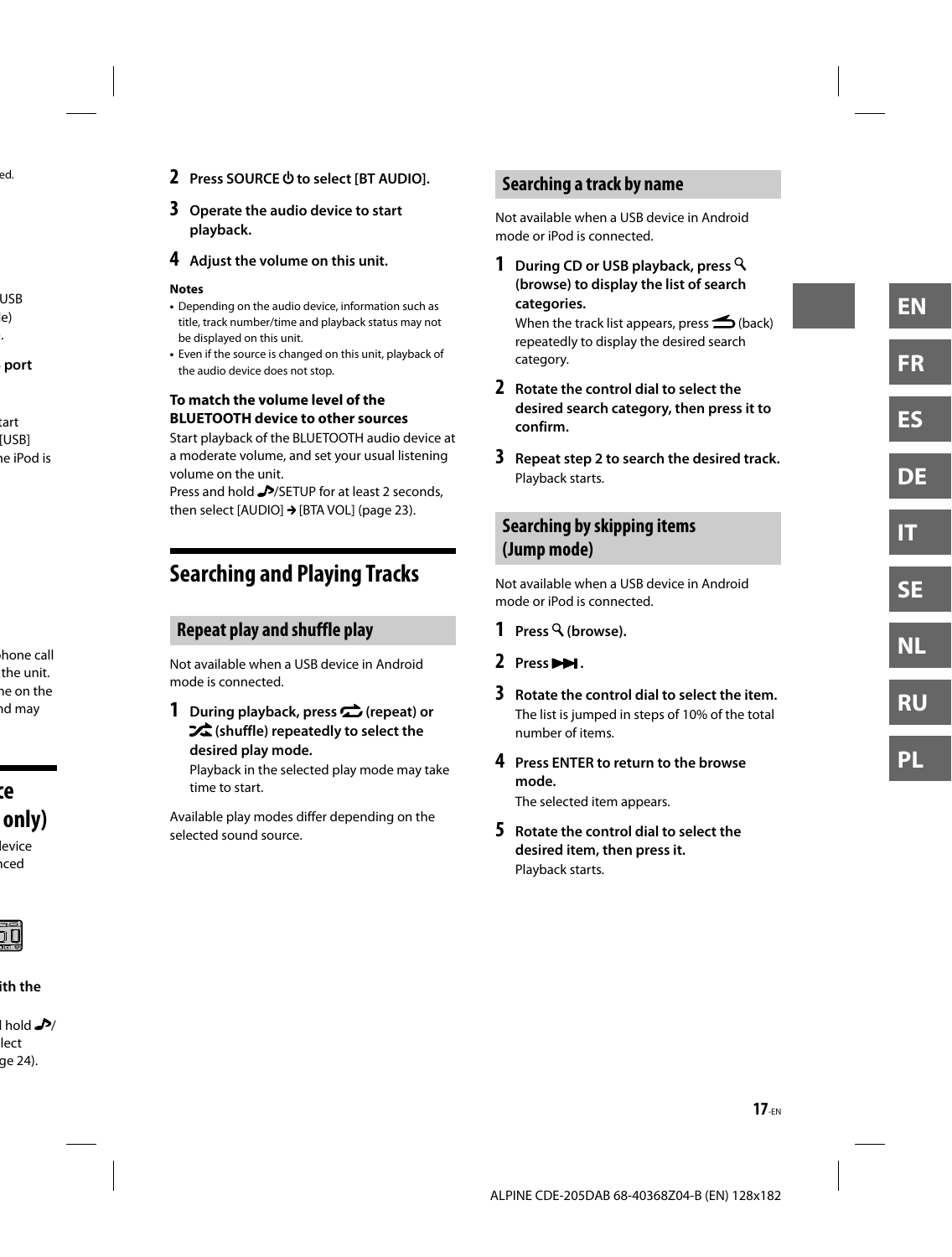# **Handsfree Calling (via BLUETOOTH only) (CDE-205DAB/ UTE-204DAB only)**

To use a cellular phone, connect it with this unit. You can connect two cellular phones to the unit. For details, see "Preparing a BLUETOOTH Device (CDE-205DAB/ UTE-204DAB only)" (page 10).



# **Receiving a Call**

# **1 Press when a call is received with a ringtone.**

The phone call starts.

#### **Note**

The ringtone and talker's voice are output only from the front speakers.

#### **To reject the call**

Press and hold SLEEP for 2 seconds.

#### **To end the call**

Press  $\lambda$  again.

# **Making a Call**

You can make a call from the phonebook or call history when a cellular phone supporting PBAP (Phone Book Access Profile) is connected. When two cellular phones are connected to the unit, select either phone.

### **From the phonebook**

### **1 Press .**

When two cellular phones are connected to the unit, rotate the control dial to select either phone, then press it.

- **2 Rotate the control dial to select [PHONE BOOK], then press it.**
- **3 Rotate the control dial to select an initial from the initial list, then press it.**
- **4 Rotate the control dial to select a name from the name list, then press it.**
- **5 Rotate the control dial to select a number from the number list, then press it.**

The phone call starts.

### **From the call history**

#### **1 Press .**

When two cellular phones are connected to the unit, rotate the control dial to select either phone, then press it.

**2 Rotate the control dial to select [HISTORY], then press it.** A list of the call history appears.

**3 Rotate the control dial to select a name or phone number from the call history, then press it.**

The phone call starts.

### **By phone number input**

#### **1 Press .**

When two cellular phones are connected to the unit, rotate the control dial to select either phone, then press it.

- **2 Rotate the control dial to select [DIAL NUMBER], then press it.**
- **3 Rotate the control dial to enter the phone number, and lastly select [ ] (space), then press ENTER\*.** The phone call starts.
	- $*$  To move the digital indication, press  $\blacktriangleleft$  /  $\blacktriangleright$  .

#### **Note**

[] appears instead of [#] on the display.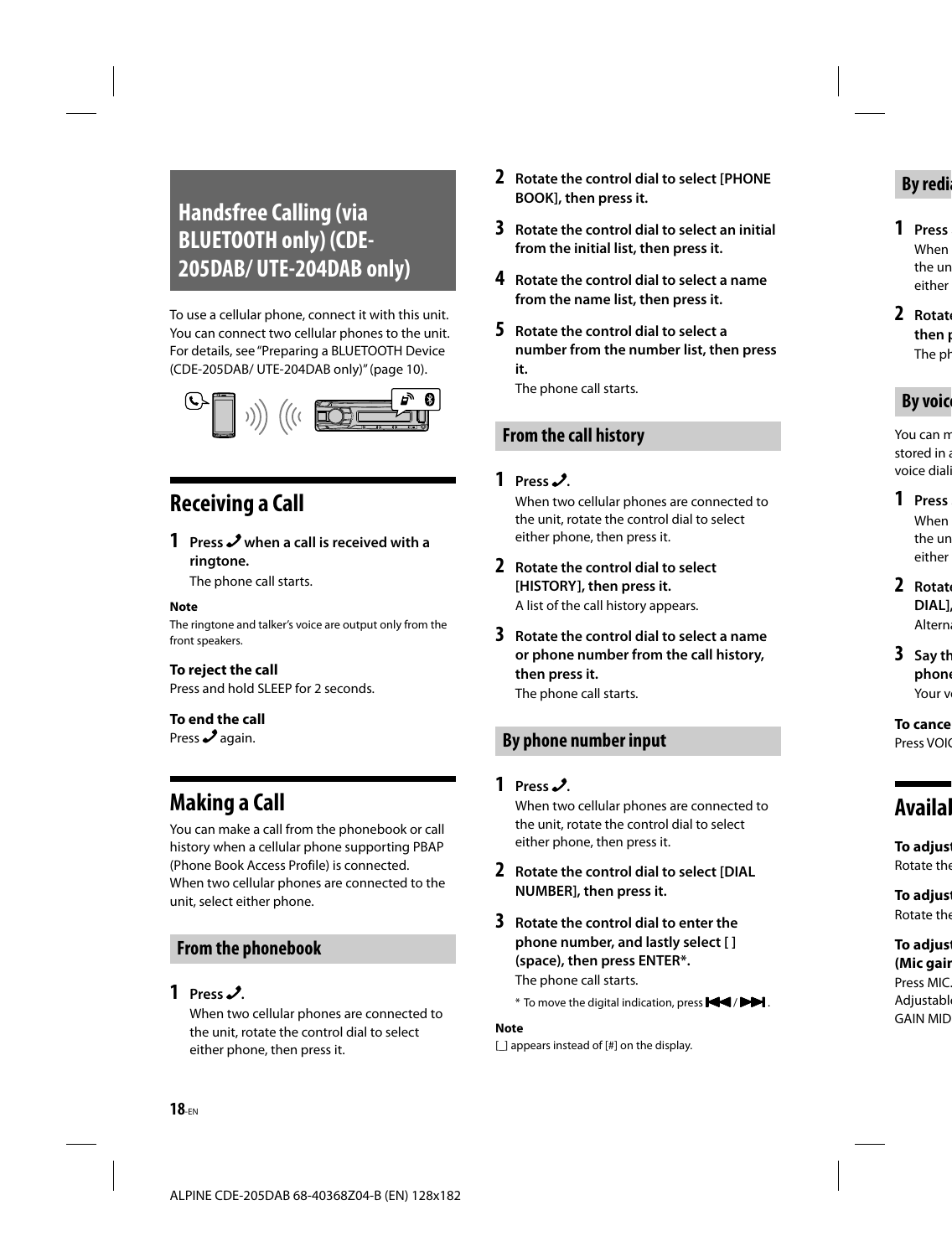# **By redial**

### **1 Press .**

When two cellular phones are connected to the unit, rotate the control dial to select either phone, then press it.

**2 Rotate the control dial to select [REDIAL], then press it.**

The phone call starts.

### **By voice tags**

You can make a call by saying the voice tag stored in a connected cellular phone that has a voice dialing function.

### **1 Press .**

When two cellular phones are connected to the unit, rotate the control dial to select either phone, then press it.

**2 Rotate the control dial to select [VOICE DIAL], then press it.** Alternatively, press VOICE.

**3 Say the voice tag stored on the cellular** 

#### **phone.**

Your voice is recognized, and the call is made.

#### **To cancel voice dialing**

Press VOICE.

# **Available Operations during Call**

#### **To adjust the ringtone volume**

Rotate the control dial while receiving a call.

#### **To adjust the talker's voice volume**

Rotate the control dial during a call.

#### **To adjust the volume for the other party (Mic gain adjustment)**

 Press MIC. Adjustable volume levels: [MIC GAIN LOW], [MIC GAIN MID], [MIC GAIN HI].

#### **To reduce echo and noise (Echo Canceler/ Noise Canceler Mode)**

Press and hold MIC. Settable mode: [BTP EC/NC 1], [BTP EC/NC 2].

#### **To switch between handsfree mode and handheld mode**

During a call, press  $\bigtriangleup$ <sup>3</sup>)/A.ME to switch the phone call audio between the unit and cellular phone.

#### **Note**

Depending on the cellular phone, this operation may not be available.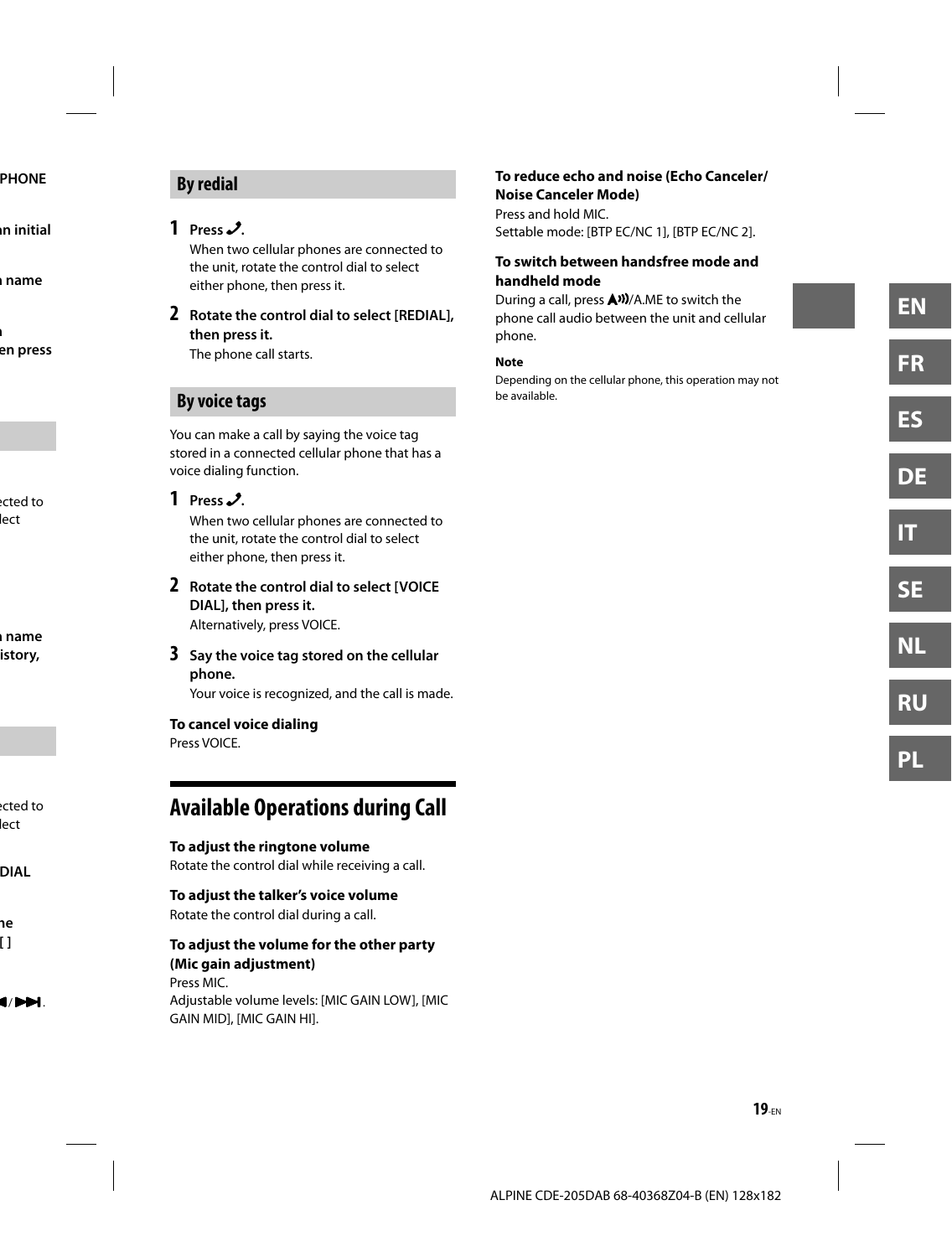# **Adjusting Bass Level/ Mid Level/ Treble Level/ Subwoofer Level/ Balance (Between Left and Right)/ Fader (Between Front and Rear)**

- **1 Press /SETUP.**
- **2 Rotate the control dial to adjust the each mode, then press it.**

Each press changes the mode as follows:  $BASS \rightarrow MID \rightarrow TREBLE \rightarrow SUBW \rightarrow BALANCE \rightarrow$ FADER

| <b>Bass Level</b> | $-7$ to $+7$                       |
|-------------------|------------------------------------|
| Mid Level         | $-7$ to $+7$                       |
| Treble Level      | $-7$ to $+7$                       |
| l Subwoofer Level | OFF to 0 to $+15$                  |
| Balance           | L <sub>15</sub> to R <sub>15</sub> |
| Fader             | R <sub>15</sub> to F <sub>15</sub> |

#### **3 Press /SETUP to return the normal mode.**

#### **Notes**

- If no operation is performed for 5 seconds, the unit automatically returns to normal mode.
- When Bass/Mid/Treble/Subwoofer Level is adjusted, BASS ENGINE SQ is set to [OFF] (page 20).

# **Setting the BASS ENGINE SQ**

Creating the ideal Bass impact for your musical taste using BASS ENGINE SQ.

### **1 Press .**

### **2 Rotate the control dial to adjust [BASS ENG], then press it.**

Setting contents: [OFF], [1]-[6]

#### **Note**

When Bass/Mid/Treble/Subwoofer Level is adjusted, BASS ENGINE SQ is set to [OFF] (page 20).

# Useful Functions<br>**205DAB/ UTE-204DAB only Using Siri Eyes Free (CDE-**

Siri Eyes Free allows you to use an iPhone handsfree by simply speaking into the microphone. This function requires you to connect an iPhone to the unit via BLUETOOTH. Availability is limited to iPhone 4s or later. Make sure that your iPhone is running the latest iOS version.

You must complete BLUETOOTH registration and connection configurations for the iPhone with the unit in advance. For details, see "Preparing a BLUETOOTH Device (CDE-205DAB/ UTE-204DAB only)" (page 10). To select the iPhone, press and hold **/>**/SETUP for at least 2 seconds, then select [BLUETOOTH] > [AUDIO DEVICE] (page 24).

**1 Activate the Siri function on the iPhone.** For details, refer to the operating instructions supplied with the iPhone.

### **2 Press VOICE.**

The voice command display appears.

**3 After the iPhone beeps, speak into the microphone.**

The iPhone beeps again, then Siri starts responding.

#### **To deactivate Siri Eyes Free**

Press VOICE.

#### **Notes**

- The iPhone may not recognize your voice depending on usage conditions. (For example, if you are in a moving car.)
- Siri Eyes Free may not function properly, or the response time may lag in locations where iPhone signals are difficult to receive.
- Depending on the iPhone's operating condition, Siri Eyes Free may not function properly, or may quit.
- If you play a track with an iPhone using the BLUETOOTH audio connection, when the track starts playback via BLUETOOTH, Siri Eyes Free automatically quits and the unit switches to the BLUETOOTH audio source.
- When Siri Eyes Free is activated during audio playback, the unit may switch to the BLUETOOTH audio source even if you do not specify a track to play.
- When connecting the iPhone to the USB port, Siri Eyes Free may not function properly, or may quit.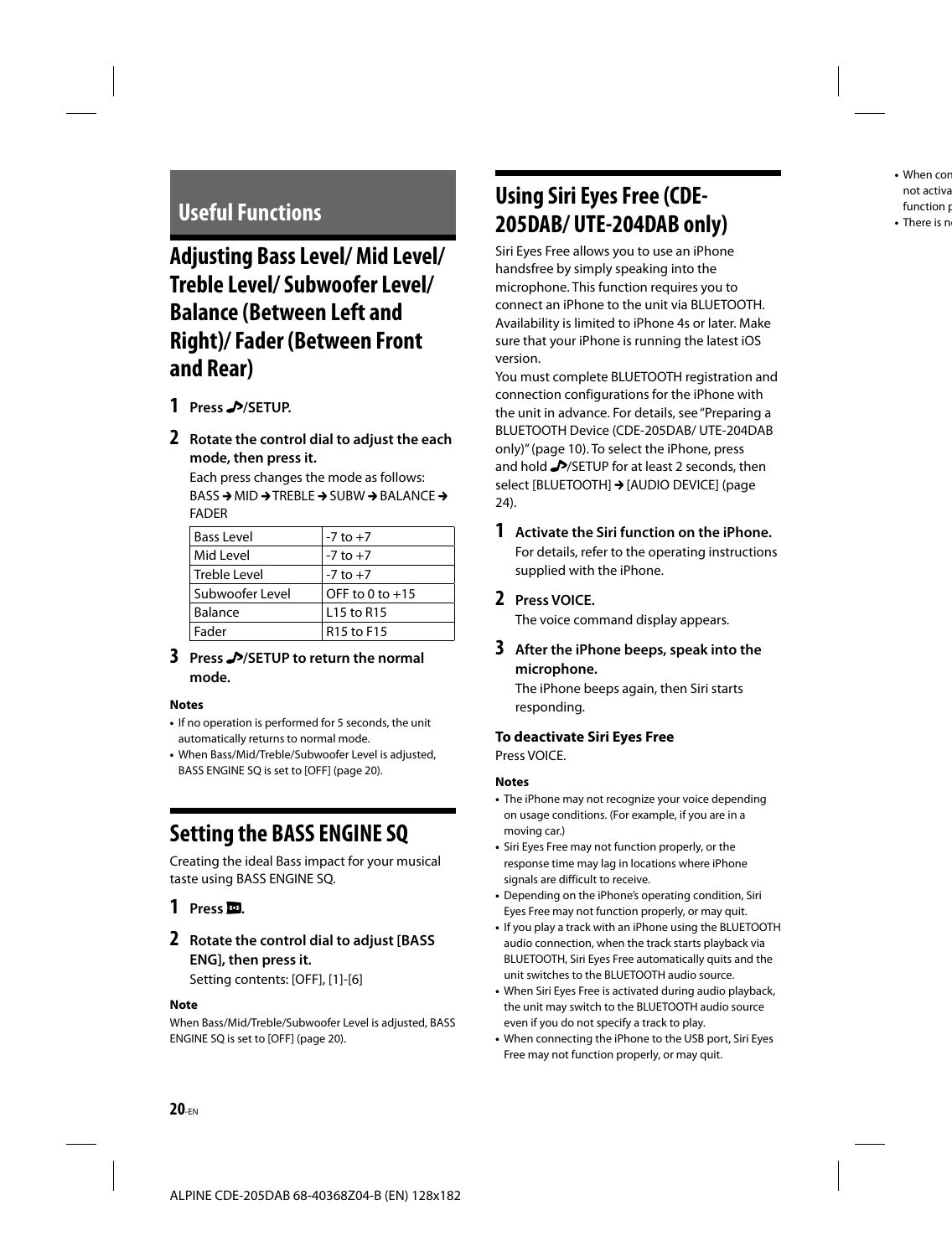- When connecting the iPhone to the unit via USB, do not activate Siri with the iPhone. Siri Eyes Free may not function properly, or may quit.
- There is no audio sound while Siri Eyes Free is activated. **)**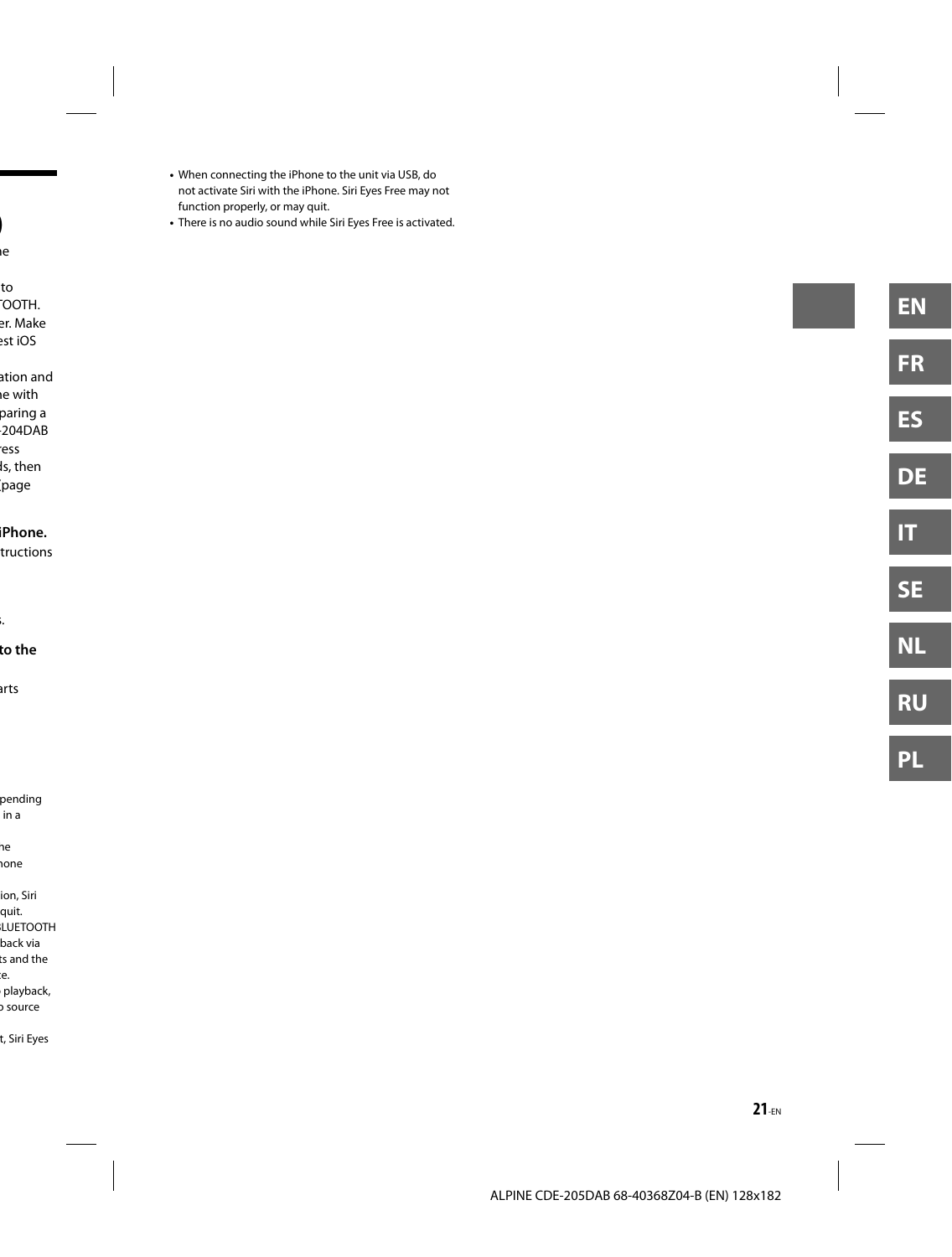# **Settings**

# **Canceling the DEMO Mode**

You can cancel the demonstration display which appears when the source is off and the clock is displayed.

- **1 Press and hold /SETUP for at least 2 seconds, rotate the control dial to select [GENERAL], then press it.**
- **2 Rotate the control dial to select [DEMO MODE], then press it.**
- **3 Rotate the control dial to select [DEMO OFF], then press it.** The setting is complete.
- **4 Press (back) twice.**

The display returns to normal reception/play mode.

# **Basic Setting Operation**

You can set items in the following setup categories:

General setup (GENERAL), Audio setup (AUDIO), Display setup (DISPLAY), BLUETOOTH setup (BLUETOOTH)

- **1 Press and hold /SETUP for at least 2 seconds.**
- **2 Rotate the control dial to select the setup category, then press it.**

The items that can be set differ depending on the source and settings.

**3 Rotate the control dial to select the options, then press it.**

**To return to the previous display**  $Press \triangleleft (back).$ 

# **General Setup (GENERAL)**

#### **DEMO MODE** (demonstration)

Activates the demonstration: [ON], [OFF].

**CLOCK ADJ** (clock adjust) (page 9)

#### **CAUTION ALM** (caution alarm)

Activates the caution alarm: [ON], [OFF] (page 9).

(Available only while the source is off and the clock is displayed.)

#### **BEEP**

Activates the beep sound: [ON], [OFF].

#### **AUTO OFF**

Shuts off automatically after a desired time when the unit is turned off: [ON] (30 minutes), [OFF].

#### **USB MODE**

Changes the USB mode: [MSC/MTP], [ANDROID]. (Available only when the USB source is selected.)

**RDS CT** (clock time) Activates the CT function: [ON], [OFF].

**AF/TA** (alternative frequencies/traffic announcement) Selects the alternative frequencies (AF) and traffic announcement (TA) setting: [AF ON], [TA ON], [AF/TA ON], [AF/TA OFF].

#### **RDS REGIONAL**

Restricts reception to a specific region: [ON], [OFF].

(Available only when FM is received.)

#### **DAB ANNOUNCE** (DAB announcement) Enables broadcast announcements: [ON], [OFF].

#### **DAB SOFTLINK**

Searches for and tunes to the similar program automatically when the signal of the current program is too weak to receive: [ON], [OFF]. (Available only during DAB reception.)

 **DAB ANT-PWR** (DAB antenna power)

Supplies power to the DAB antenna (aerial) input terminal: [ON], [OFF]. (Available only when the unit is turned off or during DAB reception.)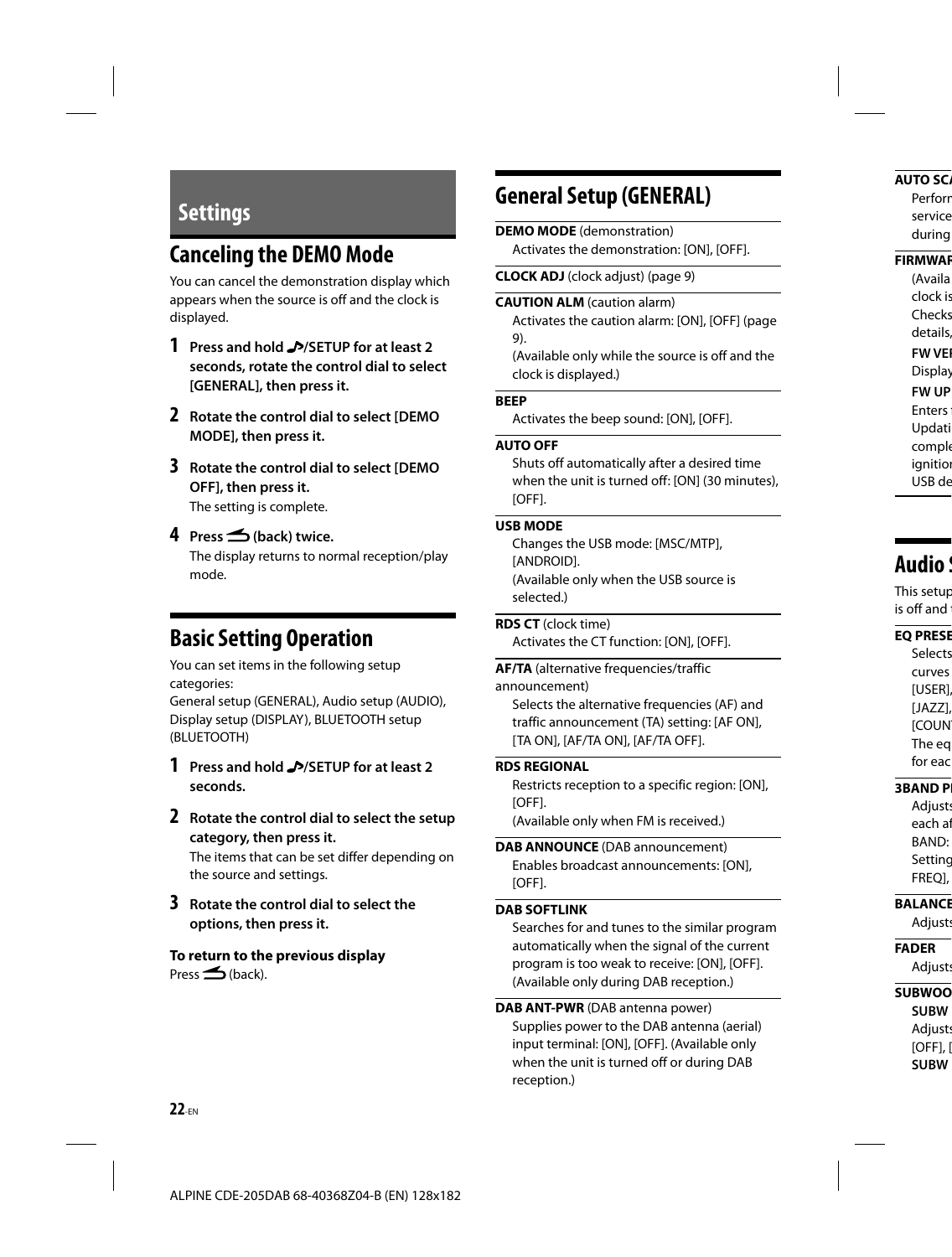#### **AUTO SCAN**

Performs an auto scan to update the list of services in browse mode. (Available only during DAB reception.)

#### **FIRMWARE**

(Available only while the source is off and the clock is displayed.)

Checks/updates the firmware version. For details, consult your nearest Alpine dealer.

#### **FW VERSION (firmware version)**

Displays current firmware version.

#### **FW UPDATE (firmware update)**

Enters firmware update process: [YES], [NO]. Updating the firmware takes a few minutes to complete. During the update, do not turn the ignition to the OFF position, nor remove the USB device.

# **Audio Setup (AUDIO)**

This setup menu is not available when the source is off and the clock is displayed.

#### **EQ PRESET**

Selects an equalizer curve from 10 equalizer curves or off:

[USER], [FLAT](OFF), [POPS], [ROCK], [NEWS], [JAZZ], [ELEC DANCE], [HIP HOP], [EASY LIS], [COUNTRY], [CLASSICAL].

The equalizer curve setting can be memorized for each source.

**3BAND PEQ** (3Band Parametric Equalizer) Adjusts WIDTH, FREQUENCY and LEVEL for each after BAND is selected. BAND: [BASS], [MID], [TREBLE]. Setting contents: [WIDTH <Q>], [CENTER FREQ], [LEVEL].

#### **BALANCE**

Adjusts the sound balance: [R 15] – [0] – [L 15].

#### **FADER**

Adjusts the relative level: [F 15] – [0] – [R 15].

#### **SUBWOOFER**

**SUBW LEVEL** (subwoofer level) Adjusts the subwoofer volume level: [OFF], [0] - [+15]. **SUBW PHASE** (subwoofer phase)

Selects the subwoofer phase: [NORMAL], [REVERSE].

**LPF FREO** (low pass filter frequency) Selects the subwoofer cut-off frequency: [80Hz], [100Hz], [120Hz].

**HPF FREQ** (high pass filter frequency) Selects the front/rear speaker cut-off frequency: [OFF], [80Hz], [100Hz], [120Hz].

#### **AUX VOL** (AUX volume level)

Adjusts the volume level for each connected auxiliary device: [+18 dB] – [0 dB] – [-8 dB]. This setting negates the need to adjust the volume level between sources. (Available only when the AUX is selected.)

 **BTA VOL** (BLUETOOTH audio volume level) (CDE-205DAB/ UTE-204DAB only)

Adjusts the volume level for each connected BLUETOOTH device: [+6 dB] – [0 dB] – [-6 dB]. This setting negates the need to adjust the volume level between sources.

(Available only when the BT audio is selected.)

# **Display Setup (DISPLAY)**

#### **BLACK OUT**

If no operation is performed for a while with [ON] set, the display disappears automatically. Activates the black out: [ON], [OFF].

#### **DIMMER**

Changes the display brightness: [OFF], [ON], [AUTO], [CLOCK]. ([AUTO] is available only when the illumination control lead is connected, and the head light is turned on.)

To set this function to be active only during a fixed period, select [CLOCK], then set the start and end times.

- To set the brightness when the dimmer function is activated: Set [DIMMER] to [ON], then adjust [BRIGHTNESS].
- To set the brightness when the dimmer function is deactivated: Set [DIMMER] to [OFF], then adjust [BRIGHTNESS].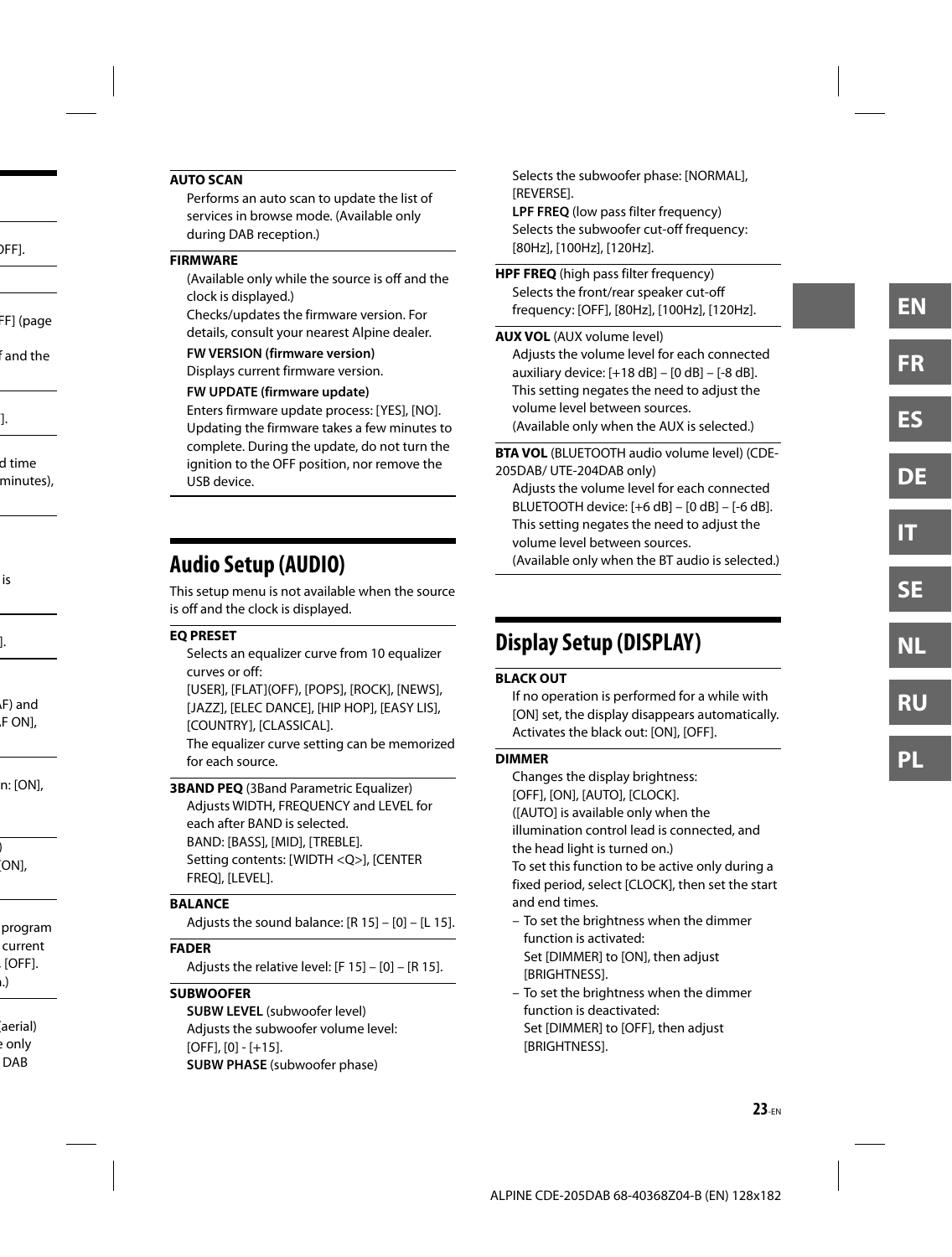The brightness setting is stored and applied when the dimmer function is activated or deactivated.

#### **BRIGHTNESS**

Adjusts the display brightness. The brightness level is adjustable: [1] – [10].

#### **KEY COLOR**

Sets a preset color or customized color for the buttons.

#### **OPTION**

Selects from 10 presets colors, 1 customized color.

#### **CUSTOMIZE**

Registers a customized color for the buttons.

#### **RGB RED, RGB GREEN, RGB BLUE**

Adjustable color range: [0] – [32] ([0] cannot be set for all color ranges).

#### **DISP COLOR** (display color)

Sets a preset color or customized color for the display.

#### **OPTION**

Selects from 10 presets colors, 1 customized color.

#### **CUSTOMIZE**

Registers a customized color for the display.

#### **RGB RED, RGB GREEN, RGB BLUE**

Adjustable color range: [0] – [32] ([0] cannot be set for all color ranges).

#### **TEXT SCROLL**

Scrolls long items automatically: [ON], [OFF]. (Not available when the AUX or tuner is selected.)

# **BLUETOOTH Setup (BLUETOOTH) (CDE-205DAB/ UTE-204DAB only)**

**PAIRING** (page 10)

Connects up to two BLUETOOTH devices: [DEVICE 1], [DEVICE 2]. [DEVICE 1] or [DEVICE 2] will be changed to the paired device name after pairing is complete.

#### **AUDIO DEVICE**

Selects the audio device.

[\*] appears on the device paired with [DEVICE 1] or the current A2DP compatible audio device .

#### **RINGTONE**

Selects whether this unit or the connected cellular phone outputs the ringtone: [1] (this unit), [2] (cellular phone).

#### **AUTO ANSWER**

Sets this unit to answer an incoming call automatically: [OFF], [1] (about 3 seconds), [2] (about 10 seconds) .

#### **AUTO PAIR** (auto pairing)

Starts BLUETOOTH pairing automatically when iOS device version 5.0 or later is connected via USB: [ON], [OFF].

#### **BT IN** (page 11)

Activates/deactivates the BLUETOOTH function.

#### **BT INITIAL** (BLUETOOTH initialize)

Initializes all the BLUETOOTH related settings (pairing information, preset number, device information, etc.): [YES], [NO].

When disposing the unit, initialize all the settings.

(Available only while the source is off and the clock is displayed.)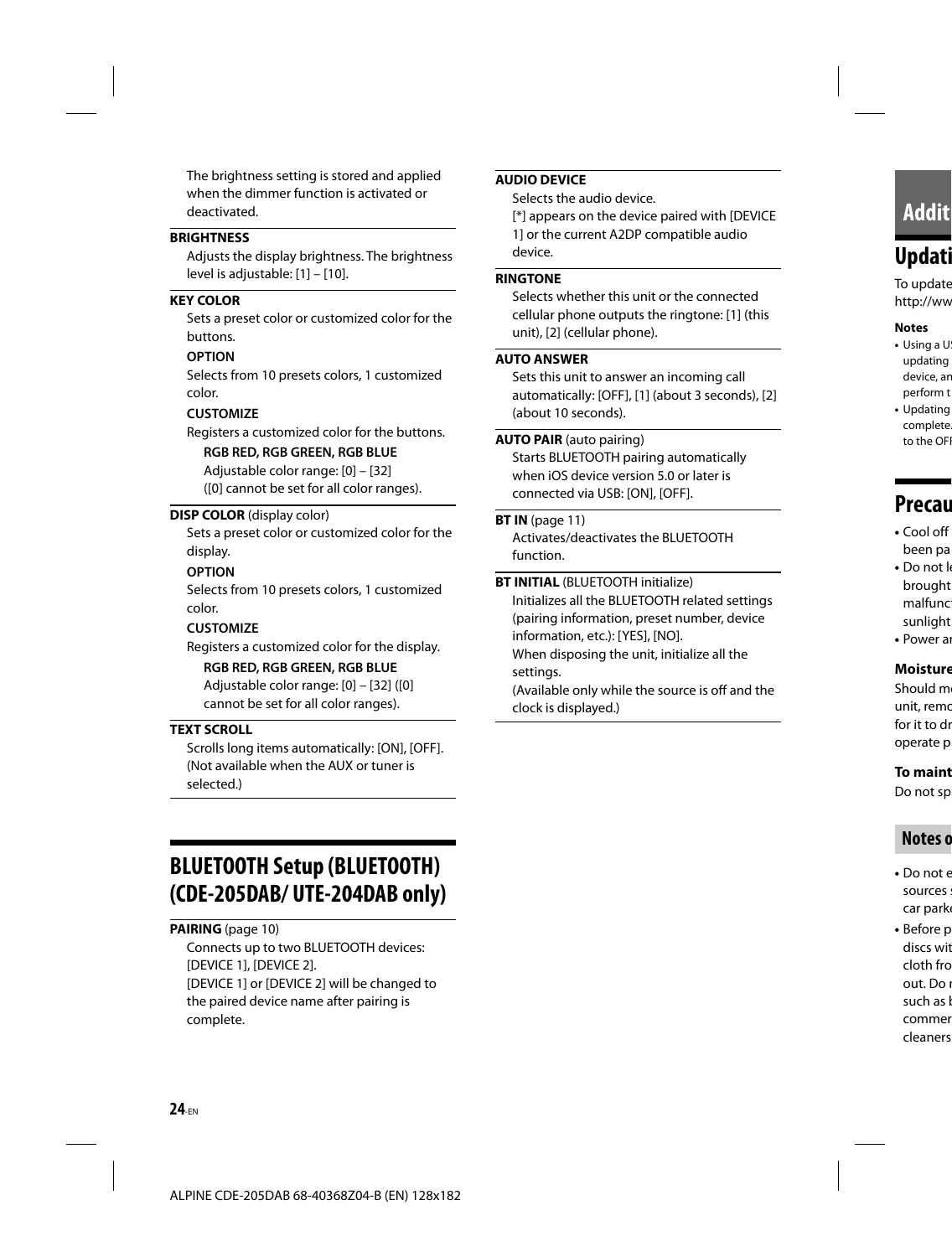# **Additional Information**

# **Updating the Firmware**

To update the firmware, visit the Alpine website. http://www.alpine-europe.com

#### **Notes**

- Using a USB device (not supplied) is required for updating the firmware. Store the updater in the USB device, and connect the device to the USB port, then perform the update operation.
- Updating the firmware takes a few minutes to complete. During the update, do not turn the ignition to the OFF position, nor remove the USB device.

# **Precautions**

- Cool off the unit beforehand if your car has been parked in direct sunlight.
- Do not leave the front panel or audio devices brought in inside the car, or it may cause malfunction due to high temperature in direct sunlight.
- Power antenna (aerial) extends automatically.

#### **Moisture condensation**

Should moisture condensation occur inside the unit, remove the disc and wait for about an hour for it to dry out; otherwise the unit will not operate properly.

#### **To maintain high sound quality**

Do not splash liquid onto the unit or discs.

### **Notes on discs (CDE-205DAB only)**

- Do not expose discs to direct sunlight or heat sources such as hot air ducts, nor leave it in a car parked in direct sunlight.
- Before playing, wipe the discs with a cleaning cloth from the center out. Do not use solvents such as benzine, thinner, commercially available cleaners.



- This unit is designed to play discs that conform to the Compact Disc (CD) standard. DualDiscs and some of the music discs encoded with copyright protection technologies do not conform to the Compact Disc (CD) standard, therefore, these discs may not be playable by this unit.
- Discs that this unit CANNOT play
	- Discs with labels, stickers, or sticky tape or paper attached. Doing so may cause a malfunction, or may ruin the disc.
	- Discs with non-standard shapes (e.g., heart, square, star). Attempting to do so may damage the unit.
	- $-8$  cm  $(3 \frac{1}{4}$  in) discs.

#### **Notes on CD-R/CD-RW discs**

- If the multi-session disc begins with a CD-DA session, it is recognized as a CD-DA disc, and other sessions are not played.
- Discs that this unit CANNOT play
	- CD-R/CD-RW of poor recording quality.
	- CD-R/CD-RW recorded with an incompatible recording device.
	- CD-R/CD-RW which is finalized incorrectly.
	- CD-R/CD-RW other than those recorded in music CD format or MP3 format conforming to ISO9660 Level 1/Level 2, Joliet/Romeo or multi-session.

# **Playback order of audio files**

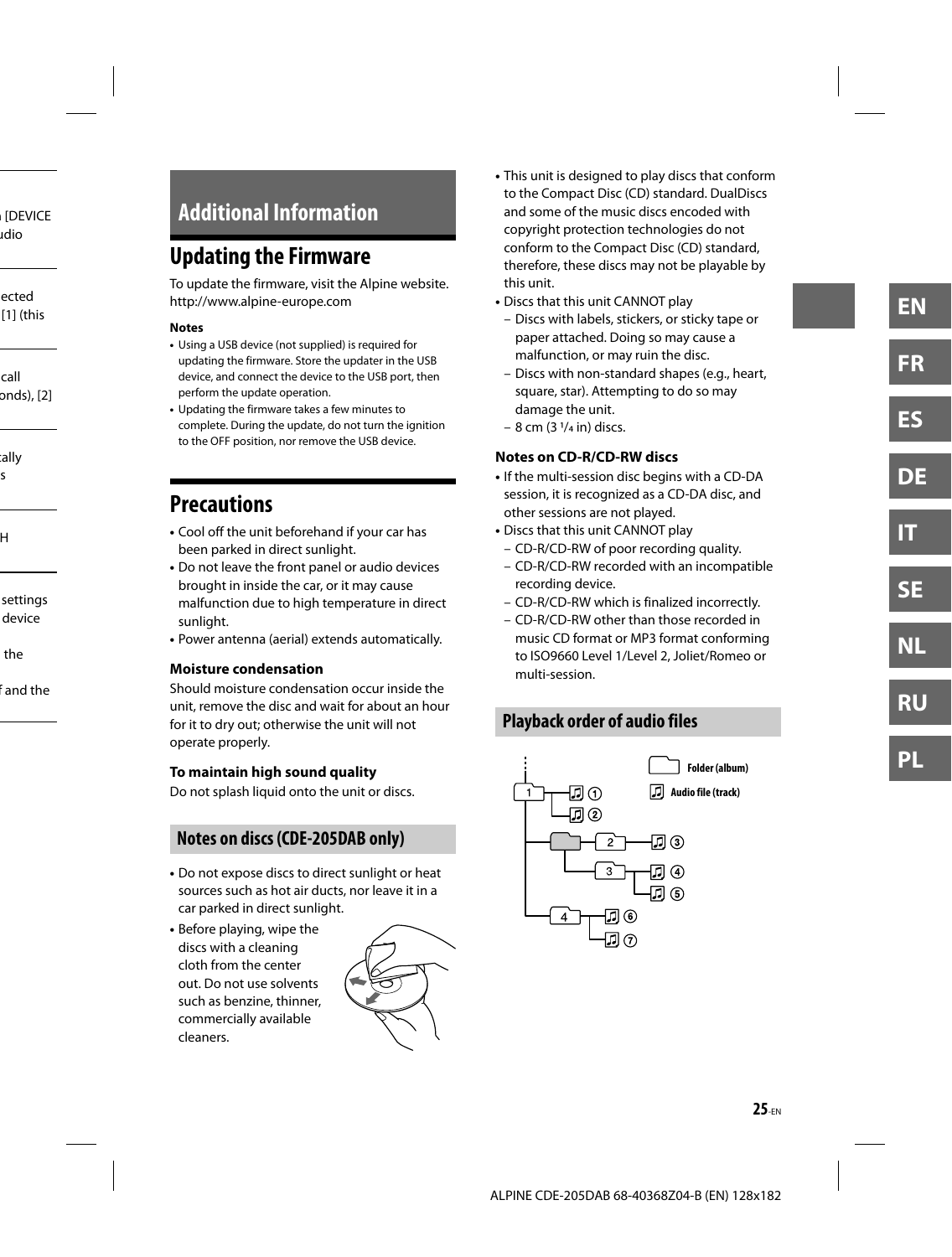### **About iPod**

**•** You can connect to the following iPod models. Update your iPod devices to the latest software before use.

|  | Compatible iPhone/iPod models |  |
|--|-------------------------------|--|
|--|-------------------------------|--|

| Compatible Model               | Bluetooth <sup>®*</sup> | USB |
|--------------------------------|-------------------------|-----|
| iPhone 7                       |                         | ✓   |
| iPhone 7 Plus                  | v                       | v   |
| iPhone SE                      |                         |     |
| iPhone 6s                      | ✓                       | V   |
| iPhone 6s Plus                 | V                       | V   |
| iPhone 6                       |                         | ✓   |
| iPhone 6 Plus                  | ✓                       | V   |
| iPhone 5s                      | ✓                       | V   |
| iPhone 5c                      | ✔                       | V   |
| iPhone 5                       | ✓                       | V   |
| iPhone 4s                      | ✓                       | ✓   |
| iPod touch<br>(6th generation) |                         |     |
| iPod touch<br>(5th generation) |                         |     |
| iPod nano<br>(7th generation)  |                         |     |

\* CDE-205DAB/ UTE-204DAB only

**•** Use of the Made for Apple badge means that an accessory has been designed to connect specifically to the Apple product(s) identified in the badge, and has been certified by the developer to meet Apple performance standards. Apple is not responsible for the operation of this device or its compliance with safety and regulatory standards. Please note that the use of this accessory with an Apple product may affect wireless performance.

If you have any questions or problems concerning your unit that are not covered in this manual, consult your nearest Alpine dealer.

# **Maintenance**

#### **Clea ning the connectors**

The unit may not function properly if the connectors between the unit and the front panel are not clean. In order to prevent this, detach the front panel (page 9) and clean the connectors with a cotton swab. Do not apply too much force. Otherwise, the connectors may be damaged.



#### **Notes**

- For safety, turn off the ignition before cleaning the connectors, and remove the key from the ignition switch.
- Never touch the connectors directly with your fingers or with any metal device.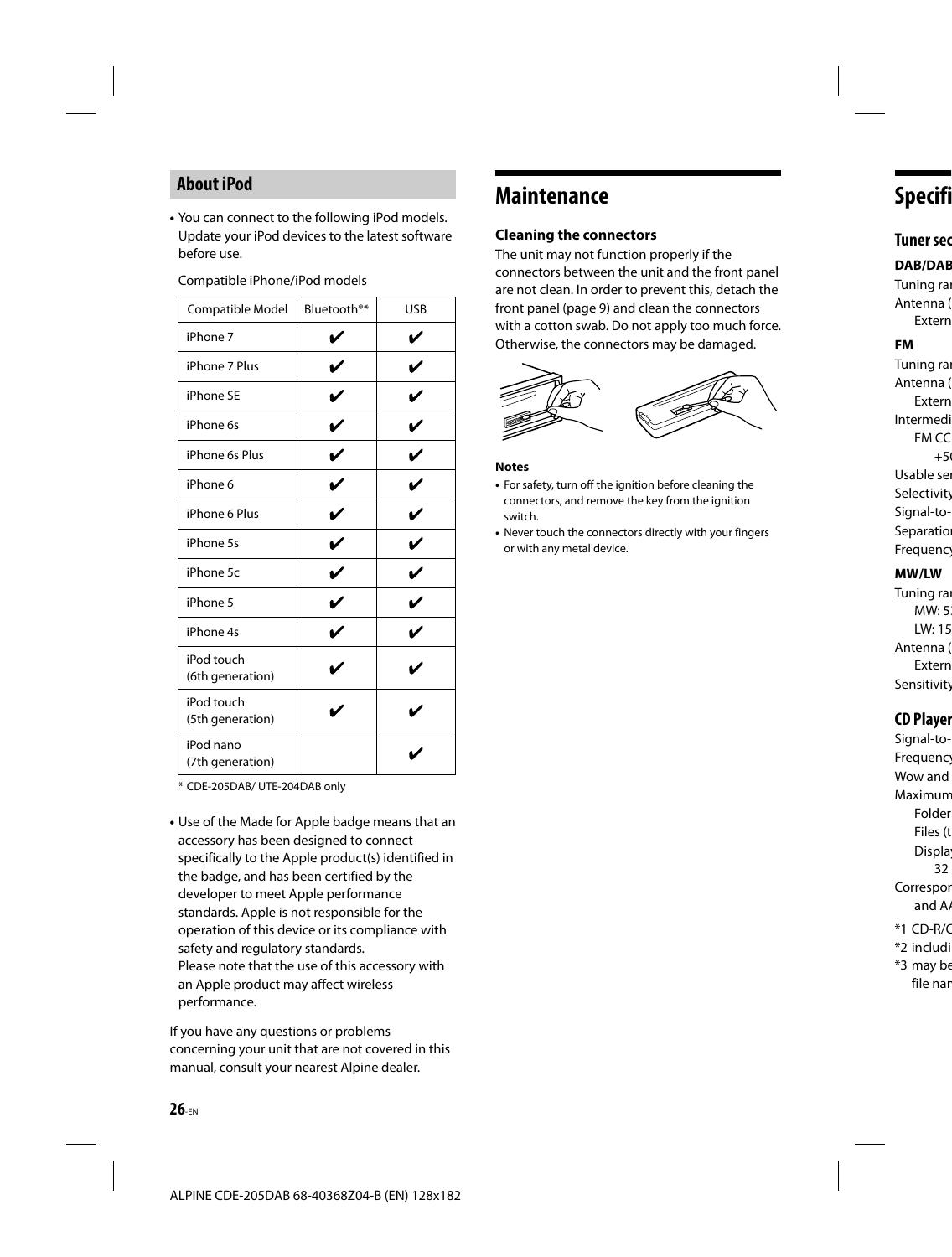# **Specifications**

#### **Tuner section**

**DAB/DAB+/DMB-R** Tuning range: 174.928 MHz – 239.200 MHz Antenna (aerial) terminal: External antenna (aerial) connector

#### **FM**

Tuning range: 87.5 MHz – 108.0 MHz Antenna (aerial) terminal: External antenna (aerial) connector Intermediate frequency: FM CCIR: -1,956.5 kHz to -487.3 kHz and +500.0 kHz to +2,095.4 kHz Usable sensitivity: 7 dBf Selectivity: 75 dB at 400 kHz Signal-to-noise ratio: 73 dB Separation: 50 dB at 1 kHz Frequency response: 20 Hz – 15,000 Hz

#### **MW/LW**

Tuning range: MW: 531 kHz – 1,602 kHz LW: 153 kHz – 279 kHz Antenna (aerial) terminal: External antenna (aerial) connector Sensitivity: MW: 26 μV, LW: 50 μV

### **CD Player section (CDE-205DAB only)**

Signal-to-noise ratio: 95 dB Frequency response: 20 Hz – 20,000 Hz Wow and flutter: Below measurable limit Maximum number\*1 of: Folders (albums)\*2 : 150 Files (tracks) and folders\*3 : 300 Displayable characters for a folder/file name: 32 (Joliet)/64 (Romeo) Corresponding codec: MP3 (.mp3), WMA (.wma) and AAC (.m4a) \*1 CD-R/CD-RW only \*2 including the root folder

\*3 may be less than the measured value if folder/ file names contain many characters

### **USB Player section**

Interface: USB (Full-speed) Maximum current: 1 A The maximum number of recognizable tracks: – folders (albums): 256 – files (tracks) per folder: 256 Compatible Android Open Accessory protocol (AOA): 2.0 Corresponding codec: MP3 (.mp3) Bit rate: 8 kbps – 320 kbps (Supports VBR (Variable Bit Rate)) Sampling rate: 16 kHz – 48 kHz WMA (.wma) Bit rate: 32 kbps – 192 kbps (Supports VBR (Variable Bit Rate)) Sampling rate: 32 kHz, 44.1 kHz, 48 kHz FLAC (.flac) Bit depth: 16 bit, 24 bit Sampling rate: 44.1 kHz, 48 kHz AAC (.m4a) Bit rate: 8 kbps – 320 kbps Sampling rate: 11.025 kHz – 48 kHz

### **Wireless Communication (CDE-205DAB/ UTE-204DAB only)**

Communication System: BLUETOOTH Standard version 3.0 Output: BLUETOOTH Standard Power Class 2 (Conducted MAX +1 dBm) Maximum communication range: Line of sight approx. 10 m (33 ft)\*1 Frequency band: 2.4 GHz band (2.4000 GHz – 2.4835 GHz) Modulation method: FHSS Compatible BLUETOOTH Profiles\*2 : A2DP (Advanced Audio Distribution Profile) 1.3 AVRCP (Audio Video Remote Control Profile) 1.3 HFP (Handsfree Profile) 1.6 PBAP (Phone Book Access Profile) SPP (Serial Port Profile)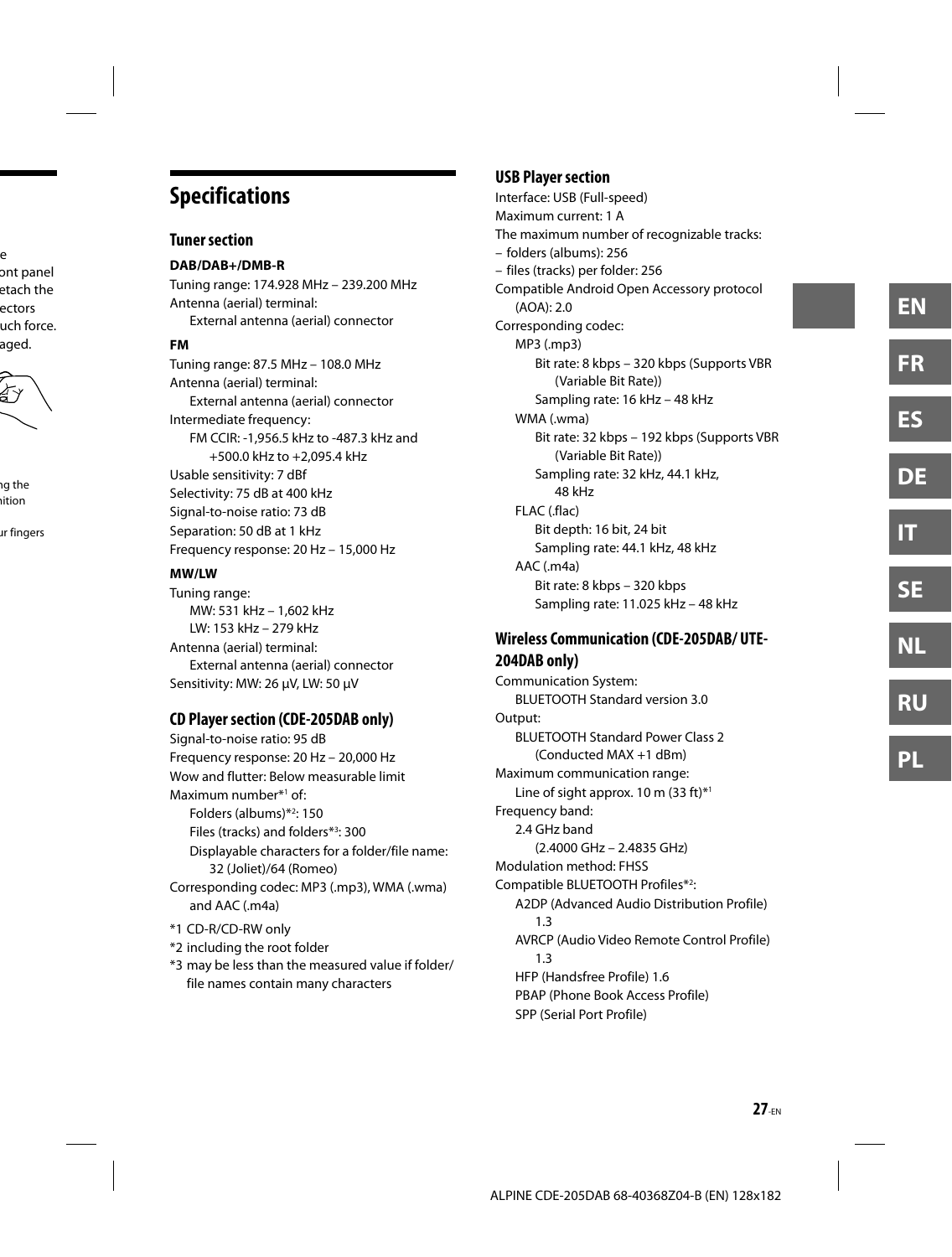#### Corresponding codec: SBC (.sbc), AAC (.m4a)

- \*1 The actual range will vary depending on factors such as obstacles between devices, magnetic fields around a microwave oven, static electricity, reception sensitivity, antenna (aerial)'s performance, operating system, software application, etc.
- \*2 BLUETOOTH standard profiles indicate the purpose of BLUETOOTH communication between devices.

#### **Power amplifier section**

Output: Speaker outputs Speaker impedance:  $4 \Omega - 8 \Omega$ Maximum power output: 50 W  $\times$  4 (at 4  $\Omega$ )

#### **General**

Outputs: Audio outputs terminal: CDE-205DAB/ UTE-204DAB: FRONT, REAR, SUB UTE-202DAB: FRONT, SUB Power requirements: 12 V DC car battery (negative ground (earth)) Rated current consumption: 10 A Dimensions: Approx. 178 mm  $\times$  50 mm  $\times$  177 mm  $(7 \frac{1}{8} \text{ in} \times 2 \text{ in} \times 7 \text{ in})$  (w/h/d) Mounting dimensions: Approx. 182 mm  $\times$  53 mm  $\times$  159 mm  $(7 \frac{1}{4}$  in  $\times$  2  $\frac{1}{8}$  in  $\times$  6  $\frac{3}{8}$  in) (w/h/d) Mass: CDE-205DAB: Approx. 1.2 kg (2 lb 11 oz) UTE-204DAB/ UTE-202DAB: Approx. 0.8 kg (1 lb 12 oz) Package contents: Main unit (1) Microphone (1) (CDE-205DAB/ UTE-204DAB only) Parts for installation and connections (1 set)

Your dealer may not handle some of the above listed accessories. Please ask the dealer for detailed information.

Design and specifications are subject to change without notice.

#### **CAUTION**

# CLASS<sub>1</sub> **LASER PRODUCT**

**(CDE-205DAB only)**

## **Copyrights**

The Bluetooth® word mark and logos are registered trademarks owned by Bluetooth SIG, Inc. and any use of such marks by Alpine Electronics, Inc. is under license.

Windows Media and the Windows logo are trademarks, or registered trademarks of Microsoft Corporation in the United States and/ or other countries.

This product is protected by certain intellectual property rights of Microsoft Corporation. Use or distribution of such technology outside of this product is prohibited without a license from Microsoft or an authorized Microsoft subsidiary.

Apple, iPhone, iPod, iPod nano, iPod touch, and Siri are trademarks of Apple Inc., registered in the U.S. and other countries.

MPEG Layer-3 audio coding technology and patents licensed from Fraunhofer IIS and Thomson.

Google, Google Play and Android are trademarks of Google LLC.

#### **libFLAC**

Copyright (C) 2000-2009 Josh Coalson Copyright (C) 2011-2013 Xiph.Org Foundation

Redistribution and use in source and binary forms, with or without modification, are permitted provided that the following conditions are met:

– Redistributions of source code must retain the above copyright notice, this list of conditions and the following disclaimer.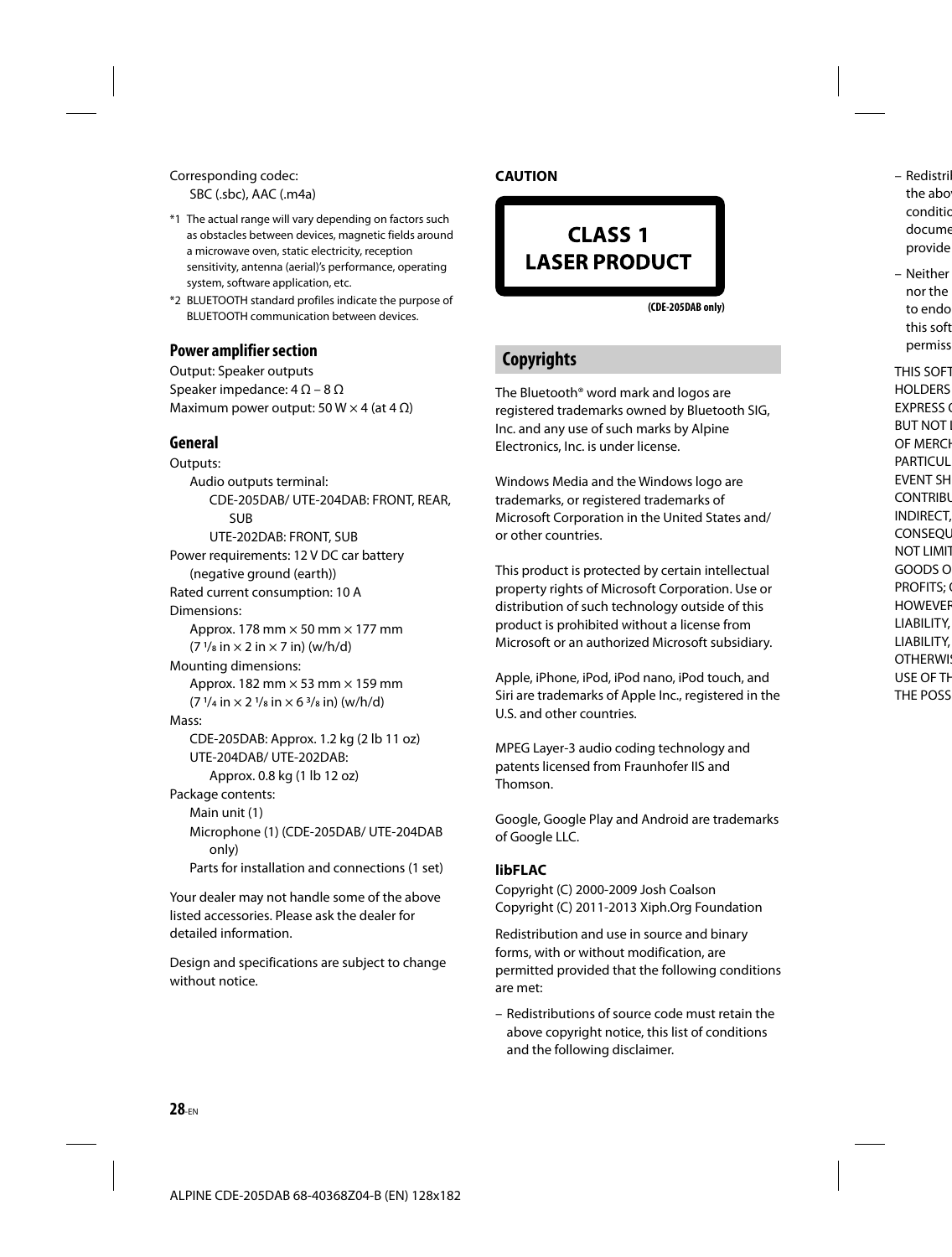- Redistributions in binary form must reproduce the above copyright notice, this list of conditions and the following disclaimer in the documentation and/or other materials provided with the distribution.
- Neither the name of the Xiph.org Foundation nor the names of its contributors may be used to endorse or promote products derived from this software without specific prior written permission.

THIS SOFTWARE IS PROVIDED BY THE COPYRIGHT HOLDERS AND CONTRIBUTORS "AS IS" AND ANY EXPRESS OR IMPLIED WARRANTIES, INCLUDING, BUT NOT LIMITED TO, THE IMPLIED WARRANTIES OF MERCHANTABILITY AND FITNESS FOR A PARTICULAR PURPOSE ARE DISCLAIMED. IN NO EVENT SHALL THE FOUNDATION OR CONTRIBUTORS BE LIABLE FOR ANY DIRECT, INDIRECT, INCIDENTAL, SPECIAL, EXEMPLARY, OR CONSEQUENTIAL DAMAGES (INCLUDING, BUT NOT LIMITED TO, PROCUREMENT OF SUBSTITUTE GOODS OR SERVICES; LOSS OF USE, DATA, OR PROFITS; OR BUSINESS INTERRUPTION) HOWEVER CAUSED AND ON ANY THEORY OF LIABILITY, WHETHER IN CONTRACT, STRICT LIABILITY, OR TORT (INCLUDING NEGLIGENCE OR OTHERWISE) ARISING IN ANY WAY OUT OF THE USE OF THIS SOFTWARE, EVEN IF ADVISED OF THE POSSIBILITY OF SUCH DAMAGE.

# **Troubleshooting**

The following checklist will help you remedy problems you may encounter with your unit. Before going through the checklist below, check the connection and operating procedures. For details on using the fuse and removing the unit from the dashboard, see "Connection/ Installation" (page 35).

If the problem is not solved, please contact your authorized Alpine dealer for assistance.

#### **General**

#### **No sound or the sound is very low.**

- → The position of the fader control [FADER] is not set for a 2-speaker system.
- → The volume of the unit and/or connected device is very low.
	- Increase the volume of the unit and connected device.

#### **No beep sound.**

 $\rightarrow$  An optional power amplifier is connected and you are not using the built-in amplifier.

#### **The contents of the memory have been erased.**

 $\rightarrow$  The power supply lead or battery has been disconnected or not connected properly.

#### **Stored stations and correct time are erased. The fuse has blown.**

#### **Makes a noise when the position of the ignition is switched.**

 $\rightarrow$  The leads are not matched correctly with the car's accessory power connector.

#### **During playback or reception, the demonstration mode starts.**

- $\rightarrow$  If no operation is performed for 5 minutes with [DEMO ON] set, the demonstration mode starts.
	- Set [DEMO OFF] (page 22).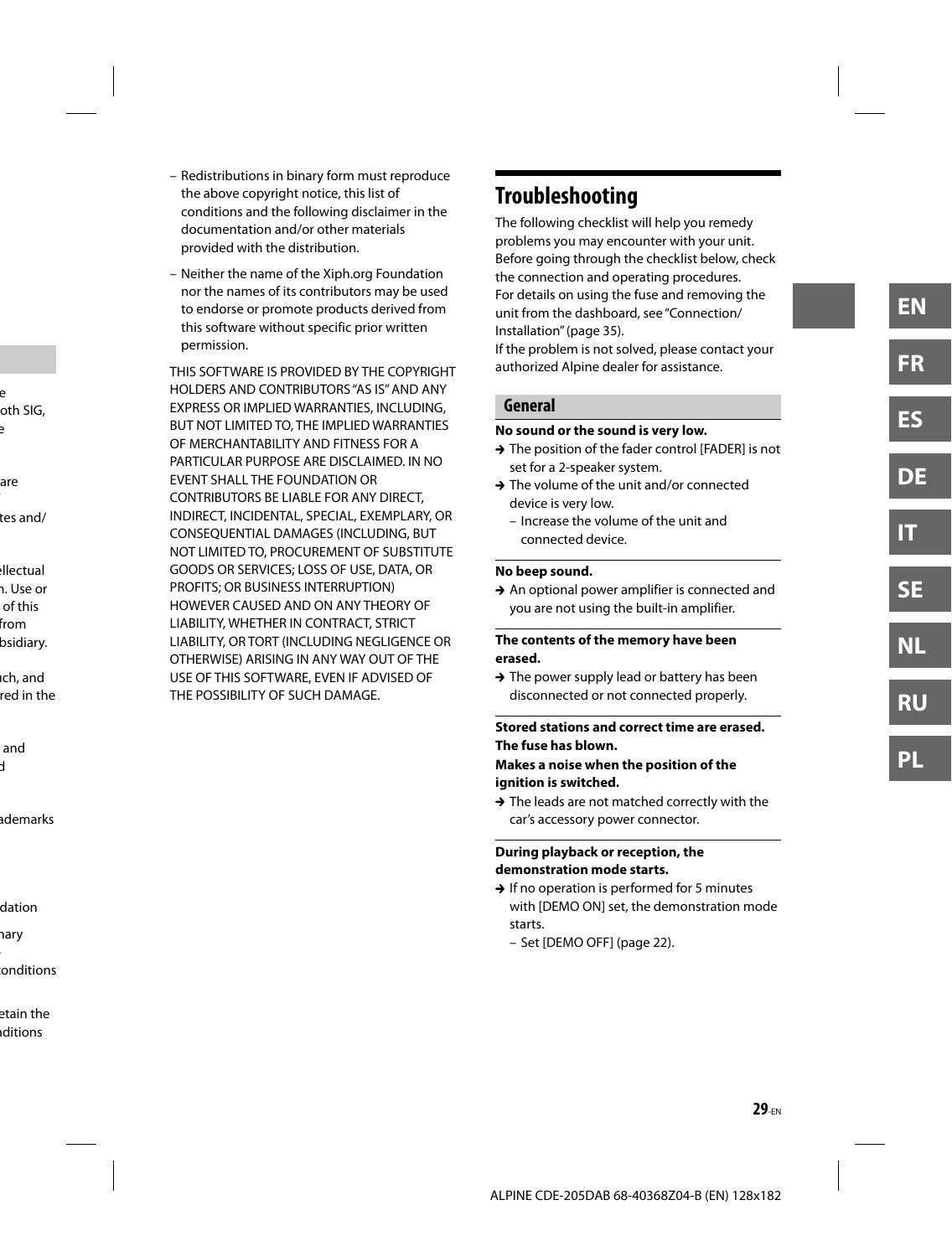#### **The display disappears from/does not appear in the display window.**

- → The dimmer is set to [DIMMER ON] (page 23).
- $\rightarrow$  The display disappears if you press and hold (power).
	- Press  $\Phi$  (power) on the unit until the display appears.
- $\rightarrow$  The connectors are dirty (page 26).

#### **The display/illumination flashes.**

- $\rightarrow$  The power supply is not sufficient.
	- Check that the car battery supplies enough power to the unit. (The power requirement is 12 V DC.)

#### **The operation buttons do not function. The disc will not eject.**

→ Press **D** and Number button 6 for more than 2 seconds to reset the unit.

The contents stored in memory are erased. For your safety, do not reset the unit while you are driving.

#### **Radio reception**

# **Stations cannot be received.**

## **The sound is hampered by noises.**

- $\rightarrow$  The connection is not correct.
	- Check the connection of the car antenna (aerial).
	- If the auto antenna (aerial) will not extend, check the connection of the power antenna (aerial) control lead.
- $\rightarrow$  See [NO SERV] (page 33) for details when the DAB signal cannot be received.

#### **Preset tuning is not possible.**

 $\rightarrow$  The broadcast signal is too weak.

#### **RDS**

#### **The SEEK starts after a few seconds of listening.**

 $\rightarrow$  The station is non-TP or has weak signal. – Deactivate TA (page 14).

#### **No traffic announcements.**

- $\rightarrow$  Activate TA (page 14).
- $\rightarrow$  The station does not broadcast any traffic announcements despite being TP.
	- Tune in another station.

#### **PTY displays [- - - - - - - -].**

- $\rightarrow$  The current station is not an RDS station.
- → RDS data has not been received.
- $\rightarrow$  The station does not specify the program type.

#### **Program service name flashes.**

- $\rightarrow$  There is no alternative frequency for the current station.
	- Press  $\blacktriangleleft$  /  $\blacktriangleright$  while the program service name is flashing. [PI SEEK] appears and the unit starts searching for another frequency with the same PI (program identification) data.

#### **CD playback**

#### **The disc does not play.**

- $\rightarrow$  Defective or dirty disc.
- → The CD-R/CD-RW is not for audio use (page 25).

#### **MP3/WMA/AAC files cannot be played.**

→ The disc is incompatible with the MP3/WMA/ AAC format and version.

#### **MP3/WMA/AAC files take longer to play than others.**

- $\rightarrow$  The following discs take a longer time to start playback.
	- A disc recorded with a complicated tree structure.
	- A disc recorded in Multi Session.
	- A disc to which data can be added.

#### **The sound skips.**

 $\rightarrow$  Defective or dirty disc.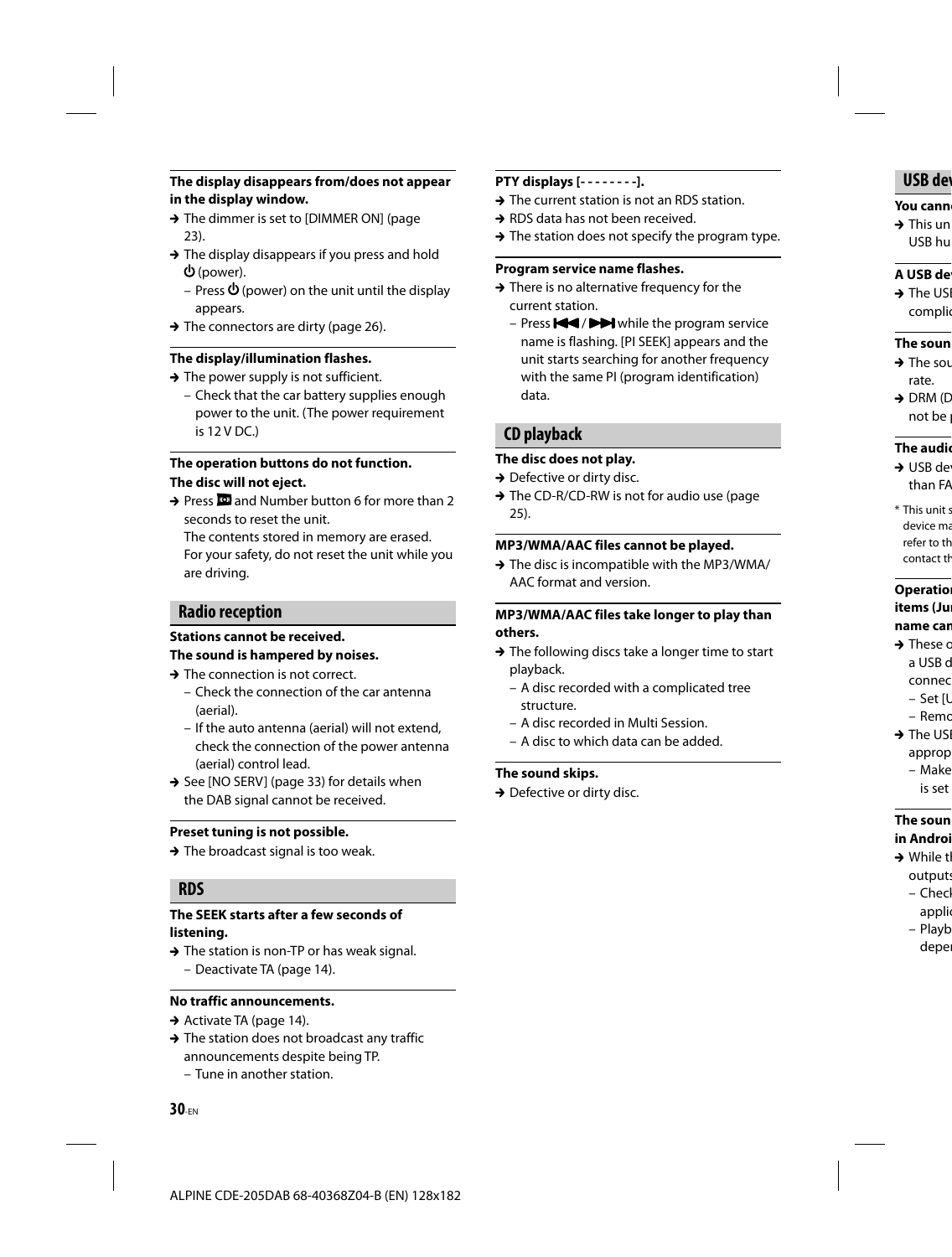### **USB device playback**

#### **You cannot play items via a USB hub.**

→ This unit cannot recognize USB devices via a USB hub.

#### **A USB device takes longer to play.**

 $\rightarrow$  The USB device contains files with a complicated tree structure.

#### **The sound is intermittent.**

- $\rightarrow$  The sound may be intermittent at a high-bitrate.
- → DRM (Digital Rights Management) files may not be playable in some cases.

#### **The audio file cannot be played.**

- → USB devices formatted with file systems other than FAT16 or FAT32 are unsupported.\*
- \* This unit supports FAT16 and FAT32, but some USB device may not support all of these FAT. For details, refer to the operating instruction of each USB device or contact the manufacturer.

#### **Operations for skipping an album, skipping items (Jump mode), and searching a track by name cannot be performed.**

- $\rightarrow$  These operations cannot be performed when a USB device in Android mode or iPod is connected.
	- Set [USB MODE] to [MSC/MTP] (page 22).
	- Remove the iPod.
- $\rightarrow$  The USB mode of the device is not set to the appropriate mode.
	- Make sure that the USB mode of the device is set to MSC/MTP mode.

#### **The sound cannot be output during playback in Android mode.**

- → While the unit is in ANDROID mode, the sound outputs only from the Android smartphone.
	- Check the status of the audio playback application on the Android smartphone.
	- Playback may not perform properly depending on the Android smartphone.

### **BLUETOOTH function**

#### **The connecting device cannot detect this unit.**

- $\rightarrow$  Before the pairing is made, set this unit to pairing standby mode.
- → While connected to two BLUETOOTH devices. this unit cannot be detected from another device.
	- Disconnect either connection and search for this unit from another device.
- $\rightarrow$  When the device pairing is made, set the BLUETOOTH signal output to on (page 11).

#### **Connection is not possible.**

- → The connection is controlled from one side (this unit or BLUETOOTH device), but not both.
	- Connect to this unit from a BLUETOOTH device or vice versa.

#### **The name of the detected device does not appear.**

 $\rightarrow$  Depending on the status of the other device, it may not be possible to obtain the name.

#### **No ringtone.**

- $\rightarrow$  Adjust the volume by rotating the control dial while receiving a call.
- $\rightarrow$  Depending on the connecting device, the ringtone may not be sent properly.
	- Set [RINGTONE] to [1] (page 24).
- → The front speakers are not connected to the unit.
	- Connect the front speakers to the unit. The ringtone is output only from the front speakers.

#### **The talker's voice cannot be heard.**

- → The front speakers are not connected to the unit.
	- Connect the front speakers to the unit. The talker's voice is output only from the front speakers.

#### **A call partner says that the volume is too low or high.**

 $\rightarrow$  Adjust the volume accordingly using Mic gain adjustment (page 19).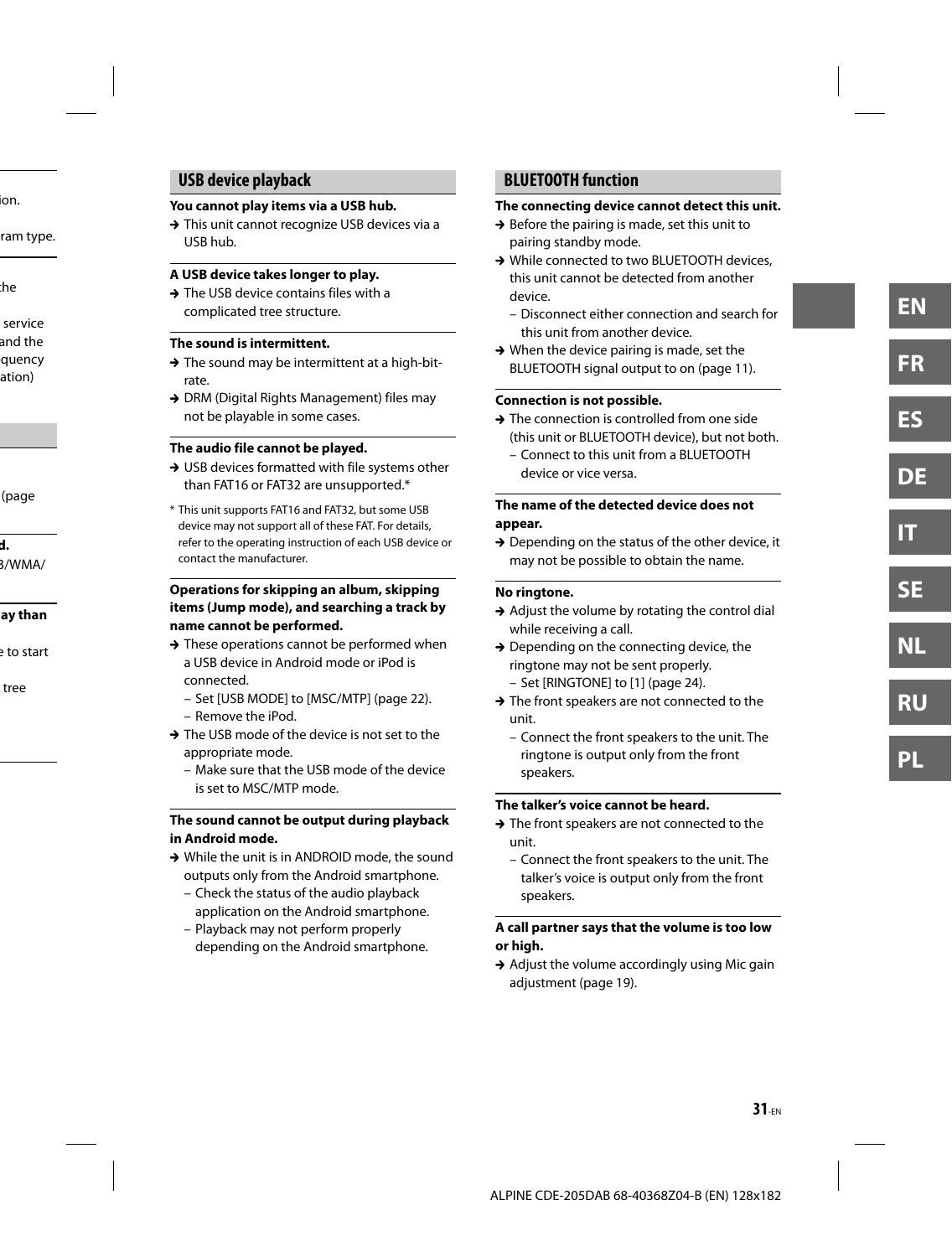#### **Echo or noise occurs in phone call conversations.**

- $\rightarrow$  Lower the volume.
- → Set EC/NC Mode to [BTP EC/NC 1] or [BTP EC/ NC 2] (page 19).
- $\rightarrow$  If the ambient noise other than the phone call sound is loud, try reducing this noise.

E.g.: If a window is open and road noise, etc., is loud, shut the window. If an air conditioner is loud, lower the air conditioner.

#### **The phone is not connected.**

- → When BLUETOOTH audio is played, the phone is not connected even if you press  $\mathcal{S}$ .
	- Connect from the phone.

#### **The phone sound quality is poor.**

- $\rightarrow$  Phone sound quality depends on reception conditions of cellular phone.
	- Move your car to a place where you can enhance the cellular phone's signal if the reception is poor.

#### **The volume of the connected audio device is low (high).**

- → Volume level will differ depending on the audio device.
	- Adjust the volume of the connected audio device or this unit (page 23).

#### **The sound skips during playback of a BLUETOOTH audio device.**

- $\rightarrow$  Reduce the distance between the unit and the BLUETOOTH audio device.
- → If the BLUETOOTH audio device is stored in a case which interrupts the signal, remove the audio device from the case during use.
- → Several BLUETOOTH devices or other devices which emit radio waves are in use nearby.
	- Turn off the other devices.
	- Increase the distance from the other devices.
- $\rightarrow$  The playback sound stops momentarily when the connection between this unit and the cellular phone is being made. This is not a malfunction.

#### **The connected BLUETOOTH audio device cannot be controlled.**

→ Check that the connected BLUETOOTH audio device supports AVRCP.

#### **Some functions do not work.**

 $\rightarrow$  Check if the connecting device supports the functions in question.

#### **A call is answered unintentionally.**

 $\rightarrow$  The connecting phone is set to answer a call automatically.

#### **Pairing failed due to a timeout.**

- $\rightarrow$  Depending on the connecting device, the time limit for pairing may be short.
	- Try completing the pairing within the time.

#### **BLUETOOTH function cannot operate.**

 $\rightarrow$  Turn off the unit by pressing  $\Phi$  (power) for more than 2 seconds, then turn the unit on again.

#### **No sound is output from the car speakers during handsfree call.**

 $\rightarrow$  If the sound is output from the cellular phone, set the cellular phone to output the sound from the car speakers.

#### **Siri Eyes Free is not activated.**

- $\rightarrow$  Perform the handsfree registration for an iPhone that supports Siri Eyes Free.
- $\rightarrow$  Set the Siri function on the iPhone to on.
- → Cancel the BLUETOOTH connection with the iPhone and the unit, and reconnect.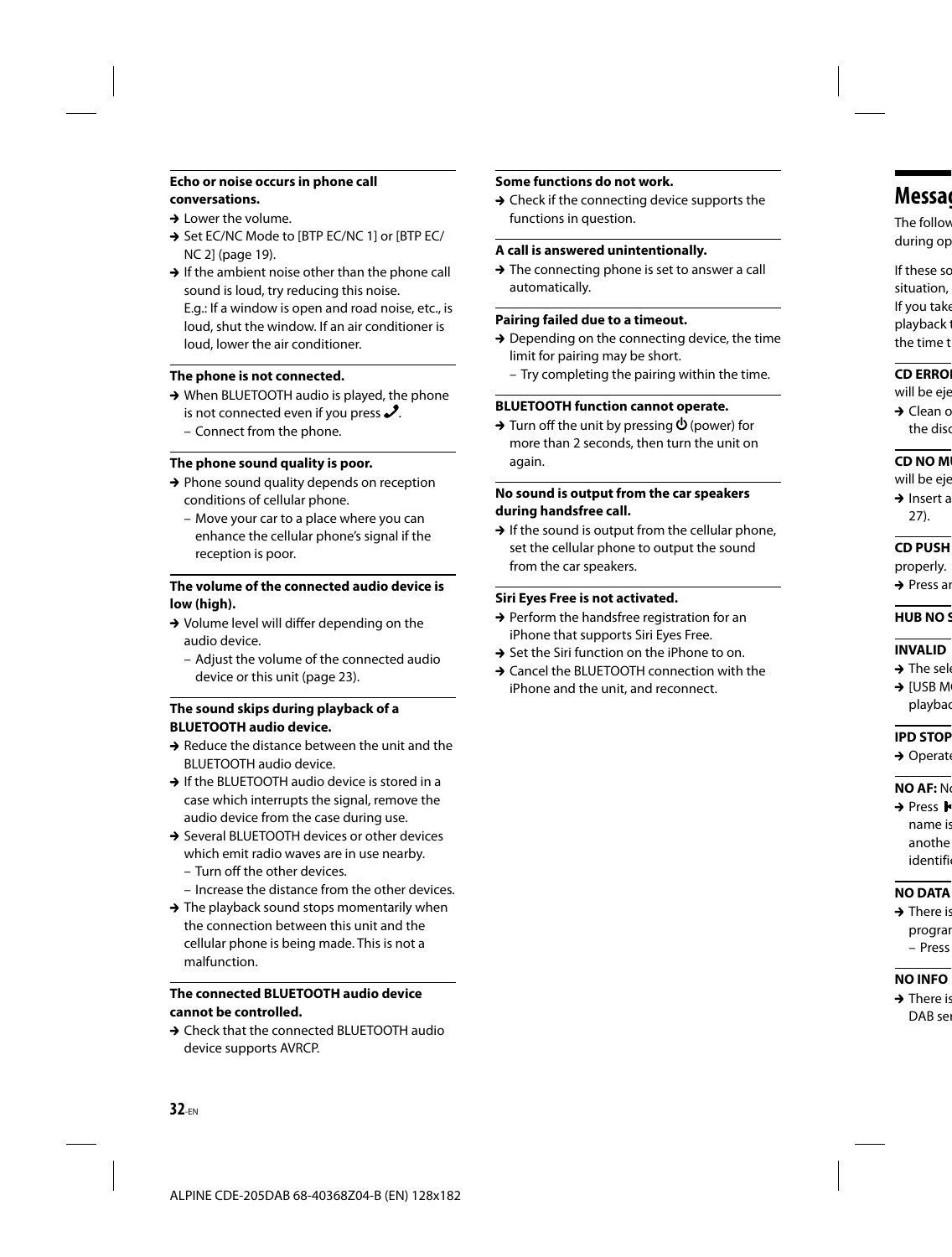# **Messages**

The following messages may appear or flash during operation.

If these solutions do not help improve the situation, consult your nearest Alpine dealer. If you take the unit to be repaired because of CD playback trouble, bring the disc that was used at the time the problem began.

**CD ERROR:** The disc cannot be played. The disc will be ejected automatically.

 $\rightarrow$  Clean or insert the disc correctly, or make sure the disc is not blank or defective.

**CD NO MUSIC:** There is no playable file. The disc will be ejected automatically.

 $\rightarrow$  Insert a disc containing playable files (page 27).

**CD PUSH EJT:** The disc could not be ejected properly.

 $\rightarrow$  Press and hold  $\triangleq$  (eject).

**HUB NO SUPRT:** USB hubs are not supported.

#### **INVALID**

- $\rightarrow$  The selected operation could be invalid.
- → [USB MODE] cannot be changed during iPod playback.

**IPD STOP:** iPod playback has finished. → Operate your iPod/iPhone to start playback.

**NO AF:** No alternative frequencies.

> Press  $\blacktriangleright$  /  $\blacktriangleright$  while the program service name is flashing. The unit starts searching for another frequency with the same PI (program identification) data ([PI SEEK] appears).

#### **NO DATA**

→ There is no DAB service for the selected program type.

 $-$  Press  $\triangle$  (back).

#### **NO INFO** (no information)

 $\rightarrow$  There is no label information for the current DAB service.

#### **NO SERV** (no service)

The DAB signal cannot be received.

- → Perform an auto scan (page 13).
- → Check the connection of the DAB antenna (aerial).
- → Check that [DAB ANT-PWR] is set to [ON] (page 22).

#### **NO TP:** No traffic programs.

 $\rightarrow$  The unit will continue searching for available TP stations.

#### **NOT SUPPORT - ANDROID MODE**

- → A USB device not supporting AOA (Android Open Accessory) 2.0 is connected to the unit while [USB MODE] is set to [ANDROID].
	- Set [USB MODE] to [MSC/MTP] (page 22).

#### **OVERLOAD:** The USB device is overloaded.

- → Disconnect the USB device, then press SOURCE  $\Phi$  to select another source.
- → The USB device has a fault, or an unsupported device is connected.

**READ:** Now reading information.

 $\rightarrow$  Wait until reading is complete and playback starts automatically. This may take some time depending on the file organization.

#### **RECEIVING**

 $\rightarrow$  The DAB band is selected and the unit is waiting to receive a service.

**USB ERROR:** The USB device cannot be played.  $\rightarrow$  Connect the USB device again.

**USB NO DEV:** A USB device is not connected or recognized.

→ Make sure the USB device or USB cable is securely connected.

#### **USB NO MUSIC:** There is no playable file.

→ Connect a USB device containing playable files (page 27).

**USB NO SUPRT:** The USB device is not supported.

 $\rightarrow$  For details on the compatibility of your USB device, consult your nearest Alpine dealer.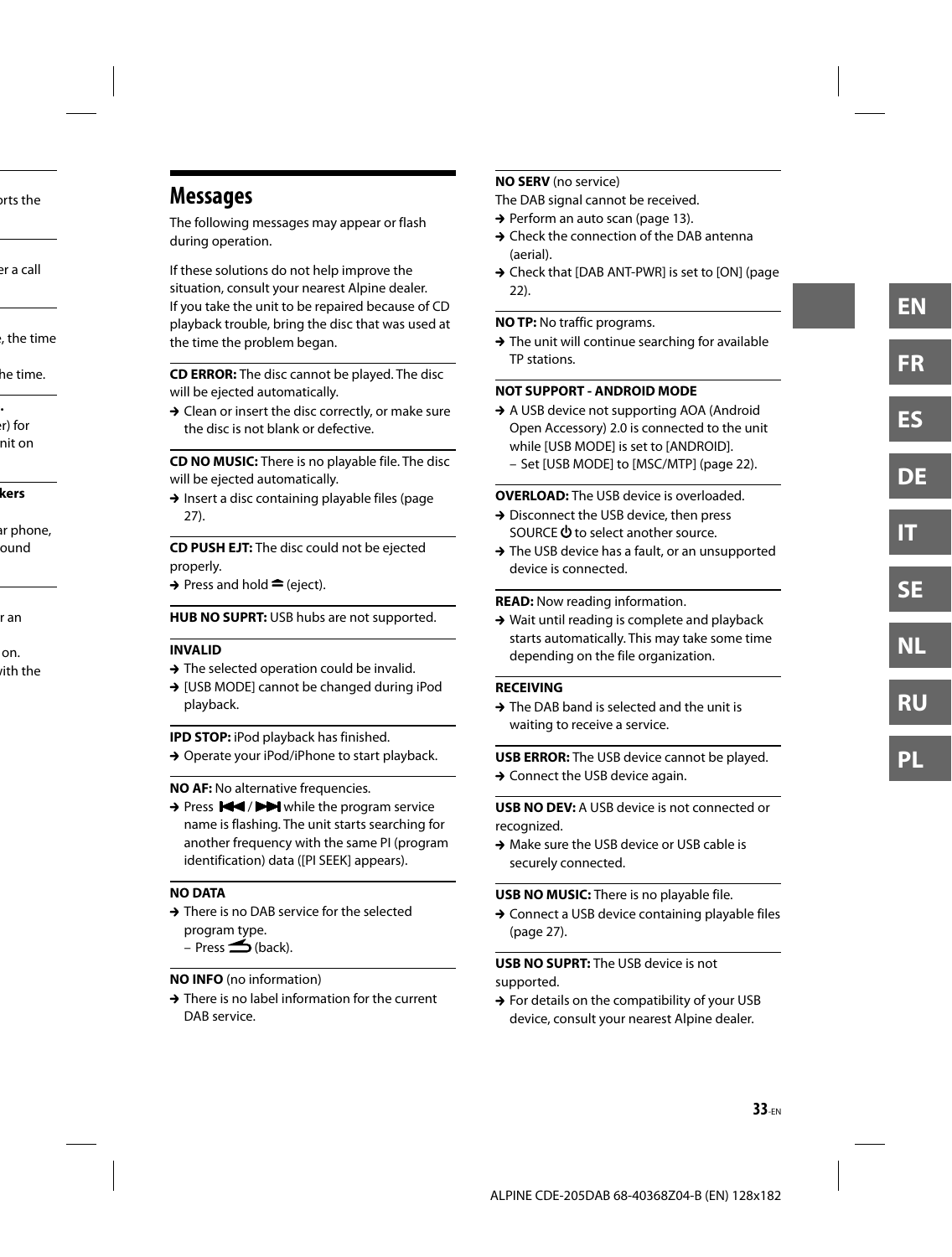**LLLL or**  $\Box \Box \Box$  The beginning or the end of the disc has been reached.

 **(underscore):** The character cannot be displayed.

### **For BLUETOOTH function:**

**BTA NO DEV:** The BLUETOOTH device is not connected or recognized.

→ Make sure the BLUETOOTH device is securely connected, or the BLUETOOTH connection is established with the BLUETOOTH device.

**ERROR:** The selected operation could not be performed.

 $\rightarrow$  Wait for a while, then try again.

**UNKNOWN:** A name or phone number cannot be displayed.

**WITHHELD:** The phone number is hidden by the caller.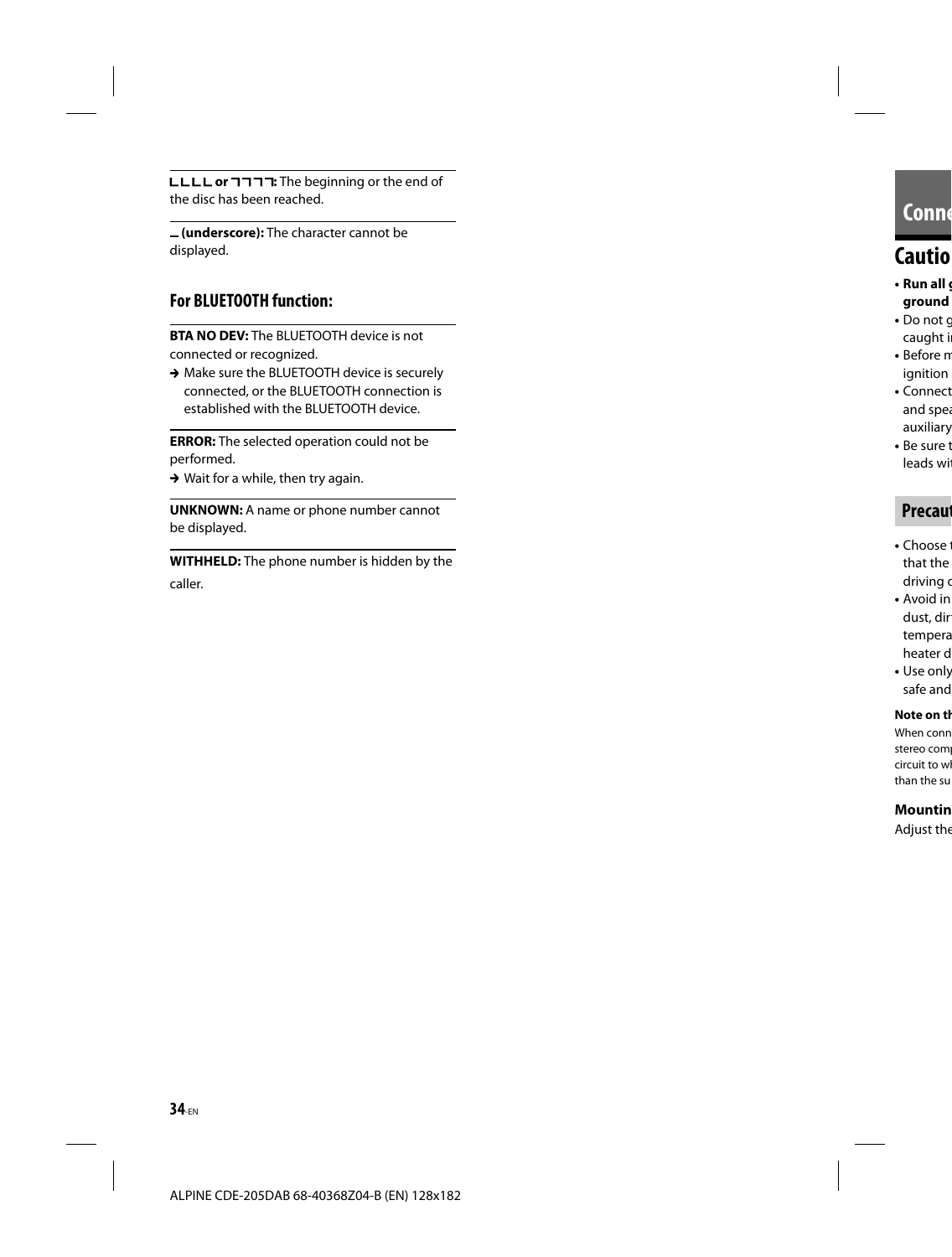# **Connection/Installation**

# **Cautions**

- **Run all ground (earth) leads to a common ground (earth) point.**
- Do not get the leads trapped under a screw, or caught in moving parts (e.g., seat railing).
- Before making connections, turn the car ignition off to avoid short circuits.
- Connect the power supply lead  $\bullet$  to the unit and speakers before connecting it to the auxiliary power connector.
- Be sure to insulate any loose unconnected leads with electrical tape for safety.

# **Precautions**

- Choose the installation location carefully so that the unit will not interfere with normal driving operations.
- Avoid installing the unit in areas subject to dust, dirt, excessive vibration, or high temperature, such as in direct sunlight or near heater ducts.
- Use only the supplied mounting hardware for a safe and secure installation.

#### **Note on the power supply lead (yellow)**

When connecting this unit in combination with other stereo components, the amperage rating of the car circuit to which the unit is connected must be higher than the sum of each component's fuse amperage rating.

#### **Mounting angle adjustment**

Adjust the mounting angle to less than 30°.

# **Parts List for Installation**





- This parts list does not include all the package contents.
- The bracket  $\bigcirc$  and the protection collar  $\bigcirc$  are attached to the unit before shipping. Before mounting the unit, use the release keys  $\mathbf{\Theta}$  to remove the bracket  $\bigcirc$  from the unit. For details, see "Removing the protection collar and the bracket" (page 40).
- Keep the release keys  $\bullet$  for future use as they are also necessary if you remove the unit from your car.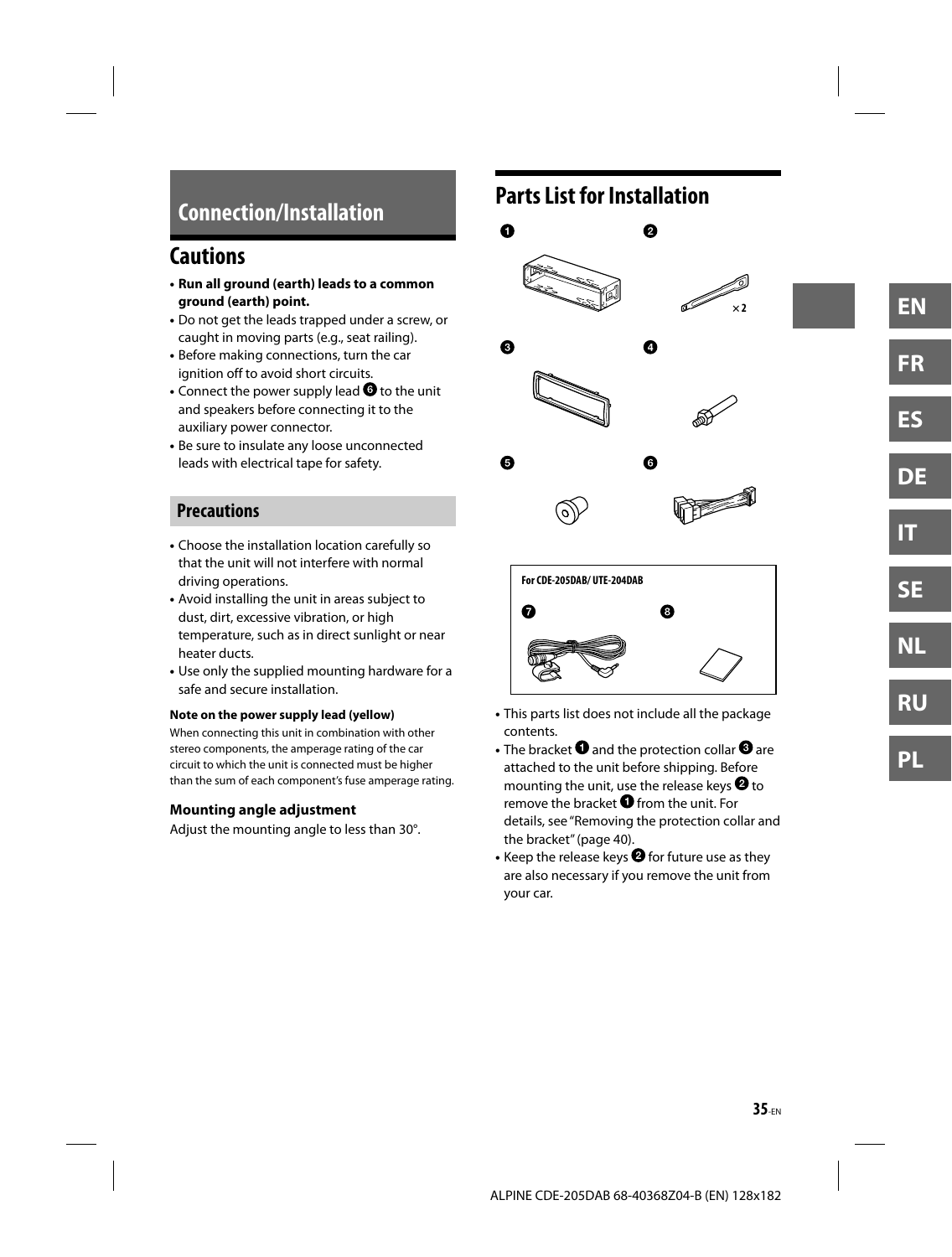# **Connection**

# **CDE-205DAB/ UTE-204DAB**



\*1 Whether in use or not, route the microphone input cord such that it does not interfere with driving operations. Secure the cord with a clamp, etc., if it is installed around your feet. For details on installing the microphone, see "Installing the microphone (CDE-205DAB/ UTE-204DAB only)" (page 39).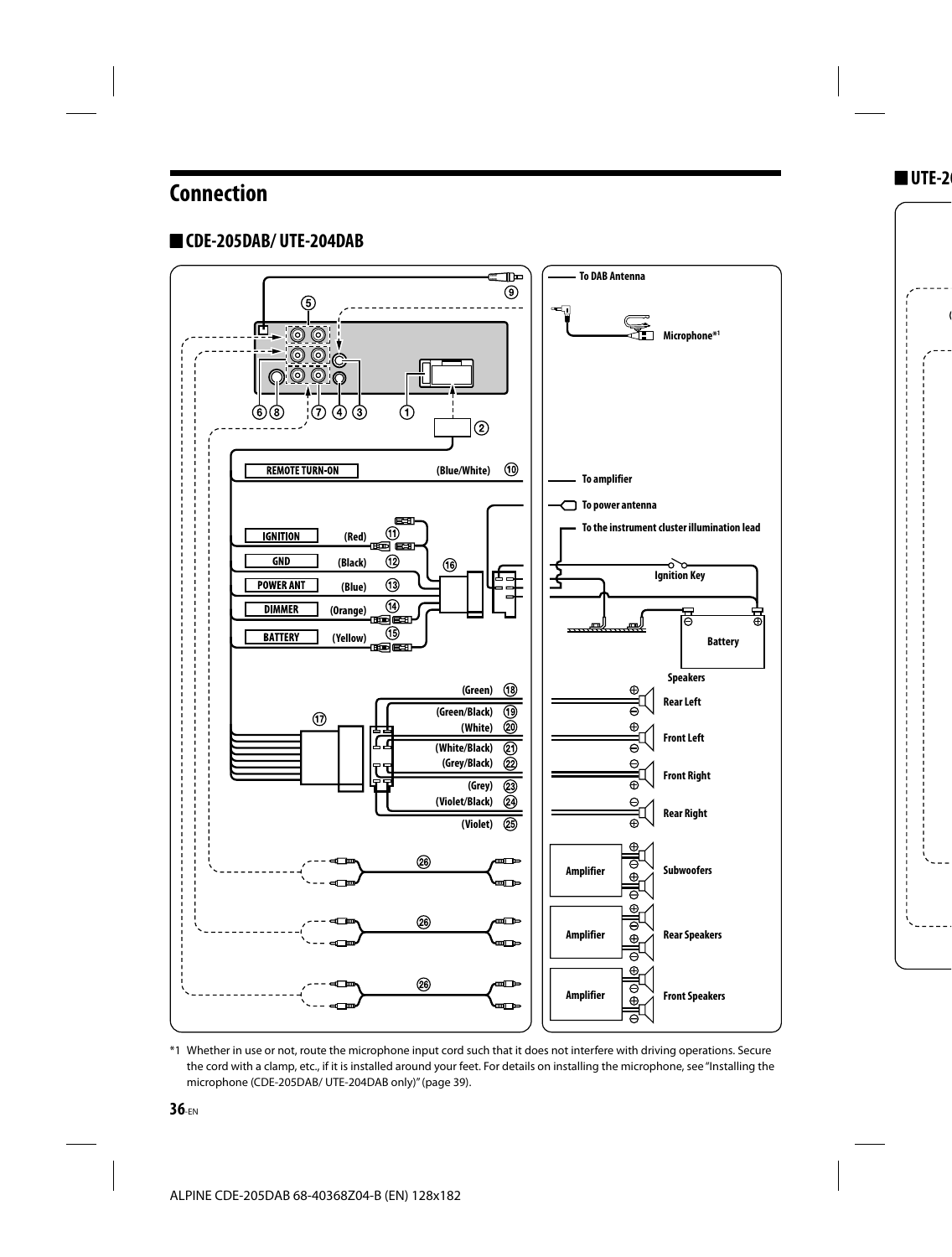### **UTE-202DAB**

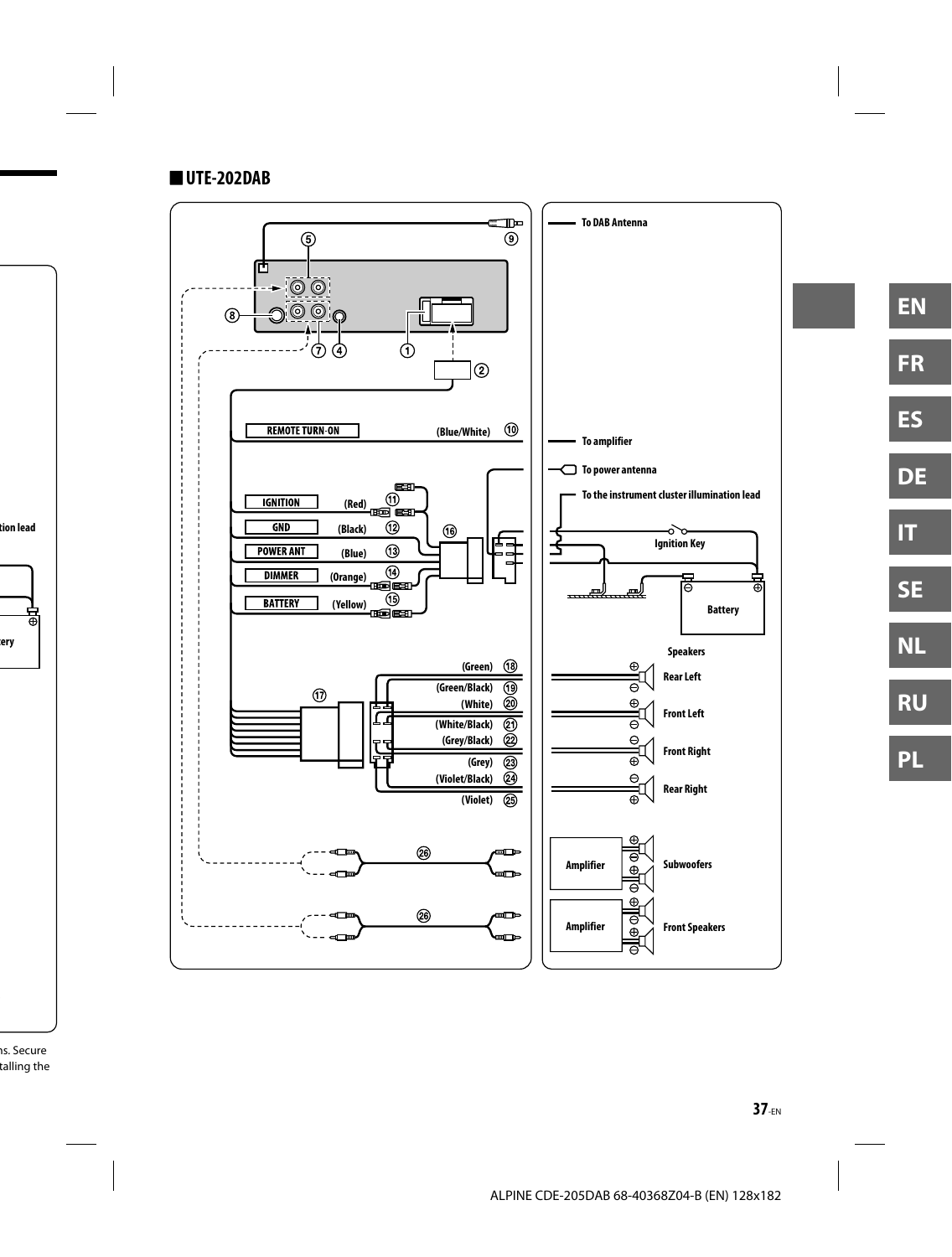### **Fuse Holder (10A)**

Fuse replacement:

When replacing the fuse, be sure to use one matching the amperage rating stated on the original fuse. If the fuse blows, check the power connection and replace the fuse. If the fuse blows again after replacement, there may be an internal malfunction. In such a case, consult your nearest Alpine dealer.



- **Power Supply Connector**
- **MIC Input Connector (CDE-205DAB/ UTE-204DAB only)**

To Microphone.

 **Steering Remote Control Interface Connector**

To steering remote control interface box. For details, contact your Alpine dealer.

- **Front Output RCA Connectors** RED is right and WHITE is left.
- **Rear Output RCA Connectors (CDE-205DAB/ UTE-204DAB only)** RED is right and WHITE is left.
- **Subwoofer Output RCA Connectors**
- **Antenna Receptacle**
- **DAB Antenna Connector** To DAB Antenna (sold separately).
- **Remote Turn-On Lead (Blue/White)** Connect this lead to the remote turn-on lead of your amplifier or signal processor.
- **Switched Power Lead (Ignition) (Red)** Connect this lead to an open terminal on the vehicle's fuse box or another unused power source which provides (+) 12V only when the ignition is turned on or in the accessory position.

#### **Ground Lead (Black)**

Connect this lead to a good chassis ground on the vehicle. Make sure the connection is made to bare metal and is securely fastened using the sheet metal screw provided.

#### **Power Antenna Lead (Blue)**

Connect this lead to the +B terminal of your power antenna, if applicable.

• This lead should be used only for controlling the vehicle's power antenna. Do not use this lead to turn on an amplifier or a signal processor, etc.

#### **Dimmer Lead (Orange)**

This lead may be connected to the vehicle's instrument cluster illumination lead.

• This will enable the vehicle's dimmer control to dim the backlighting of the unit.

#### **Battery Lead (Yellow)**

Connect this lead to the positive (+) post of the vehicle's battery.

- **ISO Power Supply Connector**
- **ISO Connector (Speaker Output)**
- **Left Rear (+) Speaker Output Lead (Green)**
- **Left Rear (−) Speaker Output Lead (Green/ Black)**
- **Left Front (+) Speaker Output Lead (White)**
- **Left Front (−) Speaker Output Lead (White/ Black)**
- **Right Front (−) Speaker Output Lead (Grey/ Black)**
- **Right Front (+) Speaker Output Lead (Grey)**
- **Right Rear (−) Speaker Output Lead (Violet/Black)**
- **Right Rear (+) Speaker Output Lead (Violet)**
- **RCA Extension Cable (not supplied)**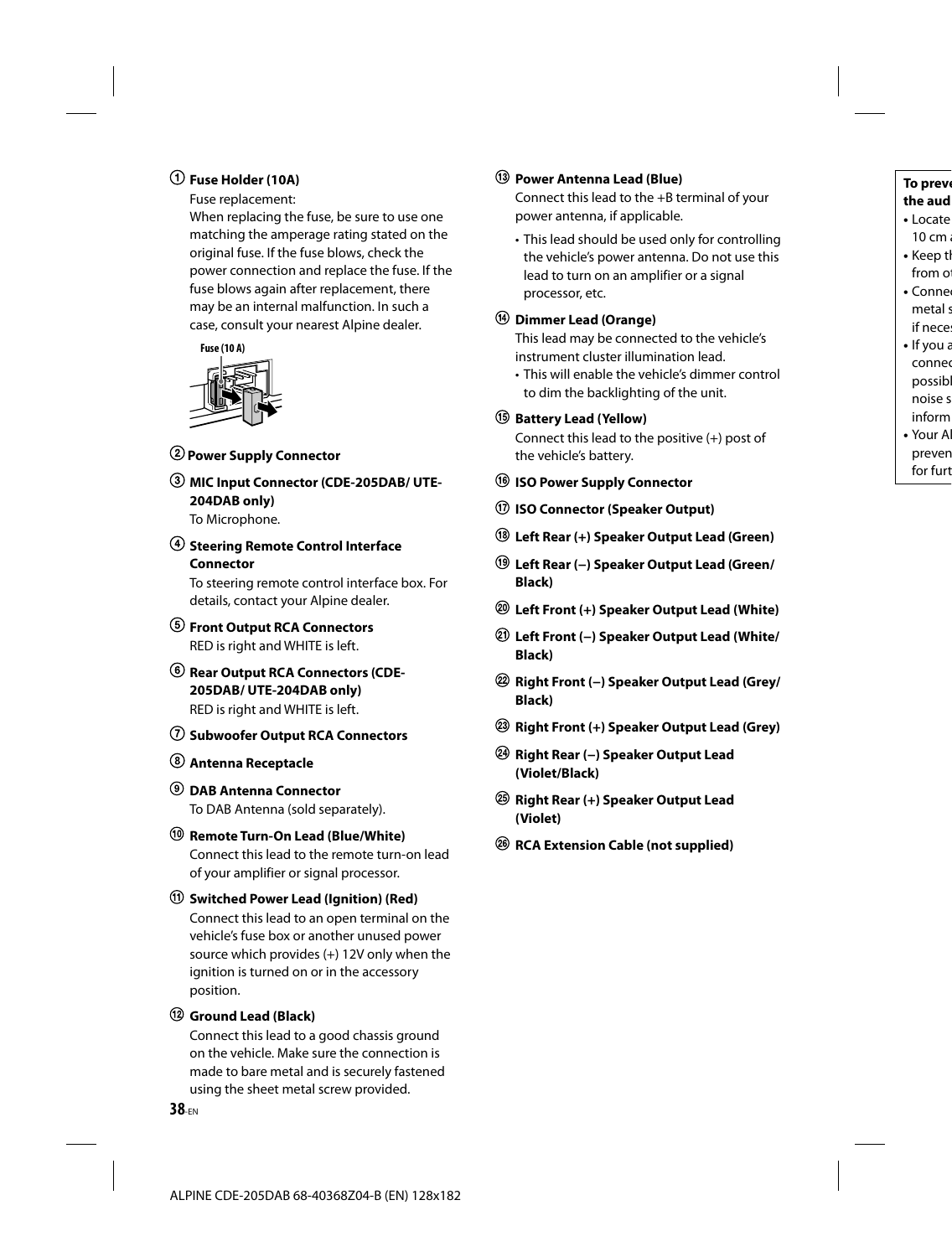#### **To prevent external noise from entering the audio system.**

- Locate the unit and route the leads at least 10 cm away from the car harness.
- Keep the battery power leads as far away from other leads as possible.
- Connect the ground lead securely to a bare metal spot (remove any paint, dirt or grease if necessary) of the car chassis.
- If you add an optional noise suppressor, connect it as far away from the unit as possible. Your Alpine dealer carries various noise suppressors, contact them for further information.
- Your Alpine dealer knows best about noise prevention measures so consult your dealer for further information.

# **Installing the microphone (CDE-205DAB/ UTE-204DAB only)**

To capture your voice during handsfree calling, you need to install the microphone  $\bullet$ .



#### **Cautions**

- It is extremely dangerous if the cord becomes wound around the steering column or shift lever. Be sure to keep it and other parts from interfering with your driving operations.
- If airbags or any other shock-absorbing equipment is in your car, contact the store where you purchased this unit, or the car dealer, before installation.

#### **Note**

Before attaching the double-sided tape  $\mathbf{\Theta}$ , clean the surface of the dashboard with a dry cloth.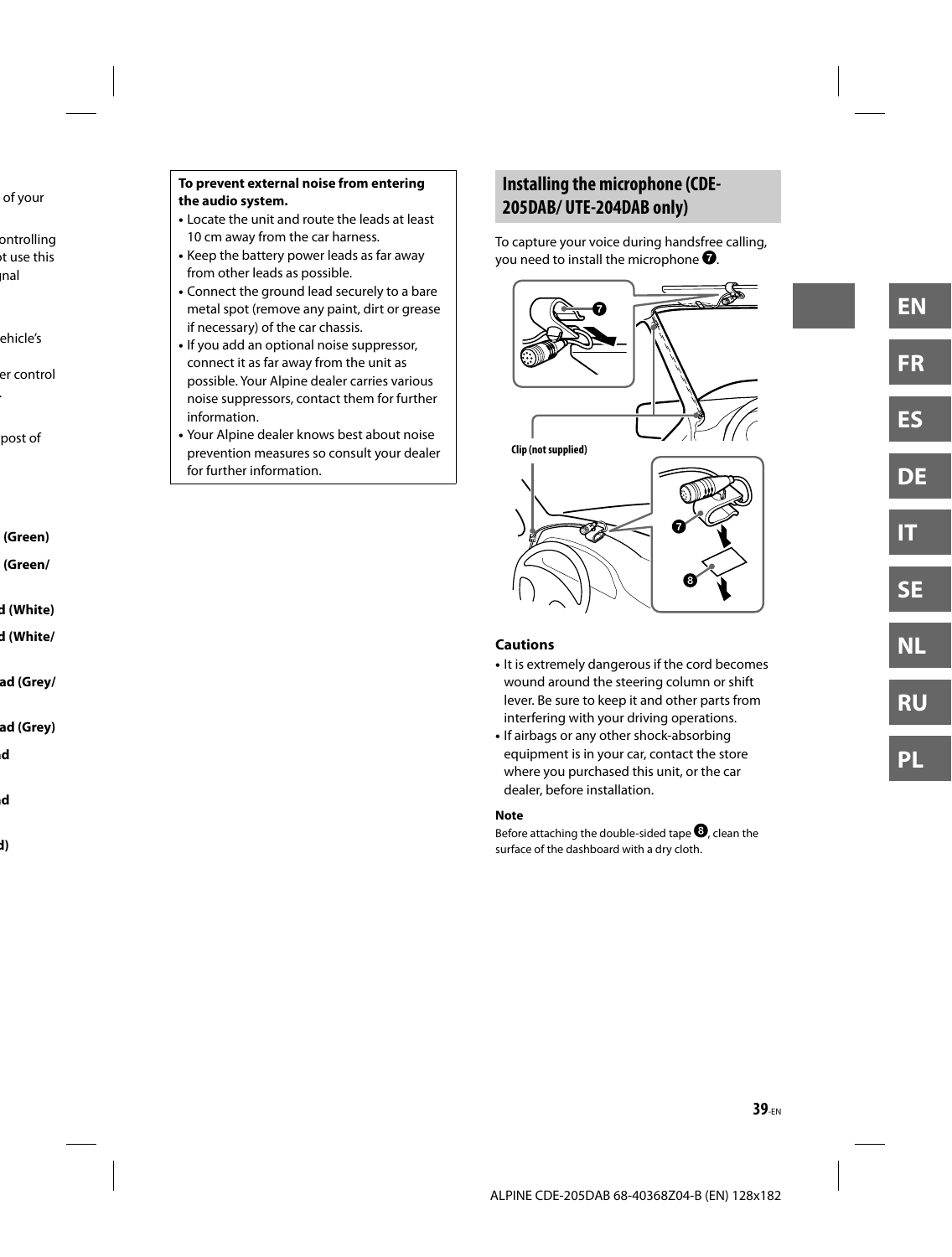# **Installation**

### **Removing the protection collar and the bracket**

Before installing the unit, remove the protection collar  $\boldsymbol{0}$  and the bracket  $\boldsymbol{0}$  from the unit.

**1 Pinch both edges of the protection collar , then pull it out.**



**2** Insert both release keys **@** until they click, and pull down the bracket  $\bullet$ , then **pull up the unit to separate.**



**Face the hook inwards.**

# **Mounting the unit in the dashboard**

Before installing, make sure the catches on both sides of the bracket  $\bullet$  are bent inwards 2 mm  $(3/32)$  in).

**1** Position the bracket **O** inside the **dashboard, then bend the claws outward for a tight fit.**



**2** Mount the unit onto the bracket **O**, then attach the protection collar <sup>.</sup>



#### **Notes**

- If the catches are straight or bent outwards, the unit will not be installed securely and may spring out.
- Make sure the 4 catches on the protection collar  $\bigcirc$  are properly engaged in the slots of the unit.

# **Detaching and attaching the front panel**

For details, see "Detaching the Front Panel" (page 9).

### **Resetting the unit**

For details, see "Resetting the Unit" (page 9).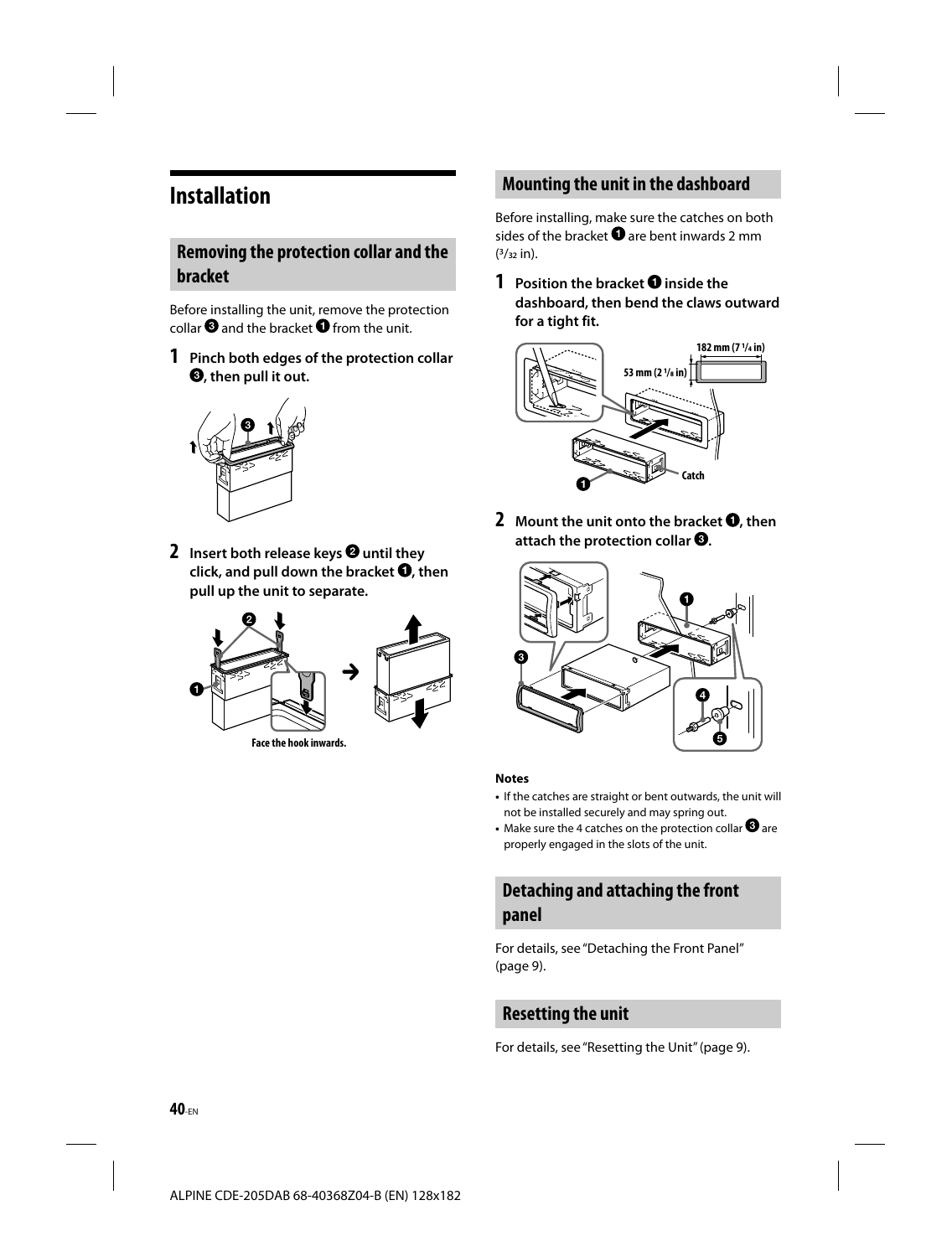-EN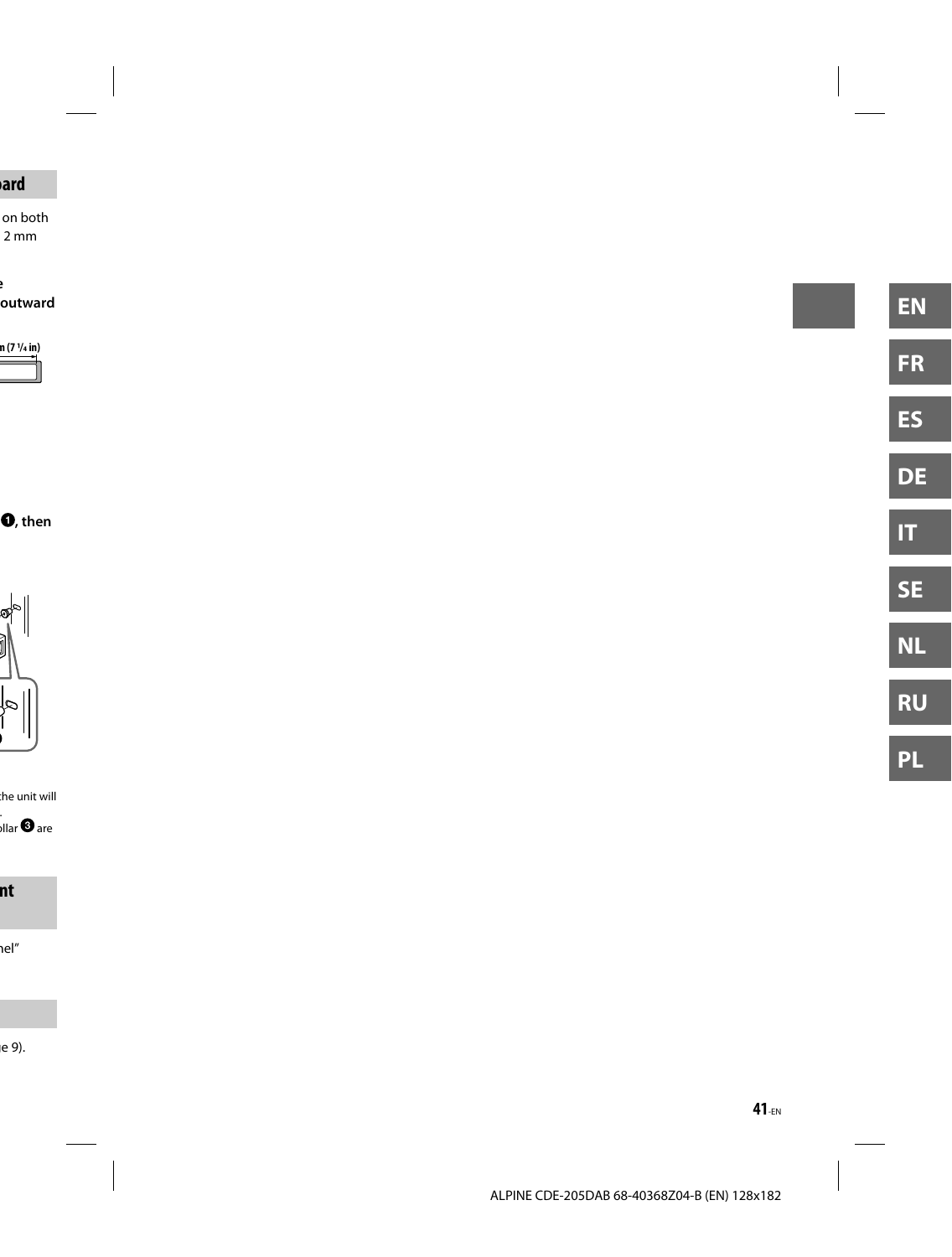# (C

#### **English**

Hereby, Alpine Electronics (Europe) declares that the radio equipment type CDE-205DAB, UTE-204DAB, UTE-202DAB is in compliance with Directive 2014/53/EU. The full text of the EU declaration of conformity is available at the following internet address: http://www.alpine.com/e/research/doc/

#### **български [Bulgarian]**

С настоящото Alpine Electronics (Europe) декларира, че този тип радиосъоръжение CDE-205DAB, UTE-204DAB, UTE-202DAB е в съответствие с Директива 2014/53/ЕС. Цялостният текст на ЕС декларацията за съответствие може да се намери на следния интернет адрес: http://www.alpine.com/e/research/doc/

#### **Cesky [Czech]**

Tímto Alpine Electronics (Europe) prohlašuje, že typ rádiového zařízení CDE-205DAB, UTE-204DAB, UTE-202DAB je v souladu se směrnicí 2014/53/EU. Úplné znění EU prohlášení o shodě je k dispozici na této internetové adrese: http://www.alpine.com/e/research/doc/

#### **Deutsch [German]**

Hiermit erklärt Alpine Electronics (Europe), dass der Funkanlagentyp CDE-205DAB, UTE-204DAB, UTE-202DAB der Richtlinie 2014/53/EU entspricht. Der vollständige Text der EU-Konformitätserklärung ist unter der folgenden Internetadresse verfügbar: http://www.alpine.com/e/research/doc/

#### **Dansk [Danish]**

Hermed erklærer Alpine Electronics (Europe), at radioudstyrstypen CDE-205DAB, UTE-204DAB, UTE-202DAB er i overensstemmelse med direktiv 2014/53/EU. EU-overensstemmelseserklæringens fulde tekst kan findes på følgende internetadresse: http://www.alpine.com/e/research/doc/

#### **Eesti [Estonian]**

Käesolevaga deklareerib Alpine Electronics (Europe), et käesolev raadioseadme tüüp CDE-205DAB, UTE-204DAB, UTE-202DAB vastab direktiivi 2014/53/EL nõuetele. ELi vastavusdeklaratsiooni täielik tekst on kättesaadav järgmisel internetiaadressil: http://www.alpine.com/e/research/doc/

#### **Espanol [Spanish]**

Por la presente, Alpine Electronics (Europe) declara que el tipo de equipo radioeléctrico CDE-205DAB, UTE-204DAB, UTE-202DAB es conforme con la Directiva 2014/53/UE. El texto completo de la declaración UE de conformidad está disponible en la dirección Internet siguiente: http://www.alpine.com/e/research/doc/

#### **Suomi [Finnish]**

Alpine Electronics (Europe) vakuuttaa, että radiolaitetyyppi CDE-205DAB, UTE-204DAB, UTE-202DAB on direktiivin 2014/53/EU mukainen. EU-vaatimustenmukaisuusvakuutuksen täysimittainen teksti on saatavilla seuraavassa internetosoitteessa: http://www.alpine.com/e/research/doc/

#### **Francais [French]**

Le soussigné, Alpine Electronics (Europe), déclare que l'équipement radioélectrique du type CDE-205DAB, UTE-204DAB, UTE-202DAB est conforme à la directive 2014/53/UE.

Le texte complet de la déclaration UE de conformité est disponible à l'adresse internet suivante : http://www.alpine.com/e/research/doc/

#### **ελληνικά [Greek]**

Με την παρούσα ο/η Alpine Electronics (Europe), δηλώνει ότι ο ραδιοεξοπλισμός CDE-205DAB, UTE-204DAB, UTE-202DAB πληροί την οδηγία 2014/53/ΕΕ. Το πλήρες κείμενο της δήλωσης συμμόρφωσης ΕΕ διατίθεται στην ακόλουθη ιστοσελίδα στο διαδίκτυο: http://www.alpine.com/e/research/doc/

#### **Hrvatski [Croatian]**

Alpine Electronics (Europe) ovime izjavljuje da je radijska oprema tipa CDE-205DAB, UTE-204DAB, UTE-202DAB u skladu s Direktivom 2014/53/EU. Cjeloviti tekst EU izjave o sukladnosti dostupan je na sljedećoj internetskoj adresi: http://www.alpine.com/e/research/doc/

#### **Magyar [Hungarian]**

Alpine Electronics (Europe) igazolja, hogy a CDE-205DAB, UTE-204DAB, UTE-202DAB típusú rádióberendezés megfelel a 2014/53/EU irányelvnek. Az EU-megfelelőségi nyilatkozat teljes szövege elérhető a következő internetes címen: http://www.alpine.com/e/research/doc/

#### **Italiano [Italian]**

Il fabbricante, Alpine Electronics (Europe), dichiara che il tipo di apparecchiatura radio CDE-205DAB, UTE-204DAB, UTE-202DAB è conforme alla direttiva 2014/53/UE. Il testo completo della dichiarazione di conformità UE è disponibile al seguente indirizzo Internet: http://www.alpine.com/e/research/doc/

#### **Liettuviy [Lithuanian]**

Aš, Alpine Electronics (Europe), patvirtinu, kad radijo įrenginių tipas CDE-205DAB, UTE-204DAB, UTE-202DAB atitinka Direktyvą 2014/53/ES.

Visas ES atitikties deklaracijos tekstas prieinamas šiuo interneto adresu:

http://www.alpine.com/e/research/doc/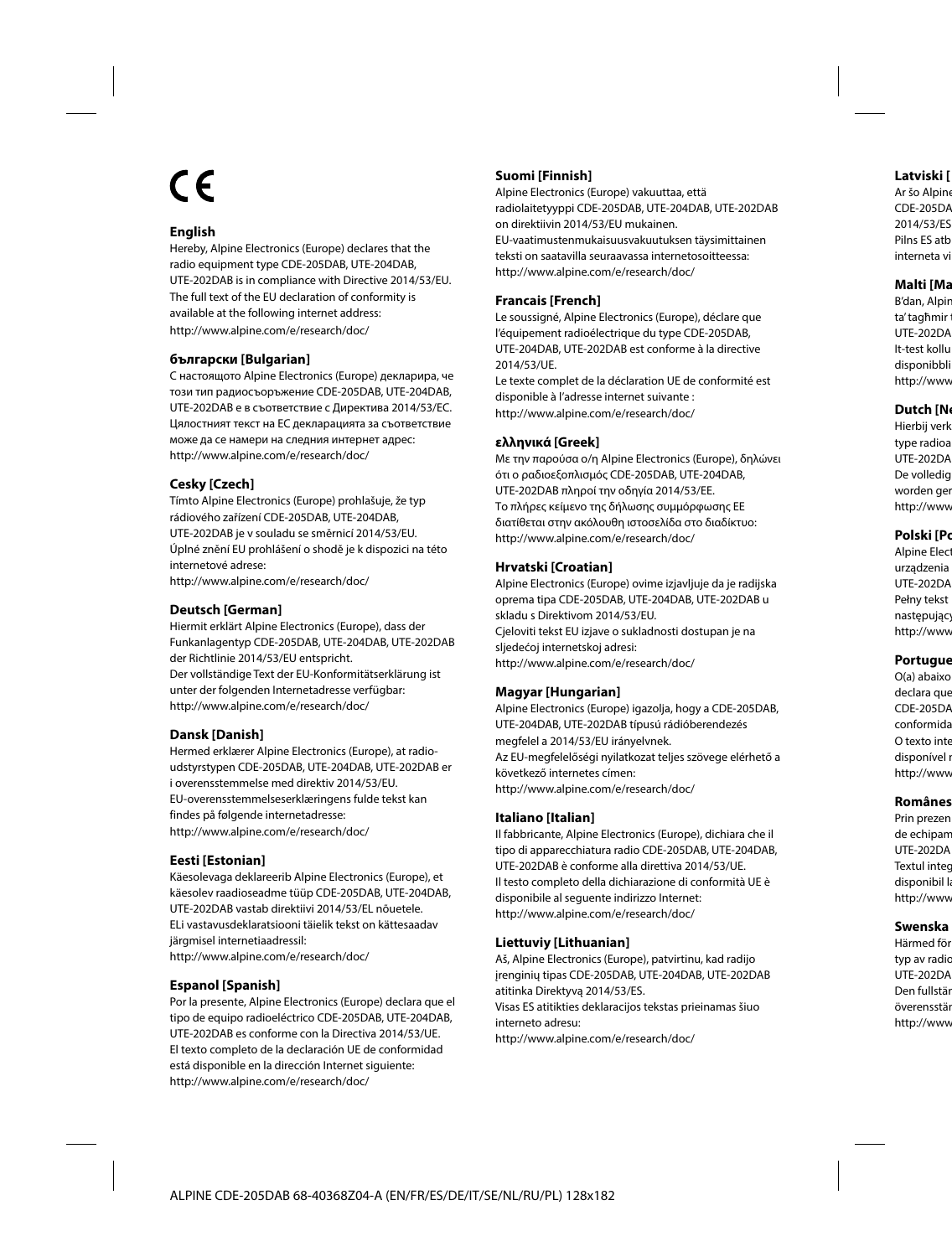#### **Latviski [Latvian]**

Ar šo Alpine Electronics (Europe) deklarē, ka radioiekārta CDE-205DAB, UTE-204DAB, UTE-202DAB atbilst Direktīvai 2014/53/ES.

Pilns ES atbilstības deklarācijas teksts ir pieejams šādā interneta vietnē: http://www.alpine.com/e/research/doc/

#### **Malti [Maltese]**

B'dan, Alpine Electronics (Europe), niddikjara li dan it-tip ta' tagħmir tar-radju CDE-205DAB, UTE-204DAB, UTE-202DAB huwa konformi mad-Direttiva 2014/53/UE. It-test kollu tad-dikjarazzjoni ta' konformità tal-UE huwa disponibbli f'dan l-indirizz tal-Internet li ġej: http://www.alpine.com/e/research/doc/

#### **Dutch [Netherlands]**

Hierbij verklaar ik, Alpine Electronics (Europe), dat het type radioapparatuur CDE-205DAB, UTE-204DAB, UTE-202DAB conform is met Richtlijn 2014/53/EU. De volledige tekst van de EU-conformiteitsverklaring kan worden geraadpleegd op het volgende internetadres: http://www.alpine.com/e/research/doc/

#### **Polski [Polish]**

Alpine Electronics (Europe) niniejszym oświadcza, że typ urządzenia radiowego CDE-205DAB, UTE-204DAB, UTE-202DAB jest zgodny z dyrektywą 2014/53/UE. Pełny tekst deklaracji zgodności UE jest dostępny pod następującym adresem internetowym: http://www.alpine.com/e/research/doc/

#### **Portugues [Portuguese]**

O(a) abaixo assinado(a) Alpine Electronics (Europe) declara que o presente tipo de equipamento de rádio CDE-205DAB, UTE-204DAB, UTE-202DAB está em conformidade com a Diretiva 2014/53/UE. O texto integral da declaração de conformidade está disponível no seguinte endereço de Internet: http://www.alpine.com/e/research/doc/

#### **Românesc [Romanian]**

Prin prezenta, Alpine Electronics (Europe) declară că tipul de echipamente radio CDE-205DAB, UTE-204DAB, UTE-202DAB este în conformitate cu Directiva 2014/53/UE. Textul integral al declarației UE de conformitate este disponibil la următoarea adresă internet: http://www.alpine.com/e/research/doc/

#### **Swenska [Swedish]**

Härmed försäkrar Alpine Electronics (Europe) att denna typ av radioutrustning CDE-205DAB, UTE-204DAB, UTE-202DAB överensstämmer med direktiv 2014/53/EU. Den fullständiga texten till EU-försäkran om överensstämmelse finns på följande webbadress: http://www.alpine.com/e/research/doc/

#### **Slovensko [Slovenian]**

Alpine Electronics (Europe) potrjuje, da je tip radijske opreme CDE-205DAB, UTE-204DAB, UTE-202DAB skladen z Direktivo 2014/53/EU. Celotno besedilo izjave EU o skladnosti je na voljo na naslednjem spletnem naslovu: http://www.alpine.com/e/research/doc/

#### **Slovensky [Slovak]**

Alpine Electronics (Europe) týmto vyhlasuje, že rádiové zariadenie typu CDE-205DAB, UTE-204DAB, UTE-202DAB je v súlade so smernicou 2014/53/EÚ. Úplné EÚ vyhlásenie o zhode je k dispozícii na tejto internetovej adrese: http://www.alpine.com/e/research/doc/

#### **Norsk [Norvegian]**

Herved erklærer Alpine Electronics (Europe) at radiomodellene CDE-205DAB, UTE-204DAB, UTE-202DAB overholder direktiv 2014/53 / EU. Utfyllende dokument til EU-samsvarserklæringen er tilgjengelig på følgende internettadresse: http://www.alpine.com/e/research/doc/

#### **Islenska [Icelandic]**

Hér með staðfestir Alpine Electronics (Evrópa) að útvörpi með eftirfarandi tegundarheitum CDE-205DAB, UTE-204DAB, UTE-202DABeru í samræmi við Tilskipun 2014/53/EU. Teksti EU yrilýsingarinnar um samræmi er tiltækur á eftirfarandi verfslóð:

http://www.alpine.com/e/research/doc/